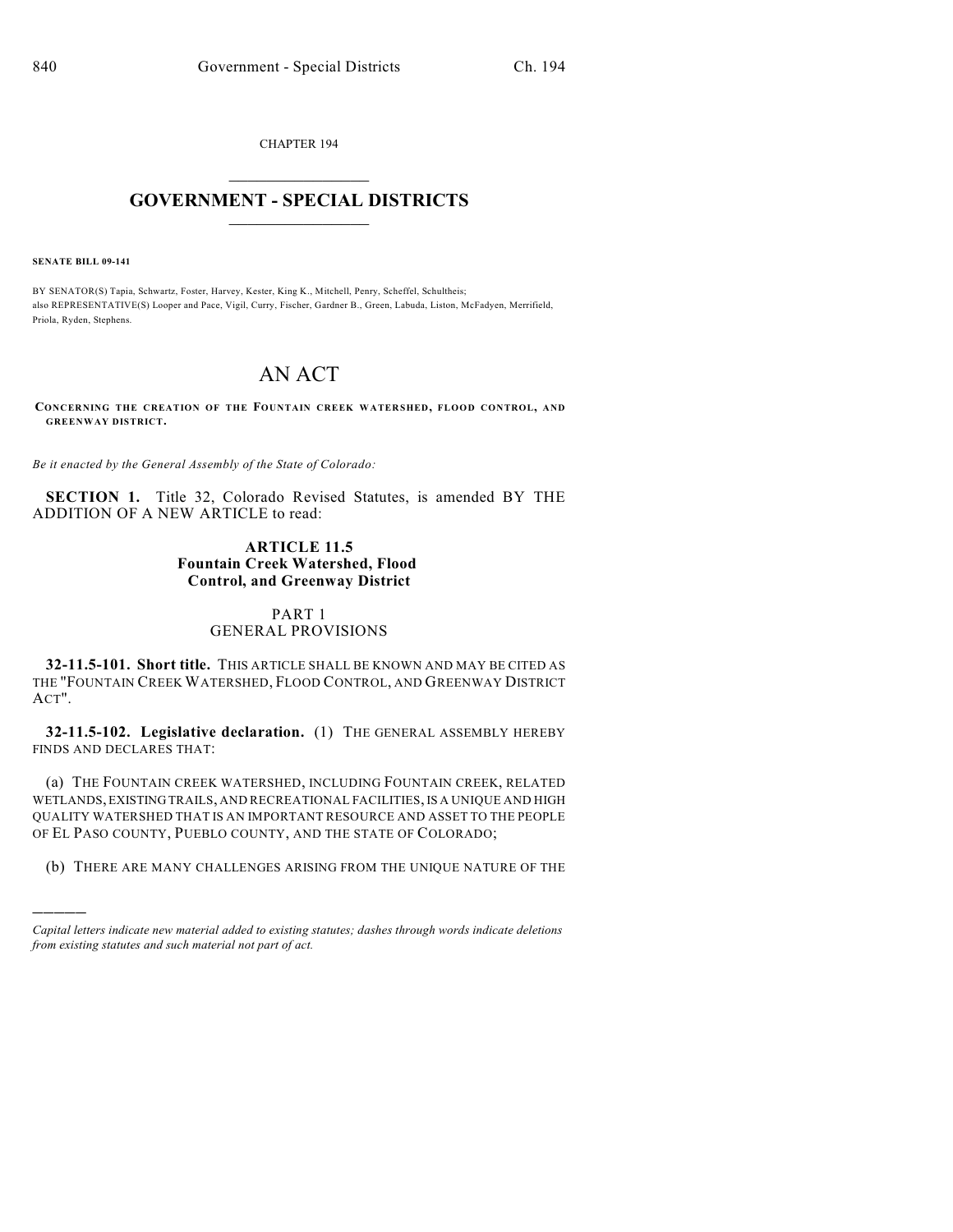FOUNTAIN CREEK WATERSHED, INCLUDING TORRENTIAL STORMS THAT OCCUR INTERMITTENTLY IN URBAN AND RURAL AREAS THAT DRAIN INTO FOUNTAIN CREEK AND RESULT IN INCREASED POTENTIAL FOR FLOOD DANGER TO PROPERTY, NATURAL RESOURCES, AND PERSONS WITHIN THE URBAN AND RURAL AREAS OF THE WATERSHED;

(c) IT IS NECESSARY TO ADDRESS FLOODING, DRAINAGE, SEDIMENTATION, WATER QUALITY, WATER QUANTITY, AND EROSION PROBLEMS WITHIN THE FOUNTAIN CREEK WATERSHED IN EL PASO COUNTY AND PUEBLO COUNTY;

(d) BECAUSE THE FOUNTAIN CREEK WATERSHED IS PHYSICALLY LOCATED IN BOTH EL PASO COUNTY AND PUEBLO COUNTY AND CROSSES THE JURISDICTIONAL BOUNDARIES OF THE TWO COUNTIES, THE CITIES OF COLORADO SPRINGS, FOUNTAIN, MANITOU SPRINGS, AND PUEBLO, AND THE TOWNS OF PALMER LAKE, GREEN MOUNTAIN FALLS, AND MONUMENT, THE WATERSHED INCLUDES LARGE AREAS OF BOTH INCORPORATED AND UNINCORPORATED LAND, WHICH HAS:

(I) RESULTED IN THE FRAGMENTATION AND PROLIFERATION AMONG THE COUNTIES AND MUNICIPALITIES OF POWERS, RIGHTS, PRIVILEGES, AND DUTIES PERTAINING TO STORM WATER, FLOOD MITIGATION, AND ATTENUATION AND DRAINAGE WITHIN THE WATERSHED; AND

(II) LEFT THE COUNTIES AND MUNICIPALITIES UNABLE TO ACQUIRE SUITABLE CAPITAL IMPROVEMENTS FOR THE MITIGATION OF THE FLOODING, DRAINAGE, AND EROSION PROBLEMS WITHIN THE WATERSHED;

(e) IN ORDER TO ADDRESS FLOODING, DRAINAGE, SEDIMENTATION, WATER QUALITY, WATER QUANTITY, AND EROSION PROBLEMS AND RECREATIONAL OPPORTUNITIES WITHIN THE FOUNTAIN CREEK WATERSHED AND EFFECTIVELY PROTECT, DEVELOP, AND USE THE NATURAL RESOURCES WITHIN THE WATERSHED, IT IS NECESSARY AND APPROPRIATE TO CREATE THE FOUNTAIN CREEK WATERSHED, FLOOD CONTROL, AND GREENWAY DISTRICT AND TO AUTHORIZE THE DISTRICT TO PRIMARILY MANAGE, ADMINISTER, AND FUND THE CAPITAL IMPROVEMENTS NECESSARY IN THE FOUNTAIN CREEK WATERSHED AND THE FOUNTAIN CREEK WATERSHED MANAGEMENT AREA TO:

(I) PREVENT AND MITIGATE FLOODING, SEDIMENTATION, AND EROSION;

(II) IMPROVE WATER QUALITY AND OTHERWISE ADDRESS WATER QUALITY AND WATER QUANTITY ISSUES;

(III) IMPROVE DRAINAGE;

(IV) FUND THE ACQUISITION AND PROTECTION OF OPEN SPACE;

(V) DEVELOP PUBLIC RECREATIONAL OPPORTUNITIES, INCLUDING PARKS, TRAILS, AND OPEN SPACE; AND

(VI) IMPROVE WILDLIFE AND AQUATIC HABITAT AND RESTORE, ENHANCE, ESTABLISH, AND PRESERVE WETLANDS.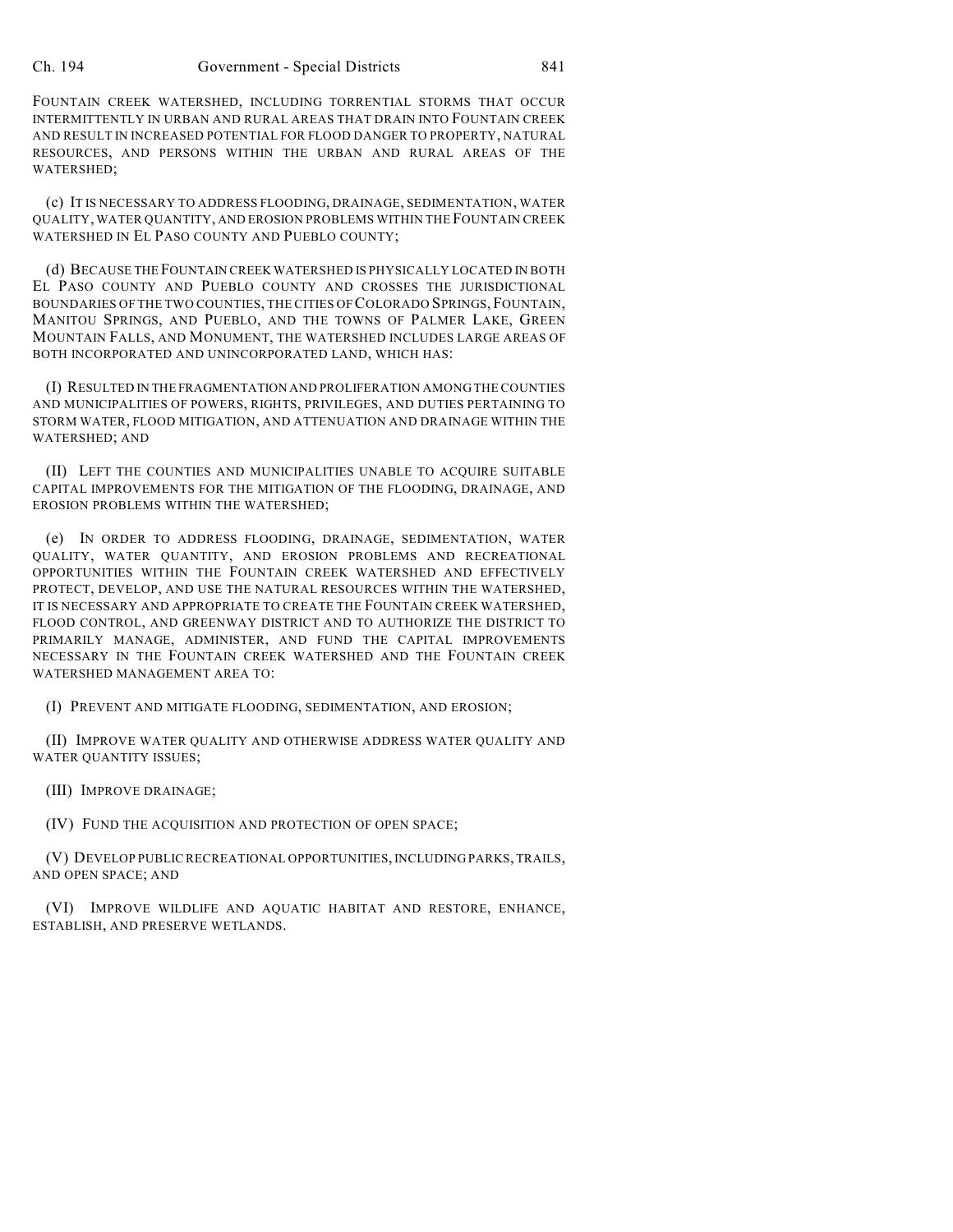(2) THE GENERAL ASSEMBLY FURTHER FINDS AND DECLARES THAT:

(a) A GENERAL LAW CANNOT BE MADE APPLICABLE TO THE FOUNTAIN CREEK WATERSHED, FLOOD CONTROL, AND GREENWAY DISTRICT, OR TO THE PROPERTIES, POWERS, DUTIES, PRIVILEGES, IMMUNITIES, RIGHTS, LIABILITIES, AND DISABILITIES PERTAINING THERETO AS PROVIDED IN THIS ARTICLE, BECAUSE OF THE NUMBER OF ATYPICAL FACTORS AND SPECIAL CONDITIONS CONCERNING THEM;

(b) THE CREATION OF THE FOUNTAIN CREEK WATERSHED, FLOOD CONTROL, AND GREENWAY DISTRICT PROMOTES THE HEALTH, COMFORT, SAFETY, CONVENIENCE, AND WELFARE OF ALL THE PEOPLE OF THE STATE AND IS OF SPECIAL BENEFIT TO THE INHABITANTS OF THE DISTRICT AND THE PROPERTY WITHIN THE DISTRICT;

(c) ALL PROPERTY TO BE ACQUIRED BY THE DISTRICT UNDER THIS ARTICLE SHALL BE OWNED, OPERATED, ADMINISTERED, AND MAINTAINED FOR AND ON BEHALF OF ALL OF THE PEOPLE OF THE DISTRICT;

(d) ALL LEGAL AND AVAILABLE FUNDING SOURCES SHALL BE AVAILABLE TO THE DISTRICT, INCLUDING, BUT NOT LIMITED TO, MILL LEVIES, SERVICE FEES, SPECIAL ASSESSMENTS, AND GIFTS, GRANTS, AND DONATIONS FROM PUBLIC, PRIVATE, AND NOT-FOR-PROFIT SOURCES.

**32-11.5-103. Definitions.** AS USED IN THIS ARTICLE, UNLESS THE CONTEXT OTHERWISE REQUIRES:

(1) "ASSESSABLE PROPERTY" MEANS ANY TRACT OF LAND IN AN IMPROVEMENT DISTRICT SPECIALLY BENEFITED BY A PROJECT PAID FOR IN WHOLE OR IN PART BY THE DISTRICT BY THE LEVY OF ASSESSMENTS OTHER THAN:

(a) A TRACT OWNED BY THE FEDERAL GOVERNMENT ABSENT ITS CONSENT TO THE ASSESSMENT OF THE TRACT; OR

(b) A STREET, ALLEY, HIGHWAY, OR OTHER PUBLIC RIGHT-OF-WAY OF A PUBLIC BODY.

(2) "ASSESSMENT UNIT" MEANS A UNIT OR QUASI-IMPROVEMENT DISTRICT DESIGNATED BY THE BOARD FOR THE PURPOSE OF PETITION, REMONSTRANCE, AND ASSESSMENT IN THE CASE OF A COMBINATION OF PROJECTS IN AN IMPROVEMENT DISTRICT.

(3) "BOARD" MEANS THE BOARD OF DIRECTORS OF THE DISTRICT.

(4) "BOND" MEANS ANY BOND, NOTE, WARRANT, INTERIM CERTIFICATE, CONTRACT, OR OTHER EVIDENCE OF INDEBTEDNESS OF THE DISTRICT ISSUED OR OTHERWISE EXECUTED PURSUANT TO THIS ARTICLE, INCLUDING, BUT NOT LIMITED TO, ANY OBLIGATION TO THE UNITED STATES IN CONNECTION WITH A LOAN FROM OR GUARANTEED BY THE UNITED STATES.

(5) "CHAIRPERSON" MEANS THE PRESIDING OFFICER OF THE BOARD OR HIS OR HER SUCCESSOR IN FUNCTIONS, IF ANY.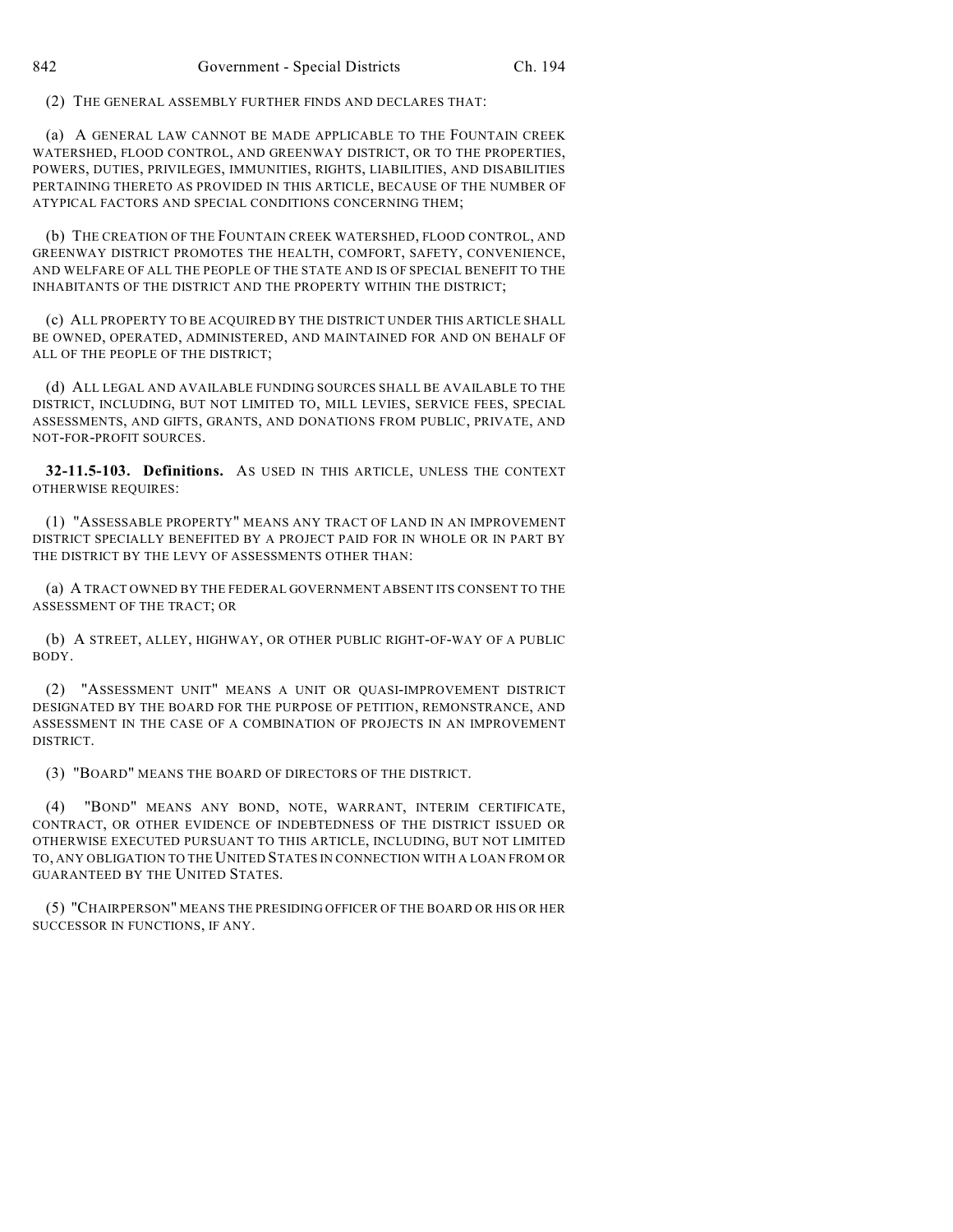(6) "CITIZENS ADVISORY GROUP" MEANS THE CITIZENS APPOINTED BY THE BOARD TO REPRESENT VARIOUS INTERESTS IDENTIFIED IN THIS ARTICLE AND TO CONSULT WITH AND OFFER ADVICE TO THE BOARD ON MANAGING THE WATERSHED.

(7) "CONDEMNATION" OR "CONDEMN" MEANS THE EXERCISE OF THE POWER OF EMINENT DOMAIN BY THE DISTRICT FOR THE PURPOSE OF ACQUIRING PROPERTY FOR ANY PROJECT, FACILITIES, OR INTEREST THEREIN AUTHORIZED BY THE DISTRICT PURSUANT TO THIS ARTICLE.

(8) "CORPORATE DISTRICT" MEANS A DISTRICT CONSTITUTING A BODY CORPORATE AND POLITIC AND A POLITICAL SUBDIVISION OF THE STATE, INCLUDING, BUT NOT LIMITED TO, A SCHOOL DISTRICT, A JUNIOR COLLEGE DISTRICT, A SPECIAL DISTRICT CREATED PURSUANT TO ARTICLE 1 OF THIS TITLE, ANY OTHER KIND OF DISTRICT CREATED PURSUANT TO THIS TITLE, A PUBLIC IMPROVEMENT DISTRICT, OR A LOCAL IMPROVEMENT DISTRICT; EXCEPT THAT "CORPORATE DISTRICT" DOES NOT INCLUDE THE DISTRICT OR AN IMPROVEMENT DISTRICT.

(9) (a) "CORRIDOR" MEANS AN AREA GENERALLY NORTHERLY TO SOUTHERLY ALONG FOUNTAIN CREEK THAT CONSISTS OF THE PORTION OF THE ONE-HUNDRED-YEAR FLOODPLAIN OF FOUNTAIN CREEK, AS DEFINED BY THE FEDERAL EMERGENCY MANAGEMENT AGENCY AND FURTHER IDENTIFIED ON MAPS PROMULGATED BY THE AGENCY, HEREINAFTER REFERRED TO AS THE "FEMA ONE-HUNDRED-YEAR FLOODPLAIN", CONSISTING OF FLOODPLAINS IN EL PASO COUNTY THAT LIE SOUTH OF THE MUNICIPAL LIMITS OF THE CITY OF FOUNTAIN AND THE FLOODPLAIN IN PUEBLO COUNTY THAT LIES NORTH OF THE MUNICIPAL LIMITS OF THE CITY OF PUEBLO.

(b) NOTWITHSTANDING PARAGRAPH (a) OF THIS SUBSECTION (9), PUBLIC BODIES NOT REPRESENTED ON THE BOARD, THROUGH THEIR GOVERNING BODIES, MAY CONSENT TO THE JURISDICTION OF THE DISTRICT AND ADD PROPERTY TO THE CORRIDOR. THE REPRESENTED PUBLIC BODIES SHALL ALSO HAVE THE OPTION OF ADDING ADDITIONAL SECTIONS OF THE WATERSHED WITHIN THEIR RESPECTIVE JURISDICTIONAL BOUNDARIES TO THE CORRIDOR AND CONSENT TO THE JURISDICTION OF THE DISTRICT.

(10) "DIRECTOR" MEANS A MEMBER OF THE BOARD.

(11) "DISTRICT" MEANS THE FOUNTAIN CREEK WATERSHED, FLOOD CONTROL, AND GREENWAY DISTRICT CREATED IN SECTION 32-11.5-201, THE BOUNDARY OF WHICH IS DEFINED IN SECTION 32-11.5-202.

(12) "ELIGIBLE ELECTOR" MEANS AN ELIGIBLE ELECTOR AS DEFINED IN SECTION 32-1-103 (5).

(13) "ENGINEER" MEANS ANY ENGINEER IN THE PERMANENT EMPLOY OF THE DISTRICT, ANY LICENSED PROFESSIONAL ENGINEER, OR ANY FIRM OF PROFESSIONAL ENGINEERS AS DETERMINED BY THE BOARD THAT:

(a) HAS SKILL AND EXPERIENCE IN THE FIELD OF DESIGNING AND PREPARING PLANS AND SPECIFICATIONS FOR AND SUPERVISING THE CONSTRUCTION OF FACILITIES LIKE THOSE THE DISTRICT IS AUTHORIZED TO ACQUIRE;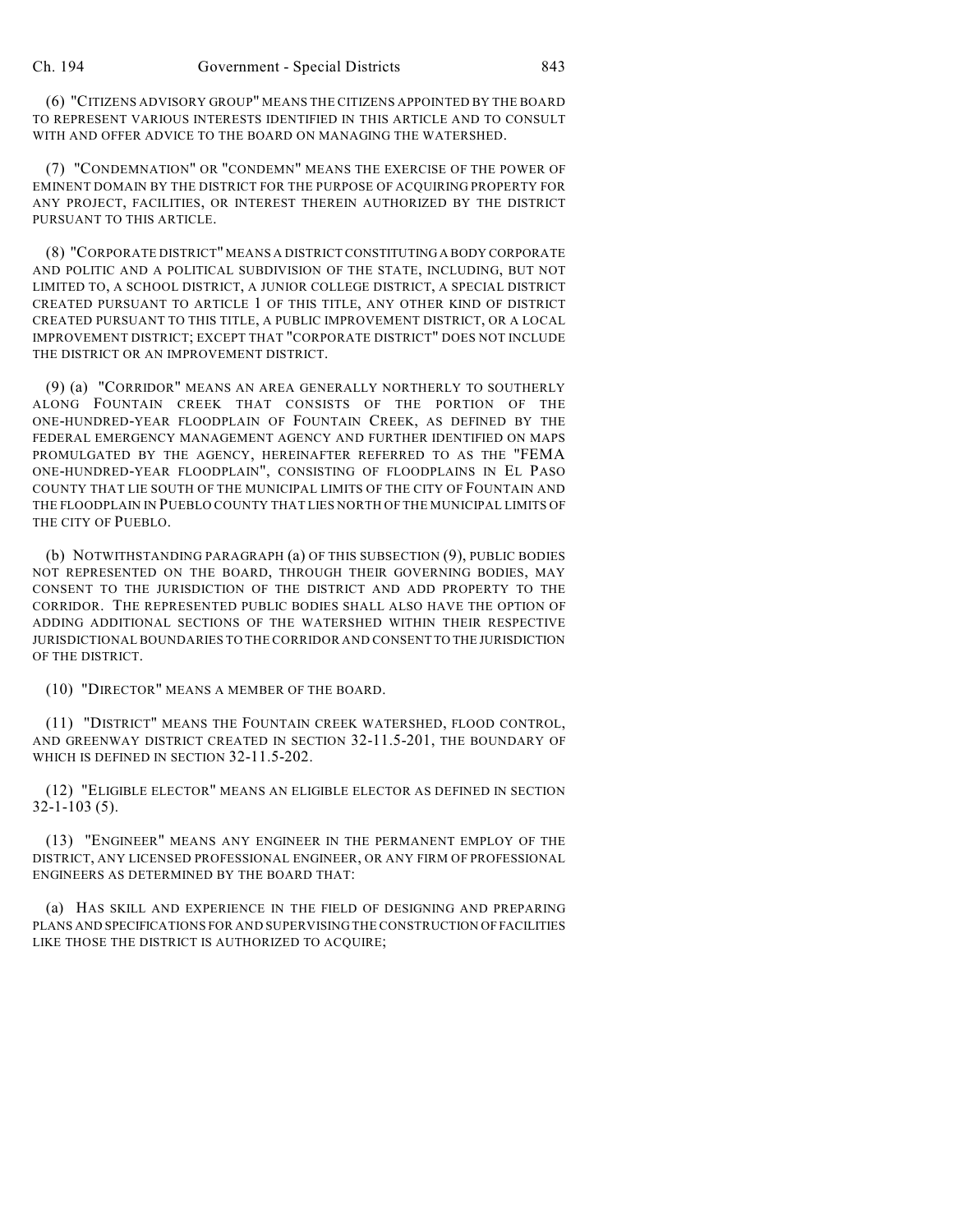(b) IS PRACTICING ENGINEERING UNDER THE LAWS OF THE STATE; AND

(c) IS SELECTED, RETAINED, AND COMPENSATED BY THE DISTRICT AS REQUIRED BY SECTION 32-11.5-205 (1) (h) (I).

(14) "EQUIP" MEANS THE FURNISHING OF ALL NECESSARY OR DESIRABLE, RELATED, OR APPURTENANT MACHINERY, FURNISHINGS, APPARATUS, PARAPHERNALIA, AND OTHER GEAR, OR ANY COMBINATION THEREOF, PERTAINING TO ANY PROJECT OR OTHER PROPERTY OF THE DISTRICT, OR ANY INTEREST THEREIN, AUTHORIZED IN THIS ARTICLE OR OTHERWISE RELATING TO FACILITIES.

(15) "FACILITIES" MEANS ALL OR ANY PORTION OF THE DRAINAGE, FLOOD CONTROL, AND RECREATIONAL SYSTEM OF THE DISTRICT, CONSISTING OF ALL PROPERTY OWNED OR ACQUIRED BY THE DISTRICT THROUGH PURCHASE, CONSTRUCTION, OR OTHERWISE, THAT IS USED BY THE DISTRICT IN CONNECTION WITH DRAINAGE, FLOOD CONTROL, AND RECREATION, WHETHER SITUATED WITHIN OR OUTSIDE, OR BOTH WITHIN AND OUTSIDE, THE TERRITORY OF THE DISTRICT, INCLUDING, BUT NOT LIMITED TO, WATER RIGHTS FOR RECREATIONAL OR FLOOD CONTROL USES, OR BOTH, NATURAL AND ARTIFICIAL WATERCOURSES FOR THE COLLECTION, CHANNELING, IMPOUNDING, AND DISPOSITION OF RAINFALL, OTHER SURFACE AND SUBSURFACE DRAINAGE, AND STORM AND FLOOD WATERS, INCLUDING, BUT NOT LIMITED TO, DITCHES, PONDS, DAMS, SPILLWAYS, RETARDING BASINS, DETENTION BASINS, NONPOINT SOURCE WATER QUALITY TREATMENT AND ABATEMENT SYSTEMS, LAKES, RESERVOIRS, CANALS, CHANNELS, LEVEES, REVETMENTS, DIKES, WALLS, EMBANKMENTS, BRIDGES, INLETS, OUTLETS, CONNECTIONS, LATERALS, OTHER COLLECTION LINES, INTERCEPTING SEWERS, OUTFALLS, OUTFALL SEWERS, TRUNK SEWERS, FORCE MAINS, SUBMAINS, WATERLINES, SLUICES, FLUMES, SYPHONS, SEWER LINES, PIPES, OTHER TRANSMISSION LINES, CULVERTS, PUMPING STATIONS, GAUGING STATIONS, STREAM GAUGES, RAIN GAUGES, ENGINES, VALVES, PUMPS, METERS, JUNCTION BOXES, MANHOLES, OTHER INLET AND OUTLET STRUCTURES, MOTOR VEHICLES, BUCKET MACHINES, INLET AND OUTLET CLEANERS, BACKHOES, DRAGLINES, GRADERS, OTHER EQUIPMENT, APPARATUS, FIXTURES, STRUCTURES, AND BUILDINGS, FLOOD WARNING SERVICES, AND APPURTENANT TELEPHONE, TELEGRAPH, RADIO, AND TELEVISION APPARATUS, OTHER WATER DIVERSION, DRAINAGE, AND FLOOD CONTROL FACILITIES, TRAILS, OPEN SPACE, HABITAT FOR WILDLIFE AND AQUATIC LIFE, AND ALL APPURTENANCES AND INCIDENTALS NECESSARY, USEFUL, OR DESIRABLE FOR ANY SUCH FACILITIES INCLUDING REAL AND OTHER PROPERTY THEREFOR.

(16) "FISCAL YEAR" MEANS THE TWELVE MONTHS COMMENCING ON THE FIRST DAY OF JANUARY OF ANY CALENDAR YEAR AND ENDING ON THE LAST DAY OF DECEMBER OF THE SAME CALENDAR YEAR.

(17) "FOUNTAIN CREEK WATERSHED" OR "WATERSHED" MEANS THE WATERSHED OFFICIALLY DENOMINATED BY THE UNITED STATES GOVERNMENT AS "WATERSHED BOUNDARY DATASET, HYDRAULIC UNIT CODE # 11020003, FOUNTAIN CREEK SUB-BASIN OF THE ARKANSAS RIVER, COLORADO".

(18) "FOUNTAIN CREEK WATERSHED MANAGEMENT AREA" OR "WATERSHED MANAGEMENT AREA" MEANS THAT PORTION OF THE DISTRICT THAT CONSISTS OF TOWNSHIPS WITHIN THE WATERSHED AND OTHER TOWNSHIPS THAT WILL BENEFIT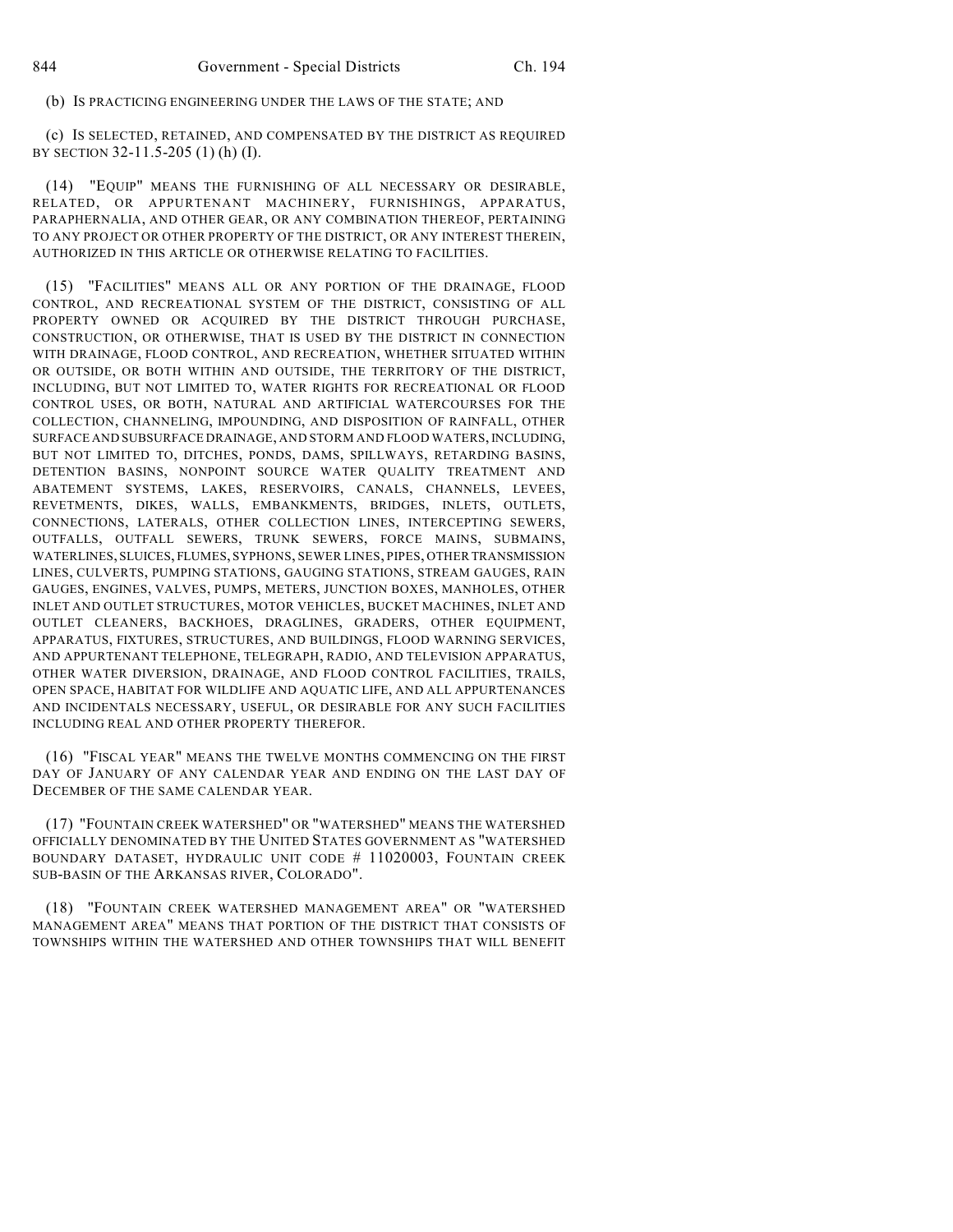FROM IMPROVEMENTS TO THE WATERSHED AND THAT IS LEGALLY DESCRIBED AS TOWNSHIPS 11S68W, 11S67W, 11S66W,12S68W,12S67W,12S66W,12S65W,13S68W, S67W, 13S66W, 13S65W, 14S68W, 14S67W, 14S66W, 14S65W, 14S64W, 15S67W, S66W, 15S65W, 15S64W, 16S67W, 16S66W, 16S65W, 16S64W, 17S66W, 17S65W, S64W, 18S66W, 18S65W, 18S64W, 19S66W, 19S65W, 19S64W, 20S66W, 20S65W, S64W, 21S66W, 21S65W, 21S64W OF THE 6TH PRINCIPAL MERIDIAN.

(19) "GOVERNING BODY" MEANS A CITY COUNCIL, BOARD OF TOWN TRUSTEES, BOARD OF COUNTY COMMISSIONERS, BOARD OF DIRECTORS, OR OTHER ENTITY IN WHICH THE LEGISLATIVE POWERS OF A PUBLIC BODY ARE VESTED.

(20) "IMPROVEMENT" OR "IMPROVE" MEANS THE EXTENSION, ENLARGEMENT, BETTERMENT, ALTERATION, RECONSTRUCTION, REPLACEMENT, OR MAJOR REPAIR OF FACILITIES, A PROJECT, INFRASTRUCTURE, RELATED PROPERTY, OR AN INTEREST THEREIN.

(21) "IMPROVEMENT DISTRICT" MEANS A CONTIGUOUS OR NONCONTIGUOUS GEOGRAPHICAL AREA WITHIN THE WATERSHED MANAGEMENT AREA THAT IS DESIGNATED AND DELINEATED BY THE BOARD BY AN ASSIGNED NUMBER OR IN SOME OTHER MANNER THAT SEPARATELY IDENTIFIES IT FROM ANY OTHER IMPROVEMENT DISTRICT AND CONTAINS FACILITIES OR A PROJECT, OR AN INTEREST IN FACILITIES OR A PROJECT, THE COST OF WHICH IS TO BE DEFRAYED WHOLLY OR IN PART BY THE LEVY OF SPECIAL ASSESSMENTS AGAINST EACH TRACT WITHIN THE AREA.

(22) "INFRASTRUCTURE" MEANS ONE OR MORE ELEMENTS OF A DRAINAGE OR FLOOD CONTROL SYSTEM THAT IS SIMILAR IN KIND TO FACILITIES BUT OWNED BY A PUBLIC BODY OR OTHER PERSON OTHER THAN THE DISTRICT.

(23) "MAILED NOTICE" MEANS ANY DESIGNATED WRITTEN OR PRINTED NOTICE ADDRESSED TO THE OWNER OF RECORD OF EACH TRACT ASSESSED OR TO BE ASSESSED BY DEPOSIT AT LEAST FOURTEEN DAYS PRIOR TO THE DESIGNATED HEARING OR OTHER TIME OR EVENT IN THE UNITED STATES MAIL, POSTAGE PREPAID, AS FIRST-CLASS MAIL.

(24) "MUNICIPALITY" MEANS AN INCORPORATED CITY OR TOWN.

(25) "NEWSPAPER" MEANS A NEWSPAPER PRINTED IN THE ENGLISH LANGUAGE AT LEAST ONCE EACH CALENDAR WEEK.

(26) "PROJECT" MEANS ANY FACILITY OR RELATED GROUP OF FACILITIES THAT THE BOARD DETERMINES TO AUTHORIZE, CONSTRUCT, OR ACQUIRE AT ONE TIME.

(27) "PUBLICATION" OR "PUBLISH" MEANS ONE PUBLICATION AT LEAST FOURTEEN DAYS PRIOR TO THE DATE OF A HEARING OR EVENT IN EACH OFFICIAL NEWSPAPER DESIGNATED BY THE DISTRICT PURSUANT TO SECTION 32-11.5-205 (1) (l).

(28) (a) "PUBLIC BODY" MEANS THE STATE OF COLORADO OR ANY AGENCY, INSTRUMENTALITY, OR CORPORATION THEREOF; ANY COUNTY, MUNICIPALITY, CORPORATE DISTRICT, AUTHORITY, OR STATE INSTITUTION OF HIGHER EDUCATION; OR ANY OTHER BODY CORPORATE AND POLITIC AND POLITICAL SUBDIVISION OF THE STATE.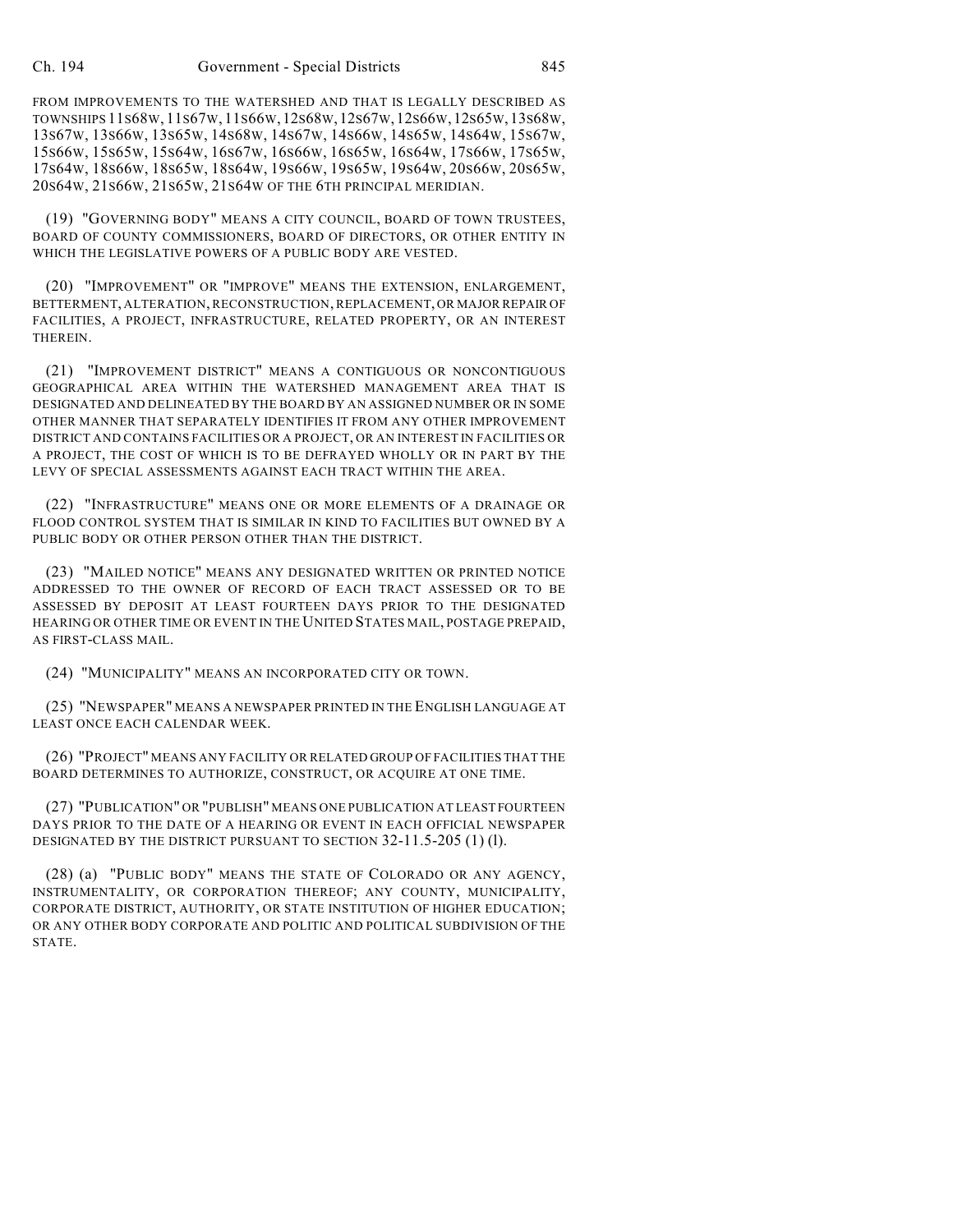(b) "PUBLIC BODY" DOES NOT INCLUDE THE FEDERAL GOVERNMENT OR THE DISTRICT.

(29) "REPRESENTED PUBLIC BODY" MEANS A PUBLIC BODY THAT IS ENTITLED, ALONE OR IN CONCERT WITH ANOTHER PUBLIC BODY, TO APPOINT ONE OR MORE DIRECTORS TO THE BOARD.

(30) "SERVICE CHARGES" MEANS THE FEES, RATES, AND OTHER CHARGES FOR THE USE OF THE FACILITIES OF THE DISTRICT OR FOR ANY RELATED SERVICE RENDERED BY THE DISTRICT.

(31) "SMALL MUNICIPALITIES" MEANS, COLLECTIVELY, THE TOWN OF GREEN MOUNTAIN FALLS, THE CITY OF MANITOU SPRINGS, THE TOWN OF MONUMENT, AND THE TOWN OF PALMER LAKE, COLORADO.

(32) "SPECIAL ASSESSMENT" MEANS A CHARGE LEVIED AGAINST ANY TRACT SPECIALLY BENEFITED IN AN IMPROVEMENT DISTRICT BY ANY PROJECT THAT SHALL BE MADE ON A FRONT-FOOT, ZONE, AREA, OR OTHER EQUITABLE BASIS AS DETERMINED BY THE BOARD; EXCEPT THAT THE CHARGE SHALL NOT EXCEED THE ESTIMATED MAXIMUM SPECIAL BENEFITS TO THE TRACT ASSESSED AS DETERMINED BY THE BOARD PURSUANT TO PART 5 OF THIS ARTICLE.

(33) "TECHNICAL ADVISORY COMMITTEE" MEANS THE ADVISORY COMMITTEE MADE UP OF TECHNICAL EXPERTS APPOINTED BY THE BOARD TO PROVIDE RECOMMENDATIONS TO THE BOARD REGARDING PUBLIC POLICY OR EXPENDITURE OF FUNDS FOR THE BENEFIT OF THE WATERSHED.

(34) (a) "TRACT" MEANS ANY LOT OR OTHER PARCEL OF LAND FOR ASSESSMENT PURPOSES, WHETHER PLATTED OR UNPLATTED, REGARDLESS OF LOT OR LAND LINES.

(b) LOTS, PLOTS, BLOCKS, AND OTHER SUBDIVISIONS MAY BE DESIGNATED IN ACCORDANCE WITH ANY RECORDED PLAT THEREOF, AND ALL LANDS, PLATTED AND UNPLATTED, SHALL BE DESIGNATED BY A DEFINITE LEGAL DESCRIPTION.

**32-11.5-104. Public purpose - liberal construction - sufficiency of article.** (1) THE EXERCISE OF ANY POWER AUTHORIZED IN THIS ARTICLE BY THE BOARD ON BEHALF OF THE DISTRICT AND ANY PROJECT AUTHORIZED PURSUANT TO THIS ARTICLE EFFECTS A PUBLIC PURPOSE.

(2) THIS ARTICLE BEING NECESSARY TO SECURE AND PRESERVE THE PUBLIC HEALTH, SAFETY, AND GENERAL WELFARE, THE RULE OF STRICT CONSTRUCTION SHALL NOT APPLY TO THIS ARTICLE. THIS ARTICLE SHALL BE LIBERALLY CONSTRUED TO EFFECT ITS PURPOSES.

(3) (a) EXCEPT AS OTHERWISE PROVIDED IN THE STATE CONSTITUTION, SECTION 25-8-102 (4), C.R.S., OR THIS ARTICLE, THIS ARTICLE, WITHOUT REFERENCE TO ANY OTHER LAW, SHALL CONSTITUTE FULL AUTHORITY FOR THE EXERCISE OF THE POWERS GRANTED IN THIS ARTICLE, INCLUDING WITHOUT LIMITATION THE FINANCING OF ANY PROJECT AUTHORIZED IN THIS ARTICLE WHOLLY OR IN PART AND THE ISSUANCE OF BONDS TO EVIDENCE THE FINANCING.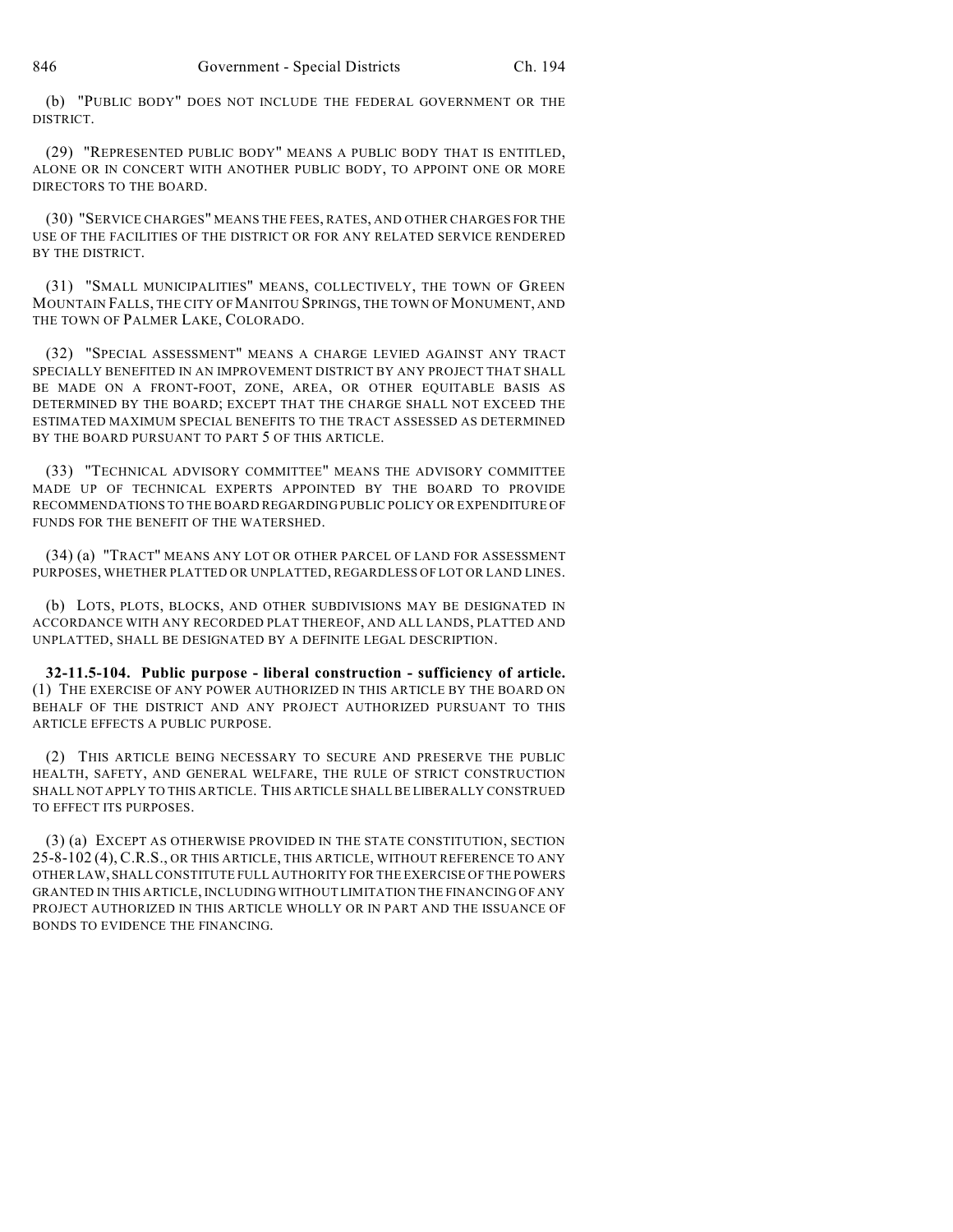(b) EXCEPT AS OTHERWISE PROVIDED IN THIS ARTICLE, NO OTHER LAW WITH REGARD TO THE AUTHORIZATION OR ISSUANCE OF BONDS OR THE EXERCISE OF ANY OTHER POWER GRANTED IN THIS ARTICLE THAT PROVIDES FOR AN ELECTION, REQUIRES AN APPROVAL, OR IN ANY WAY IMPEDES OR RESTRICTS THE CARRYING OUT OF THE ACTS AUTHORIZED IN THIS ARTICLE SHALL APPLY TO PROCEEDINGS TAKEN UNDER OR ACTS DONE PURSUANT TO THIS ARTICLE.

(c) EXCEPT AS OTHERWISE PROVIDED IN THIS ARTICLE, NO NOTICE, CONSENT, OR APPROVAL BY ANY PUBLIC BODY OR OFFICER THEREOF SHALL BE REQUIRED AS A PREREQUISITE TO THE SALE OR ISSUANCE OF ANY BONDS OR THE MAKING OF ANY CONTRACT OR THE EXERCISE OF ANY OTHER POWER UNDER THIS ARTICLE.

(d) THE POWERS CONFERRED BY THIS ARTICLE SHALL BE IN ADDITION AND SUPPLEMENTAL TO, AND NOT IN SUBSTITUTION FOR, AND THE LIMITATIONS IMPOSED BY THIS ARTICLE SHALL NOT AFFECT, THE POWERS CONFERRED BY ANY OTHER LAW.

(e) NOTHING IN THIS ARTICLE SHALL REPEAL OR AFFECT ANY OTHER LAW EXCEPT TO THE EXTENT THAT THIS ARTICLE IS INCONSISTENT WITH ANY OTHER LAW, THIS ARTICLE BEING INTENDED TO PROVIDE A SEPARATE METHOD OF ACCOMPLISHING ITS OBJECTIVES AND NOT AN EXCLUSIVE ONE. THIS ARTICLE SHALL NOT BE CONSTRUED AS REPEALING, AMENDING, OR CHANGING ANY OTHER LAW EXCEPT TO THE EXTENT THAT THE OTHER LAW IS INCONSISTENT WITH THIS ARTICLE. THIS ARTICLE SHALL NOT BE CONSTRUED AS REPEALING, MODIFYING, OR AMENDING ANY EXISTING LAW OR COURT DECREE CONCERNING THE DETERMINATION OR ADMINISTRATION OF WATER RIGHTS.

#### PART 2 DISTRICT ADMINISTRATION AND POWERS

**32-11.5-201. Creation of district.** THERE IS HEREBY CREATED THE FOUNTAIN CREEK WATERSHED, FLOOD CONTROL, AND GREENWAY DISTRICT, WHICH SHALL BE A BODY POLITIC AND CORPORATE AND A POLITICAL SUBDIVISION OF THE STATE. THE DISTRICT SHALL NOT BE AN AGENCY OF STATE GOVERNMENT AND SHALL NOT BE SUBJECT TO ADMINISTRATIVE DIRECTION BY ANY DEPARTMENT, COMMISSION, BOARD, BUREAU, OR AGENCY OF THE STATE.

**32-11.5-202. Boundaries of the district.** THE AREA COMPRISING THE DISTRICT CONSISTS OF THE COUNTIES OF EL PASO AND PUEBLO.

**32-11.5-203. Board of directors - general powers and delegation thereof manner of appointment - compensation.** (1) (a) THE DISTRICT SHALL BE GOVERNED BY A BOARD OF DIRECTORS, AND, SUBJECT TO PARAGRAPH (b) OF THIS SUBSECTION (1), THE BOARD SHALL EXERCISE ALL POWERS, RIGHTS, PRIVILEGES, AND DUTIES OF THE DISTRICT AS PROVIDED IN THIS ARTICLE.

(b) (I) THE BOARD MAY CREATE AN EXECUTIVE COMMITTEE OF THE BOARD AND MAY DELEGATE TO THE COMMITTEE SUCH POWER TO ACT ON BEHALF OF THE DISTRICT AS THE BOARD MAY DETERMINE BY RESOLUTION, EXCEPT AS LIMITED BY THE SUPERMAJORITY REQUIREMENTS SPECIFIED IN SECTION 32-11.5-204 (1) (b) (II).

(II) THE BOARD MAY APPOINT AN EXECUTIVE DIRECTOR FOR THE DISTRICT AND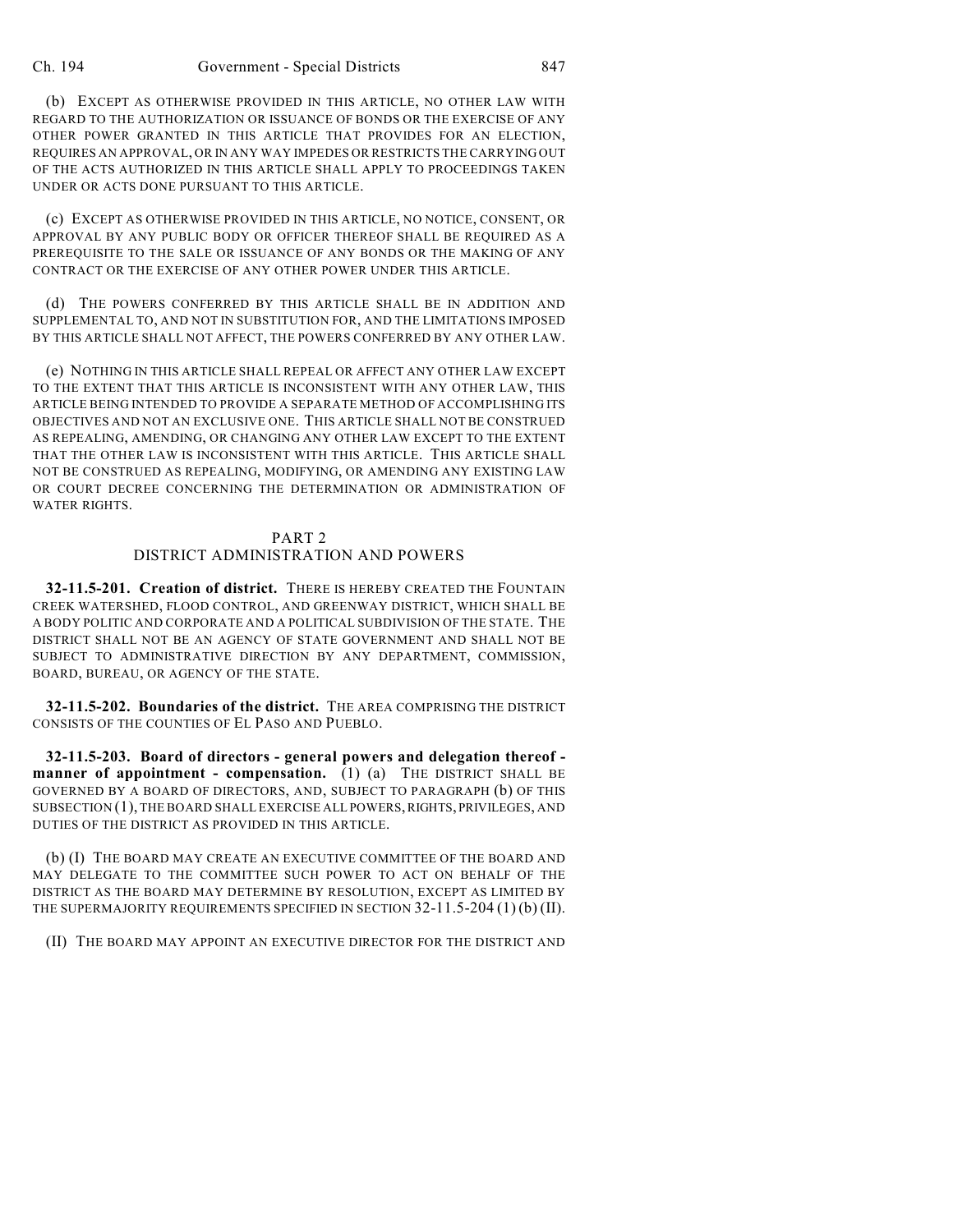MAY DELEGATE THE EXERCISE OF ANY OF ITS EXECUTIVE, ADMINISTRATIVE, AND MINISTERIAL POWERS TO THE EXECUTIVE DIRECTOR AND ANY OTHER STAFF OF THE DISTRICT. THE EXECUTIVE DIRECTOR SHALL HAVE SUCH POWERS AS MAY BE GRANTED BY THE BOARD, WHICH MAY INCLUDE, BUT ARE NOT LIMITED TO, THE ABILITY TO HIRE EMPLOYEES, CONSULTANTS, OR STAFF TO HELP CARRY OUT THE DAY TO DAY OPERATIONS OF THE DISTRICT AND TO HELP EXECUTE THE SPENDING PLAN ADOPTED BY THE BOARD. THE BOARD MAY ALSO CONTRACT FOR PROFESSIONAL SERVICES, INCLUDING, BUT NOT LIMITED TO, FINANCIAL, LEGAL, AND ENGINEERING SERVICES, TO THE EXTENT NECESSARY TO ADMINISTER AND IMPLEMENT THE PURPOSES OF THIS ARTICLE.

(2) (a) THE BOARD SHALL CONSIST OF NINE DIRECTORS APPOINTED AS FOLLOWS:

(I) ONE PUEBLO COUNTY COMMISSIONER APPOINTED BY THE PUEBLO COUNTY BOARD OF COUNTY COMMISSIONERS AS A REPRESENTATIVE OF PUEBLO COUNTY;

(II) ONE EL PASO COUNTY COMMISSIONER APPOINTED BY THE EL PASO COUNTY BOARD OF COUNTY COMMISSIONERS AS A REPRESENTATIVE OF EL PASO COUNTY;

(III) ONE CITY OF PUEBLO CITY COUNCIL MEMBER OR THE MAYOR OF THE CITY OF PUEBLO APPOINTED BY THE PUEBLO CITY COUNCIL AS A REPRESENTATIVE OF THE CITY OF PUEBLO;

(IV) ONE CITY OF COLORADO SPRINGS CITY COUNCIL MEMBER OR THE MAYOR OF THE CITY OF COLORADO SPRINGS APPOINTED BY THE COLORADO SPRINGS CITY COUNCIL AS A REPRESENTATIVE OF THE CITY OF COLORADO SPRINGS;

(V) ONE CITY OF FOUNTAIN CITY COUNCIL MEMBER OR THE MAYOR OF THE CITY OF FOUNTAIN APPOINTED BY THE FOUNTAIN CITY COUNCIL AS A REPRESENTATIVE OF THE CITY OF FOUNTAIN;

(VI) ONE DIRECTOR APPOINTED BY THE PUEBLO COUNTY BOARD OF COUNTY COMMISSIONERS WHO IS EITHER A REPRESENTATIVE OF THE LOWER ARKANSAS VALLEY CONSERVANCY DISTRICT OR A CITIZEN OF PUEBLO COUNTY AND WHO REPRESENTS THE INTERESTS OF PERSONS FROM THE PORTION OF THE DISTRICT THAT LIES EAST OF THE CONFLUENCE OF FOUNTAIN CREEK AND THE ARKANSAS RIVER;

(VII) ONE DIRECTOR APPOINTED JOINTLY BY THE COLORADO SPRINGS CITY COUNCIL AND THE EL PASO COUNTY BOARD OF COUNTY COMMISSIONERS WHO IS EITHER A REPRESENTATIVE OF THE SMALL MUNICIPALITIES SELECTED FROM CANDIDATES NOMINATED BY THE SMALL MUNICIPALITIES, OR, IF THE SMALL MUNICIPALITIES DO NOT SUBMIT AT LEAST ONE CANDIDATE, THEN A CITIZEN OF EL PASO COUNTY;

(VIII) ONE DIRECTOR APPOINTED JOINTLY BY THE PUEBLO CITY COUNCIL AND THE PUEBLO COUNTY BOARD OF COUNTY COMMISSIONERS WHO IS A CITIZEN AT LARGE AND RESIDES IN PUEBLO COUNTY; AND

(IX) ONE DIRECTOR APPOINTED JOINTLY BY THE EL PASO COUNTY AND PUEBLO COUNTY BOARDS OF COUNTY COMMISSIONERS WHO IS A MEMBER OF THE CITIZENS ADVISORY GROUP. THE CITIZENS ADVISORY GROUP SHALL PROVIDE TWO OR MORE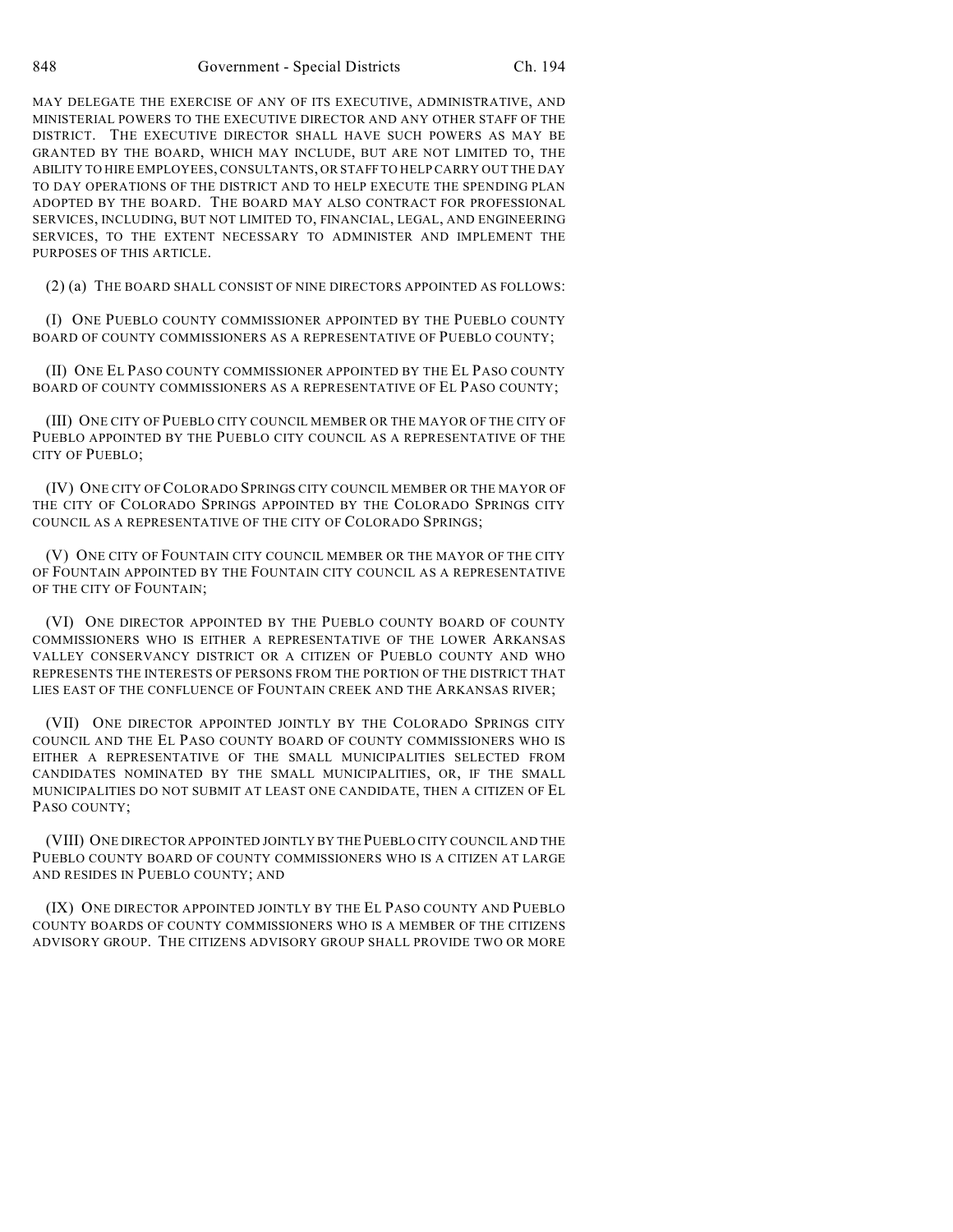NOMINEES FOR THE DIRECTOR POSITION TO THE BOARDS, BUT THE BOARDS SHALL NOT BE LIMITED TO THE NOMINEES IN APPOINTING THE DIRECTOR.

(b) THE TERM OF EACH DIRECTOR SHALL COMMENCE ON FEBRUARY 1; EXCEPT THAT THE TERMS OF THE DIRECTORS INITIALLY APPOINTED SHALL COMMENCE IMMEDIATELY UPON THEIR APPOINTMENT. THE DIRECTORS INITIALLY APPOINTED PURSUANT TO SUBPARAGRAPHS  $(I)$ ,  $(IV)$ ,  $(VII)$ , and  $(IX)$  of paragraph  $(a)$  of this SUBSECTION (2) SHALL SERVE INITIAL TERMS THROUGH JANUARY 31, 2011, AND THE DIRECTORS INITIALLY APPOINTED PURSUANT TO SUBPARAGRAPHS  $(II), (III), (V), (VI),$ AND (VIII) OF PARAGRAPH (a) OF THIS SUBSECTION (2) SHALL SERVE INITIAL TERMS THROUGH JANUARY 31, 2012. THE TERM OF EACH DIRECTOR APPOINTED AFTER THE INITIAL APPOINTMENTS SHALL BE FOR TWO YEARS. EACH APPOINTING AUTHORITY OR PAIR OF JOINT APPOINTING AUTHORITIES HAS SOLE DISCRETION TO REAPPOINT ANY DIRECTOR WHO THE AUTHORITY OR AUTHORITIES INITIALLY APPOINTED.

(c) EACH APPOINTING AUTHORITY SHALL SELECT AND APPOINT ITS RESPECTIVE DIRECTOR IN ANY LAWFUL MANNER AS DETERMINED BY THE APPOINTING AUTHORITY. EACH APPOINTING AUTHORITY SHALL DESIGNATE AND PROVIDE NOTICE TO THE OTHER REPRESENTED PUBLIC BODIES OF THE IDENTITY OF ITS RESPECTIVE DIRECTOR, AND ANY DESIGNEE OR ALTERNATE IT MAY CHOOSE TO NAME, WITHIN THIRTY DAYS AFTER THE APPOINTMENT. EACH APPOINTING AUTHORITY MAY ALSO NAME AN ALTERNATE DIRECTOR TO ATTEND MEETINGS IF THE PRIMARY DIRECTOR IS UNAVAILABLE TO ATTEND OR HAS A CONFLICT OF INTEREST.

(d) IF A BOARD VACANCY OCCURS FOR ANY REASON INCLUDING, BUT NOT LIMITED TO, A DIRECTOR NO LONGER POSSESSING A MANDATORY QUALIFICATION FOR BOARD MEMBERSHIP THAT THE DIRECTOR HELD AT THE TIME OF HIS OR HER APPOINTMENT TO THE BOARD, THE APPOINTING AUTHORITY THAT APPOINTED THE DIRECTOR SHALL FILL THE VACANCY BY APPOINTING A SUCCESSOR DIRECTOR TO SERVE FOR THE UNEXPIRED TERM. THE SUCCESSOR DIRECTOR SHALL POSSESS ANY MANDATORY QUALIFICATION SPECIFIED IN PARAGRAPH (a) OF THIS SUBSECTION (2).

(3) (a) A DIRECTOR SHALL NOT RECEIVE A SALARY OR COMPENSATION OR REIMBURSEMENT FOR ANY EXPENSES INCURRED IN THE PERFORMANCE OF HIS OR HER DUTIES, OTHER THAN AS MAY BE PROVIDED BY THE REPRESENTED PUBLIC BODY OR OTHER ORGANIZATION THE DIRECTOR REPRESENTS AT THE SOLE DISCRETION OF THE REPRESENTED PUBLIC BODY OR ORGANIZATION OR UNLESS AUTHORIZED BY THE BOARD.

(b) A DIRECTOR SHALL NOT RECEIVE ANY COMPENSATION AS AN OFFICER, ENGINEER, ATTORNEY, EMPLOYEE, OR OTHER AGENT OF THE DISTRICT.

**32-11.5-204. Board - meetings - records.** (1) (a) EXCEPT FOR THE INITIAL BOARD, EACH BOARD SHALL MEET IN JANUARY OF EACH YEAR AT A REGULAR PLACE OF MEETING WITHIN THE DISTRICT FOR THE QUALIFICATION OF NEW DIRECTORS AND FOR THE SELECTION OF NEW OFFICERS. THE INITIAL BOARD AT ITS FIRST MEETING, AND EACH SUCCESSOR BOARD AT THE ANNUAL MEETING HELD IN JANUARY OF EACH YEAR THEREAFTER, SHALL, BY A MAJORITY VOTE OF A QUORUM OF THE DIRECTORS, ELECT THE FOLLOWING OFFICERS:

(I) A CHAIRPERSON WHO SHALL PRESIDE OVER ALL MEETINGS OF THE BOARD AND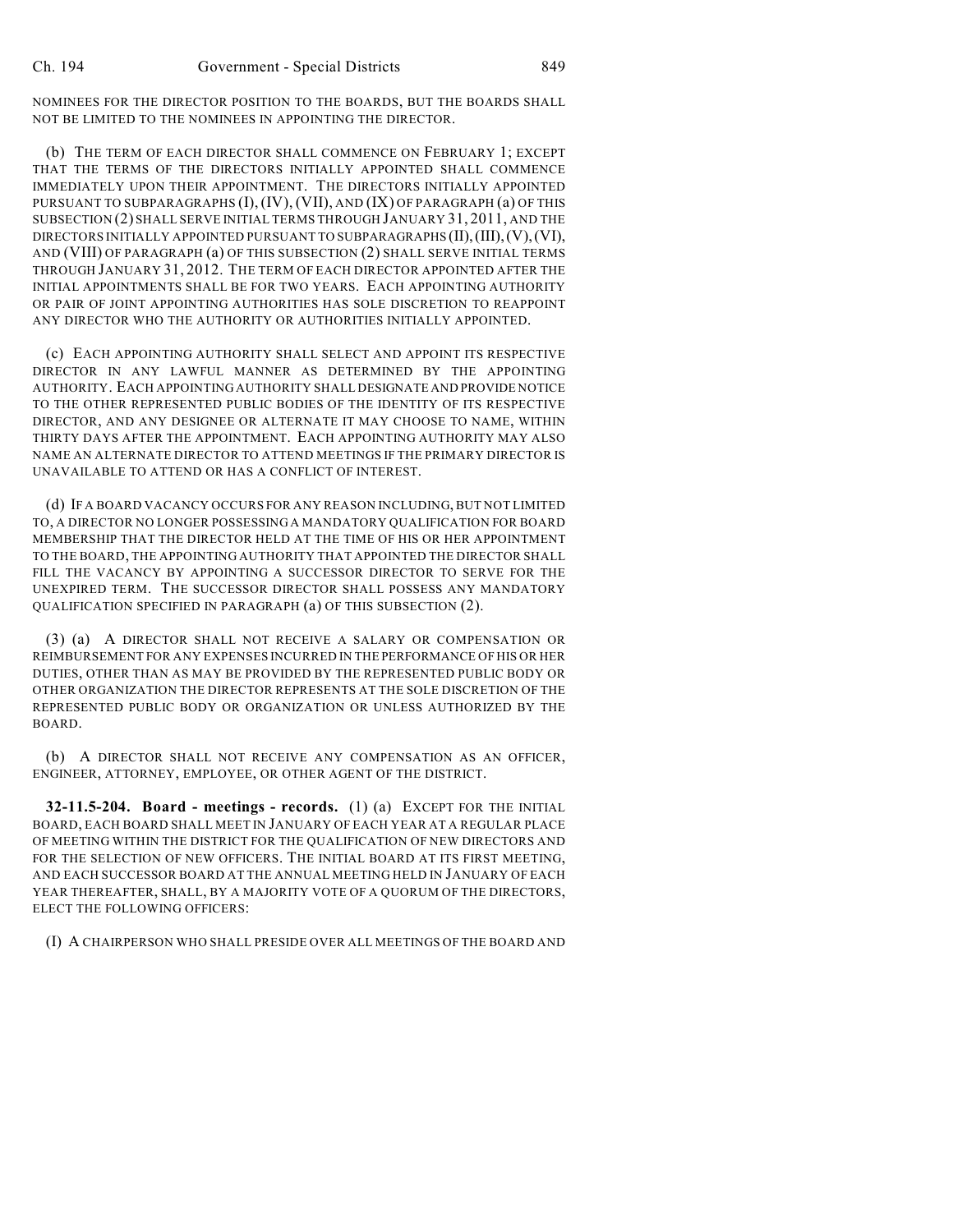SEE THAT THE MEETINGS AND DEBATE ARE CONDUCTED IN AN ORDERLY AND EXPEDITIOUS MANNER. EXCEPT AS OTHERWISE PERMITTED BY SECTION 32-11.5-203 (1) (b) (II), THE CHAIRPERSON SHALL SIGN ALL CONTRACTS, AGREEMENTS, AND LEGAL DOCUMENTS OF THE BOARD AND IN GENERAL SHALL PERFORM ALL DUTIES INCIDENT TO THE OFFICE OF CHAIRPERSON.

(II) A VICE-CHAIRPERSON WHO SHALL ASSUME THE DUTIES OF THE CHAIRPERSON IN THE CHAIRPERSON'S ABSENCE.

(b) (I) A MAJORITY OF THE DIRECTORS SHALL CONSTITUTE A QUORUM FOR THE TRANSACTION OF BUSINESS BY THE BOARD UNLESS A DIFFERENT NUMBER IS SET BY RESOLUTION OF THE BOARD AT THE ANNUAL MEETING. EXCEPT AS OTHERWISE PROVIDED IN THIS ARTICLE OR IN THE BYLAWS, THE AFFIRMATIVE VOTE OF A MAJORITY OF A QUORUM OF THE BOARD OF DIRECTORS SHALL BE SUFFICIENT TO CONDUCT THE BUSINESS OF THE BOARD. IF LESS THAN A QUORUM IS PRESENT AT A MEETING, THE CHAIRPERSON OR OTHER PRESIDING OFFICER MAY COMPEL THE ATTENDANCE OF ANY ABSENT MEMBER IN SUCH MANNER AND UNDER SUCH PENALTIES AS THE BOARD MAY PROVIDE OR MAY ADJOURN THE MEETING TO A DIFFERENT TIME AND PLACE. IF THE MEETING IS ADJOURNED, THE CHAIRPERSON SHALL NOTIFY ABSENT DIRECTORS OF THE TIME AND PLACE OF THE ADJOURNED **MEETING** 

(II) SUBJECT TO THE REQUIREMENT THAT A QUORUM OF THE BOARD BE PRESENT TO VOTE, THE BOARD SHALL ADOPT SPENDING OR OTHER FISCAL POLICY RESOLUTIONS, INCLUDING, BUT NOT LIMITED TO, RESOLUTIONS THAT, SUBJECT TO APPLICABLE VOTER APPROVAL REQUIREMENTS, ESTABLISH OR INCREASE TAXES LEVIED OR FEES IMPOSED AND COLLECTED BY THE DISTRICT OR MULTIPLE-FISCAL YEAR FINANCIAL OBLIGATIONS TO BE INCURRED BY THE DISTRICT, AND PUBLIC POLICY RESOLUTIONS, INCLUDING BUT NOT LIMITED TO RESOLUTIONS THAT INITIATE CONDEMNATION PROCEEDINGS AND RESOLUTIONS TO INITIATE OR VOLUNTARILY PARTICIPATE IN LITIGATION, ONLY BY A SUPERMAJORITY VOTE AS FOLLOWS:

| <b>Board Members Appointed</b> | Votes Required for Approval |
|--------------------------------|-----------------------------|
|                                |                             |
|                                |                             |
|                                |                             |
|                                |                             |
|                                |                             |
|                                |                             |
|                                |                             |
|                                |                             |

(III) EACH DIRECTOR OR DIRECTOR'S ALTERNATE SHALL BE ENTITLED TO ONE VOTE, AND VOTING BY PROXY SHALL NOT BE PERMITTED.

(IV) ALL MEETINGS OF THE BOARD, THE TECHNICAL ADVISORY COMMITTEE, THE CITIZENS ADVISORY GROUP, OR ANY EXECUTIVE COMMITTEE OR OTHER COMMITTEE DESIGNATED BY THE BOARD SHALL BE HELD IN THE DISTRICT SUBJECT TO THE OPEN MEETINGS PROVISIONS OF THE "COLORADO SUNSHINE ACT OF 1972", PART 4 OF ARTICLE 6 OF TITLE 24, C.R.S.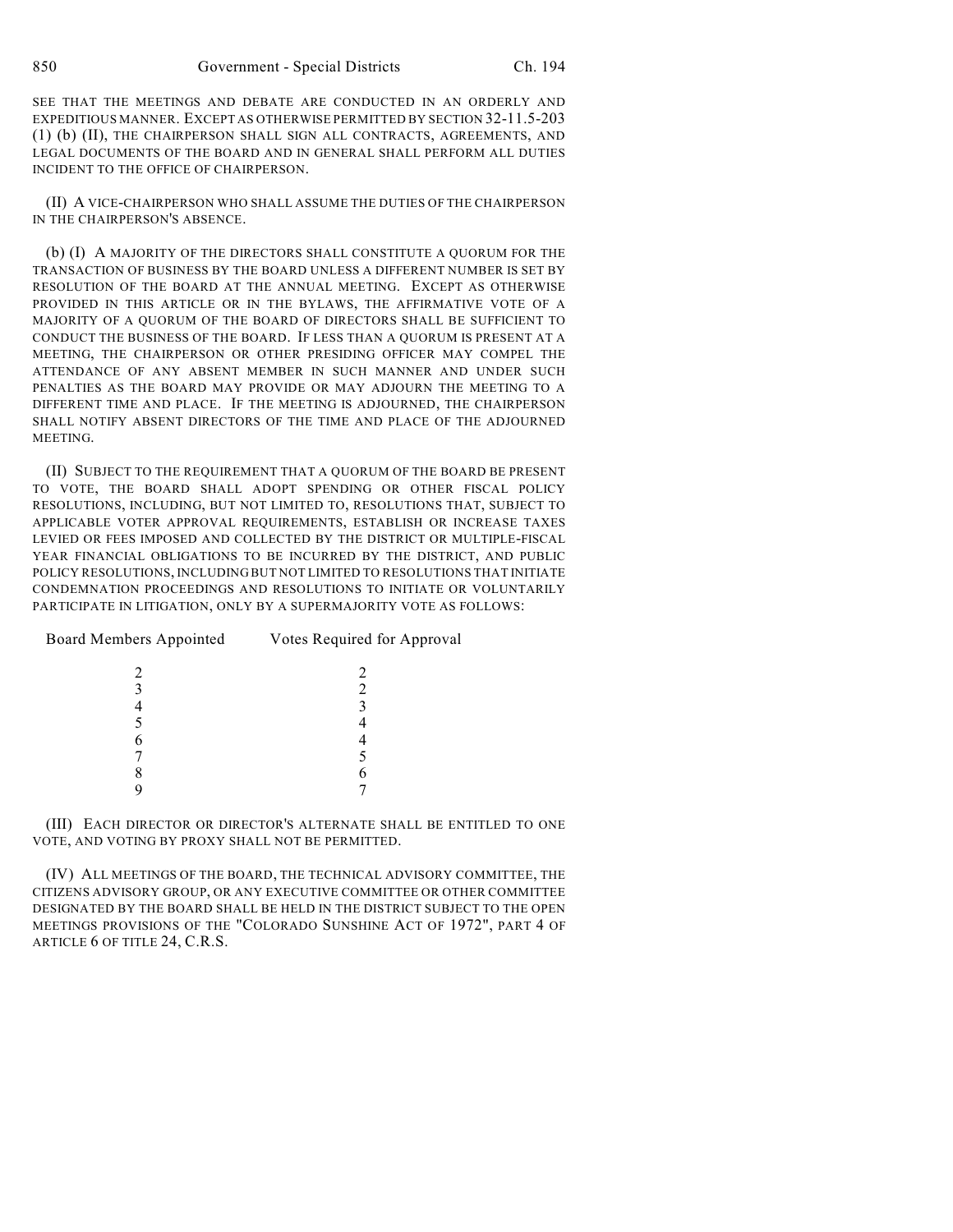(V) THE DIRECTORS, THE TECHNICAL ADVISORY COMMITTEE, THE CITIZENS ADVISORY GROUP, OR ANY EXECUTIVE COMMITTEE OR OTHER COMMITTEE DESIGNATED BY THE BOARD MAY PARTICIPATE IN ANY MEETING OF THE BOARD OR COMMITTEE BY MEANS OF A TELEPHONE CONVERSATION OR SIMILAR COMMUNICATION EQUIPMENT BY WHICH ALL PERSONS PARTICIPATING IN THE MEETING CAN HEAR EACH OTHER AT THE SAME TIME. SUCH REMOTE PARTICIPATION SHALL CONSTITUTE PRESENCE IN PERSON AT THE MEETING.

(2) (a) THE BOARD SHALL PERFORM ALL LEGISLATIVE ACTS OF A GENERAL AND PERMANENT NATURE BY RESOLUTION, WHICH MAY REQUIRE APPROVAL BY A SUPERMAJORITY VOTE AS SPECIFIED IN SUBPARAGRAPH (II) OF PARAGRAPH (b) OF SUBSECTION (1) OF THIS SECTION. ON ALL RESOLUTIONS AND ORDERS, THE ROLL SHALL BE CALLED, AND THE AYES AND NOES SHALL BE RECORDED. AFTER PASSAGE, ALL RESOLUTIONS AND ORDERS SHALL BE RECORDED IN THE RECORDS OF THE OFFICES OF THE CLERK AND RECORDERS OF EL PASO AND PUEBLO COUNTIES, RECORDED IN A BOOK KEPT BY THE DISTRICT FOR THAT PURPOSE, AND AUTHENTICATED BY THE SIGNATURE OF THE PRESIDING OFFICER OF THE BOARD AND THE SECRETARY OF THE BOARD.

(b) THE DISTRICT AND THE BOARD SHALL BE SUBJECT TO THE "COLORADO OPEN RECORDS ACT", ARTICLE 72 OF TITLE 24, C.R.S.

(c) ALL DISTRICT RECORDS ARE SUBJECT TO AUDIT AS PROVIDED BY LAW FOR POLITICAL SUBDIVISIONS OF THE STATE.

**32-11.5-205. Powers of the district.** (1) THE DISTRICT, ACTING THROUGH THE BOARD OR THROUGH OTHER PERSONS TO WHOM THE BOARD HAS DELEGATED ANY OF ITS POWERS AS AUTHORIZED BY THIS ARTICLE, HAS THE FOLLOWING GENERAL AND ADMINISTRATIVE POWERS:

(a) TO HAVE PERPETUAL EXISTENCE;

(b) TO SUE AND BE SUED;

(c) TO ADOPT BYLAWS FOR THE REGULATION OF ITS AFFAIRS AND THE CONDUCT OF ITS BUSINESS;

(d) TO FIX THE TIME AND PLACE AT WHICH ITS REGULAR MEETINGS SHALL BE HELD WITHIN THE DISTRICT AND TO PROVIDE FOR THE CALLING AND HOLDING OF SPECIAL MEETINGS;

(e) TO ADOPT AND USE A SEAL;

(f) TO MAINTAIN OFFICES AT ANY PLACE WITHIN THE DISTRICT IT MAY DESIGNATE;

(g) (I) TO APPOINT A SECRETARY AND A TREASURER OF THE BOARD. EACH POSITION MAY BE FILLED BY A DIRECTOR OR BY ANOTHER PERSON, AND BOTH POSITIONS MAY BE FILLED BY THE SAME PERSON.

(II) THE SECRETARY OF THE BOARD SHALL KEEP A RECORD OF THE MINUTES OF ALL MEETINGS, ENSURE THAT ALL NOTICES REQUIRED BY LAW ARE DULY GIVEN AND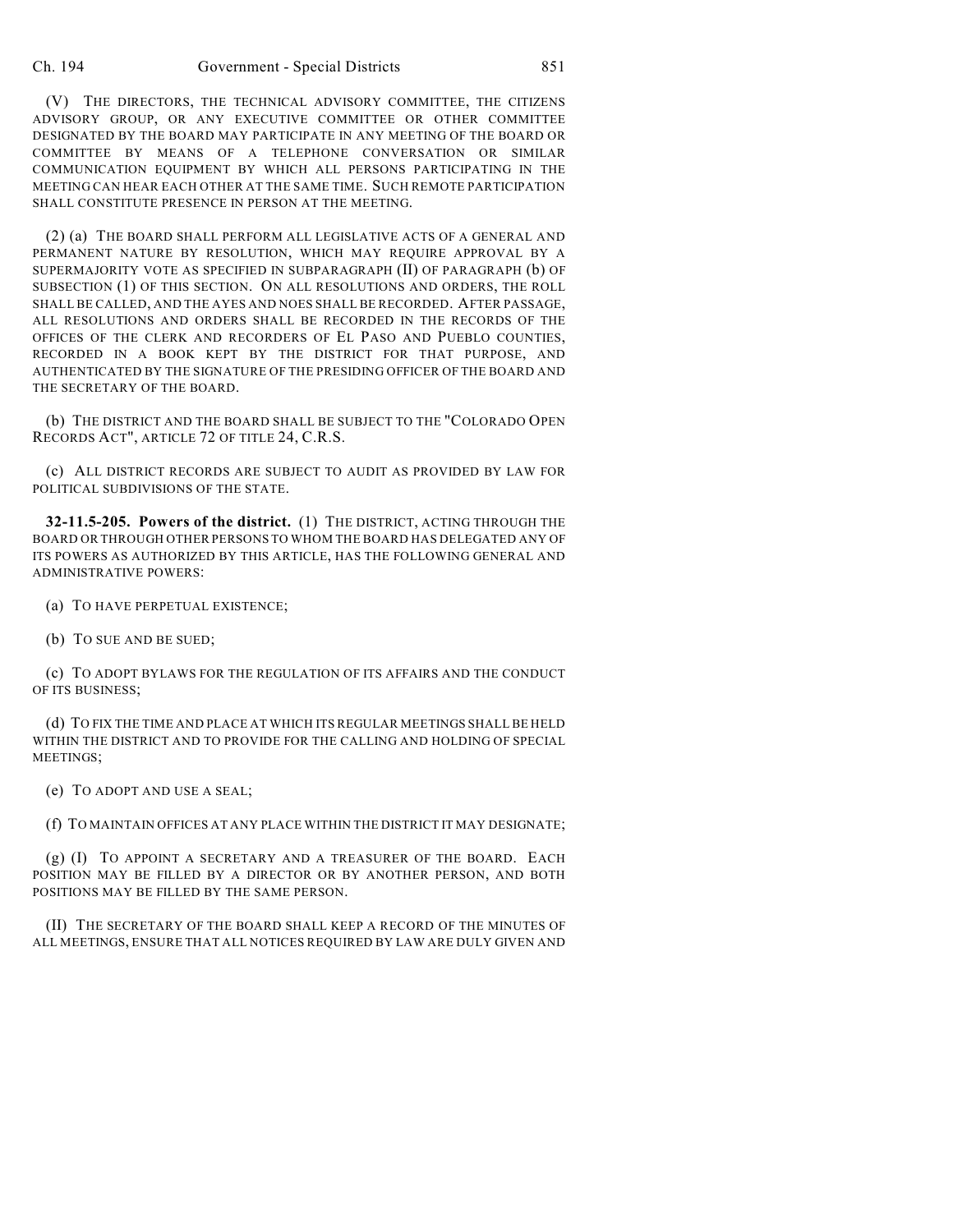POSTED, SERVE AS THE CUSTODIAN OF BOARD RECORDS, ATTEST TO DOCUMENTS AS THE NEED ARISES, AND PERFORM SUCH OTHER FUNCTIONS AS MAY BE PRESCRIBED BY THE BOARD.

(h) (I) SUBJECT TO THE PROVISIONS OF SECTION  $32-11.5-203$  (1) (b) AND SUBPARAGRAPH (II) OF THIS PARAGRAPH (h), TO HIRE AND FIX THE COMPENSATION OF OFFICERS AND EMPLOYEES AND HIRE OR RETAIN OTHER PERSONS, INCLUDING BUT NOT LIMITED TO PROFESSIONALS SUCH AS ENGINEERS, ATTORNEYS, ACCOUNTANTS, AND OTHER FINANCIAL PROFESSIONALS.

(II) (A) NO DIRECTOR, OFFICER, EMPLOYEE, OR AGENT OF THE DISTRICT SHALL BE INTERESTED IN ANY CONTRACT OR TRANSACTION WITH THE DISTRICT EXCEPT IN HIS OR HER OFFICIAL CAPACITY OR AS IS PROVIDED IN HIS OR HER CONTRACT OF EMPLOYMENT WITH THE DISTRICT.

(B) NEITHER THE HOLDING OF ANY OFFICE OR EMPLOYMENT OF A PUBLIC BODY OR OF THE FEDERAL GOVERNMENT NOR THE OWNING OF ANY PROPERTY WITHIN THE STATE, WITHIN OR OUTSIDE THE DISTRICT, SHALL BE DEEMED A DISQUALIFICATION FOR MEMBERSHIP ON THE BOARD OR EMPLOYMENT BY THE DISTRICT OR DEEMED A DISQUALIFICATION FOR COMPENSATION FOR SERVICES AS AN OFFICER, EMPLOYEE, OR AGENT OF THE DISTRICT.

(C) A DIRECTOR SHALL NOT VOTE ON ANY ISSUE WITH RESPECT TO WHICH THE DIRECTOR HAS A CONFLICT OF INTEREST AS REQUIRED BY SECTIONS 18-8-308, 24-18-108.5, AND 24-18-110, C.R.S. AN APPOINTING BODY MAY NAME AN ALTERNATE DIRECTOR TO CURE THE TEMPORARY DISQUALIFICATION, AND THE ALTERNATE MAY VOTE IN PLACE OF THE DISQUALIFIED DIRECTOR.

(i) TO APPOINT A TECHNICAL ADVISORY COMMITTEE OF TECHNICAL EXPERTS TO PROVIDE RECOMMENDATIONS TO THE BOARD REGARDING PUBLIC POLICY OR EXPENDITURE OF FUNDS FOR THE BENEFIT OF THE WATERSHED AND TO CARRY ON TECHNICAL AND OTHER INVESTIGATIONS OF ALL KINDS, MAKE MEASUREMENTS, COLLECT DATA, AND MAKE ANALYSES, STUDIES, AND INSPECTIONS PERTAINING TO FACILITIES, PROJECTS, AND RELATED PROPERTY BOTH WITHIN AND OUTSIDE THE DISTRICT;

(j) TO APPOINT A CITIZENS ADVISORY GROUP REPRESENTING VARIOUS INTERESTS PERTAINING TO THE WATERSHED TO CONSULT WITH AND OFFER ADVICE TO THE BOARD REGARDING THE MANAGEMENT OF THE WATERSHED;

(k) TO APPOINT ONE OR MORE PERSONS TO ACT AS CUSTODIANS OF THE MONEYS OF THE DISTRICT FOR PURPOSES OF DEPOSITING THE MONEYS IN ANY DEPOSITORY AUTHORIZED IN SECTION 24-75-603, C.R.S. CUSTODIANS SHALL GIVE SURETY BONDS IN SUCH AMOUNTS AND FORM AND FOR SUCH PURPOSES AS THE BOARD REQUIRES.

(l) TO DESIGNATE AN OFFICIAL NEWSPAPER PUBLISHED IN EL PASO COUNTY AND AN OFFICIAL NEWSPAPER PUBLISHED IN PUEBLO COUNTY AND TO PUBLISH ANY NOTICE OR OTHER INSTRUMENT IN ANY ADDITIONAL NEWSPAPER OR NEWSPAPERS AS THE BOARD DEEMS NECESSARY;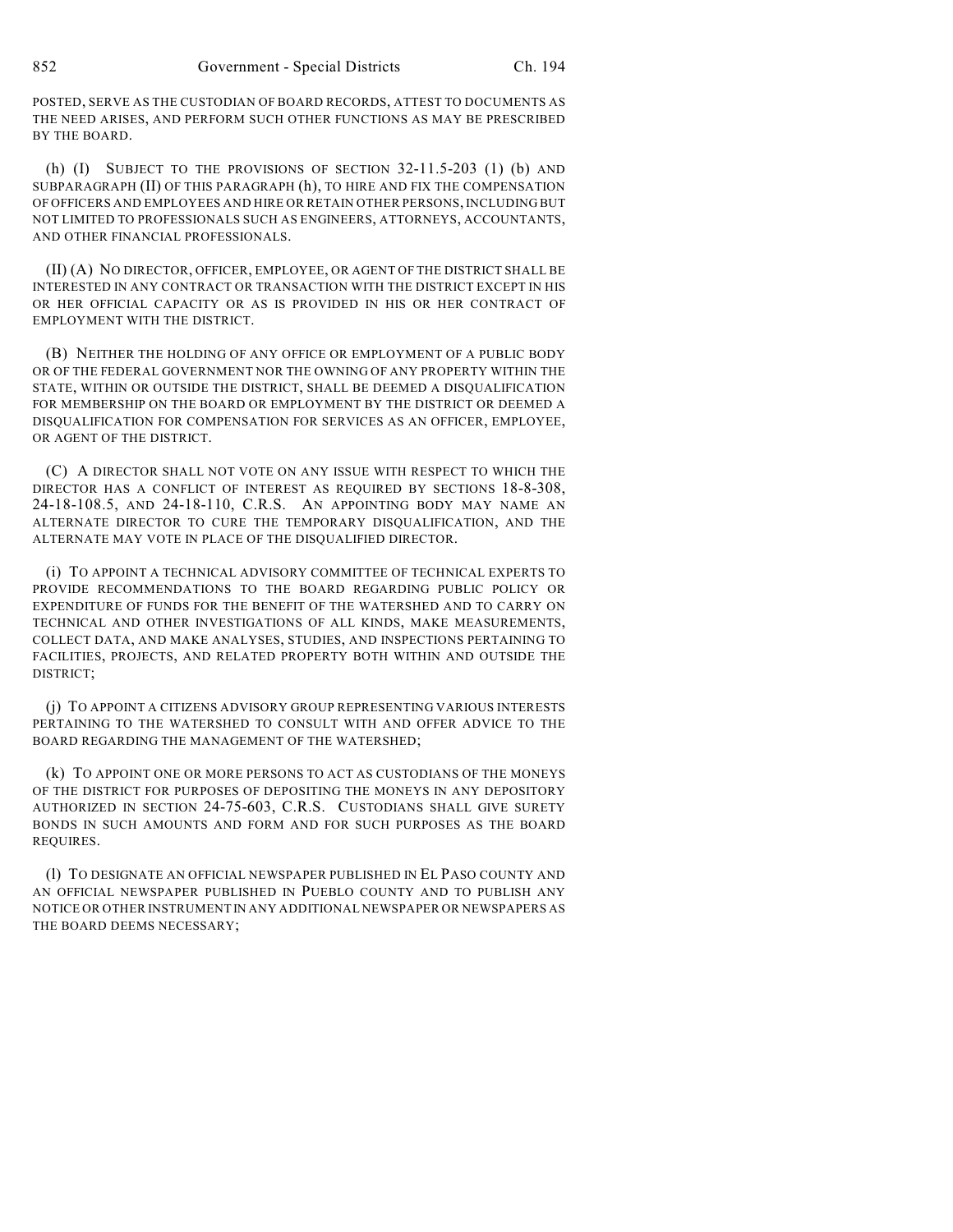(m) TO ENTER INTO CONTRACTS AND AGREEMENTS, INCLUDING, BUT NOT LIMITED TO, CONTRACTS AND AGREEMENTS WITH ANY PUBLIC BODY OR AGENCY THEREOF OR WITH THE FEDERAL GOVERNMENT;

(n) (I) TO TRADE, EXCHANGE, PURCHASE, CONDEMN IN THE MANNER PROVIDED IN ARTICLES 1 TO 7 OF TITLE 38, C.R.S., AND OTHERWISE ACQUIRE, OPERATE, MAINTAIN, AND DISPOSE OF REAL AND PERSONAL PROPERTY, INCLUDING INTERESTS THEREIN, WITHIN OR OUTSIDE THE DISTRICT.

(II) IF THE CONSTRUCTION OF ANY PROJECT OR PART OF A PROJECT AUTHORIZED IN THIS ARTICLE REQUIRES THE REMOVAL AND RELOCATION OF ANY PUBLIC UTILITY FACILITY OR ANY PARK OR UTILITY FACILITY OWNED OR OPERATED BY A PUBLIC BODY OR AN ENTERPRISE OF A PUBLIC BODY, WHETHER ON PRIVATE OR PUBLIC RIGHT-OF-WAY OR OTHERWISE, THE DISTRICT SHALL COOPERATE WITH THE PUBLIC BODY TO DETERMINE THE NECESSITY OF THE REMOVAL AND RELOCATION AND, IF NECESSARY, THE APPROPRIATE REIMBURSEMENT TO THE OWNER OF THE PARK OR PUBLIC UTILITY FACILITY FOR THE EXPENSE OF THE REMOVAL AND RELOCATION, INCLUDING THE COST OF ANY NECESSARY LAND OR RIGHTS IN LAND AND ANY OTHER RESULTING COSTS.

(o) TO INSTITUTE, MAINTAIN, AND ADMINISTER A SYSTEMATIC AND UNIFORM PROGRAM OF PREVENTIVE MAINTENANCE IN THE DISTRICT;

(p) TO PROMULGATE SUCH RESOLUTIONS AND ISSUE SUCH ORDERS AS THE DISTRICT DEEMS NECESSARY OR CONVENIENT FOR THE OPERATION, MAINTENANCE, MANAGEMENT, GOVERNMENT, AND USE OF FACILITIES AND ANY OTHER DRAINAGE AND FLOOD CONTROL FACILITIES UNDER ITS CONTROL, WHETHER SITUATED WITHIN OR OUTSIDE OR BOTH WITHIN AND OUTSIDE THE TERRITORIAL LIMITS OF THE DISTRICT;

(q) TO PROMOTE, CONSTRUCT, AND MANAGE THE PROTECTION AND IMPROVEMENT OF THE WATERSHED TO PREVENT AND MITIGATE FLOODING, EROSION, AND SEDIMENTATION, IMPROVE DRAINAGE AND WATER QUALITY, ADDRESS WATER QUANTITY, PROVIDE A HEALTHY RIPARIAN HABITAT WITH RECREATIONAL AMENITIES, INCLUDING, BUT NOT LIMITED TO, OPEN SPACE AND TRAILS, IMPROVE WILDLIFE AND AQUATIC HABITAT, AND RESTORE, ENHANCE, ESTABLISH, AND PRESERVE WETLANDS;

(r) TO PREPARE AND SUBMIT BALLOT LANGUAGE TO PLACE ONE OR MORE FUNDING MEASURES BEFORE THE AFFECTED ELECTORS IN PUEBLO AND EL PASO COUNTIES; AND

(s) TO PROVIDE INFORMATION TO EDUCATE THE PUBLIC CONCERNING THE PURPOSES AND BENEFITS OF THE DISTRICT.

(2) THE DISTRICT HAS THE FOLLOWING FINANCIAL POWERS:

(a) TO PROVIDE FUNDING DERIVED FROM BOTH EL PASO AND PUEBLO COUNTIES TO SUPPORT THE DISTRICT;

(b) TO PROVIDE COOPERATION AND FINANCIAL AND TECHNICAL ASSISTANCE THROUGHOUT THE FOUNTAIN CREEK WATERSHED;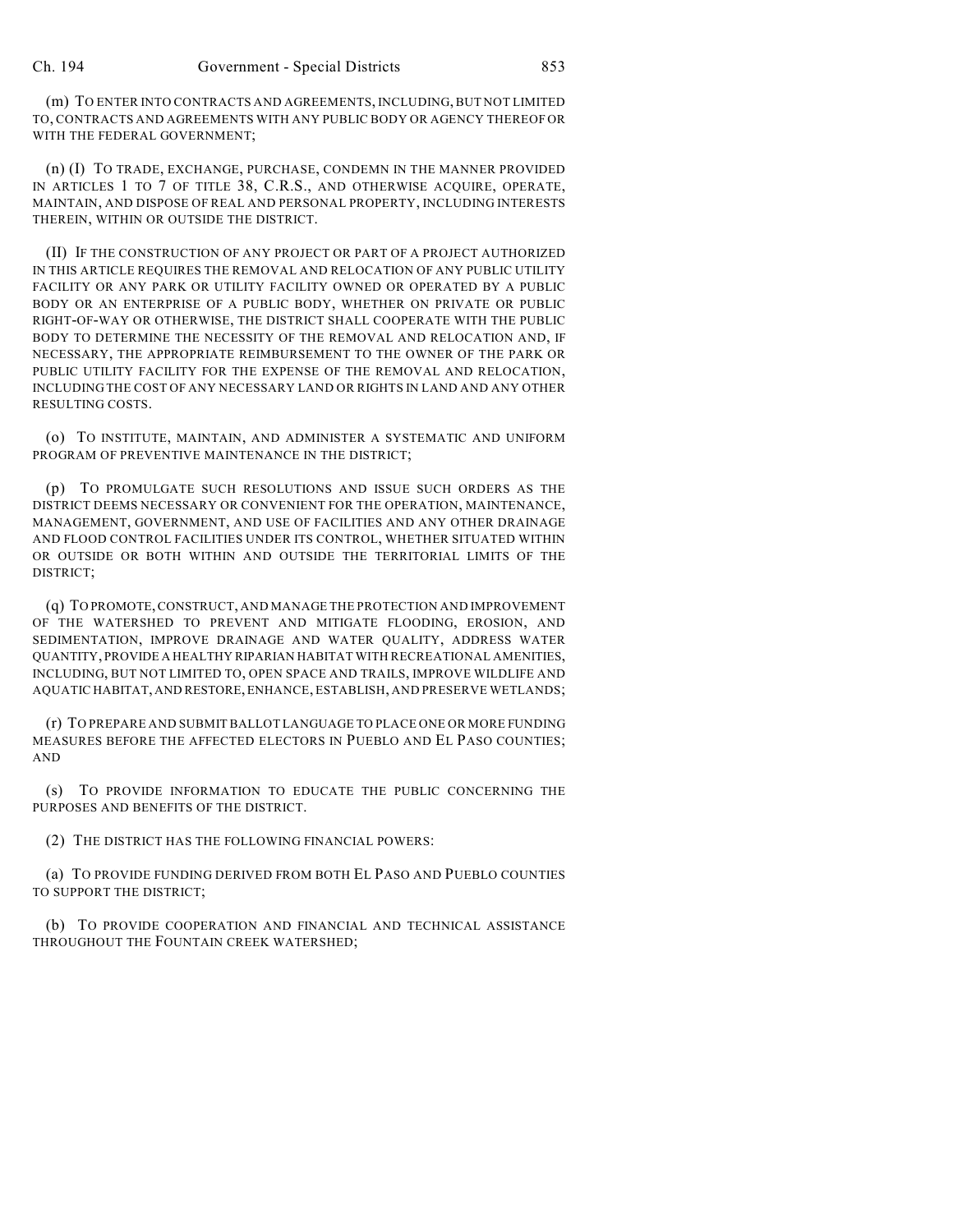(c) (I) SUBJECT TO THE REQUIREMENTS OF SUBPARAGRAPH (II) OF THIS PARAGRAPH (c), TO FINANCE THE ACQUISITION, CONSTRUCTION, OPERATION, OR MAINTENANCE OF PROJECTS AND ANY OTHER LAWFUL OPERATIONS OF THE DISTRICT THROUGH:

(A) THE ESTABLISHMENT OF SERVICE CHARGES WITHIN THE WATERSHED MANAGEMENT AREA PURSUANT TO PART 3 OF THIS ARTICLE;

(B) THE IMPOSITION OF MILL LEVIES, LEVIED AT A TOTAL RATE OF NO MORE THAN FIVE MILLS, ON ALL TAXABLE PROPERTY WITHIN THE DISTRICT AND THE ISSUANCE OF BONDS PURSUANT TO PART 4 OF THIS ARTICLE;

(C) THE CREATION OF IMPROVEMENT DISTRICTS AND IMPOSITION OF SPECIAL ASSESSMENTS ON ALL PROPERTY WITHIN AN IMPROVEMENT DISTRICT PURSUANT TO PART 5 OF THIS ARTICLE;

(D) THE ACCEPTANCE OF GIFTS, GRANTS, AND DONATIONS FROM PUBLIC, PRIVATE, AND NOT-FOR-PROFIT SOURCES;

(E) CERTIFICATES OF PARTICIPATION; AND

(F) ANY OTHER LAWFUL MEANS AUTHORIZED IN THIS ARTICLE.

(II) (A) NO ACTION BY THE DISTRICT TO ESTABLISH OR INCREASE ANY SPECIAL ASSESSMENT AUTHORIZED BY THIS ARTICLE AND, IN ACCORDANCE WITH SECTION 20 (4) (a) OF ARTICLE X OF THE STATE CONSTITUTION, NO ACTION BY THE DISTRICT TO ESTABLISH OR INCREASE ANY TAX OR MILL LEVY AUTHORIZED BY THIS ARTICLE SHALL TAKE EFFECT UNLESS FIRST SUBMITTED TO A VOTE OF THE ELIGIBLE ELECTORS OF THE DISTRICT OR, IN THE CASE OF A SPECIAL ASSESSMENT, THE ELIGIBLE ELECTORS OF THE IMPROVEMENT DISTRICT IN WHICH THE SPECIAL ASSESSMENT IS PROPOSED TO BE COLLECTED.

(B) NO ACTION BY THE DISTRICT CREATING A MULTIPLE-FISCAL YEAR DEBT OR OTHER FINANCIAL OBLIGATION THAT IS SUBJECT TO SECTION 20 (4) (b) OF ARTICLE X OF THE STATE CONSTITUTION SHALL TAKE EFFECT UNLESS FIRST SUBMITTED TO A VOTE OF THE ELIGIBLE ELECTORS OF THE DISTRICT OR, IN THE CASE OF IMPROVEMENT DISTRICT BONDS TO BE PAID WITH REVENUES FROM A SPECIAL ASSESSMENT, THE ELIGIBLE ELECTORS OF THE IMPROVEMENT DISTRICT IN WHICH THE SPECIAL ASSESSMENT IS PROPOSED TO BE COLLECTED.

(C) THE QUESTIONS PROPOSED TO THE ELIGIBLE ELECTORS UNDER SUB-SUBPARAGRAPHS (A) AND (B) OF THIS SUBPARAGRAPH (II) SHALL BE SUBMITTED AT A BIENNIAL ELECTION OF THE DISTRICT, A GENERAL ELECTION, OR ANY ELECTION TO BE HELD ON THE FIRST TUESDAY IN NOVEMBER OF AN ODD-NUMBERED YEAR. THE ACTION SHALL NOT TAKE EFFECT UNLESS A MAJORITY OF THE ELIGIBLE ELECTORS VOTING ON THE QUESTION AT THE ELECTION VOTE IN FAVOR THEREOF. ELECTIONS SHALL BE HELD AND CONDUCTED, AND THE RESULTS DETERMINED, IN THE MANNER PROVIDED BY ARTICLES 1 TO 13 OF TITLE 1, C.R.S. NO DISTRICT MONEYS MAY BE USED TO URGE OR OPPOSE PASSAGE OF AN ELECTION REQUIRED UNDER THIS SECTION.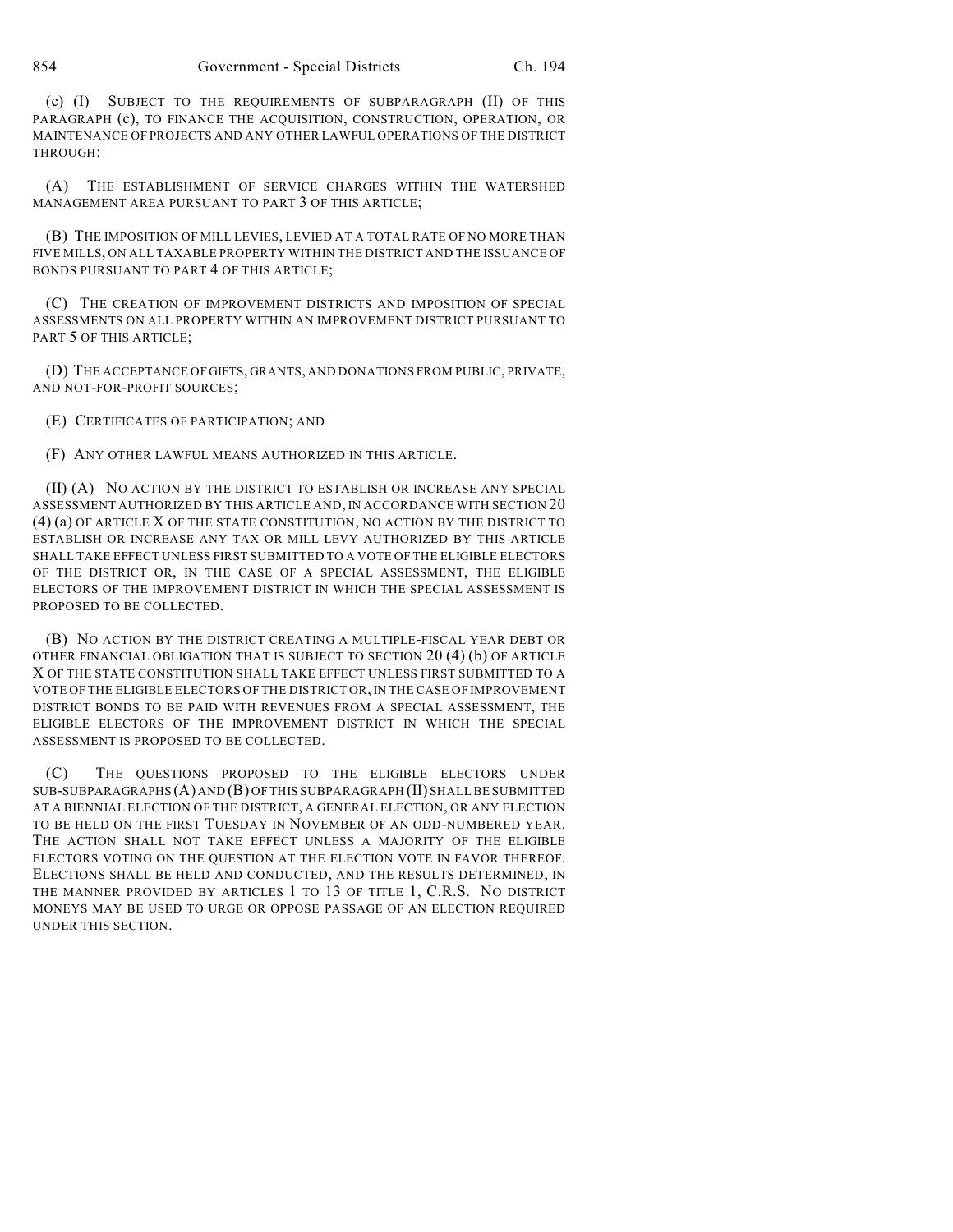(d) (I) SUBJECT TO THE LIMITATIONS SPECIFIED IN PART 3 OF THIS ARTICLE AND SUBPARAGRAPH (II) OF THIS PARAGRAPH (d), TO IMPOSE SERVICE CHARGES FOR THE AVAILABILITY OR USE OF THE FACILITIES OF THE DISTRICT, PLEDGE SERVICE CHARGE REVENUES FOR THE PAYMENT OF BONDS, AND ENFORCE THE COLLECTION OF SERVICE CHARGE REVENUES BY CIVIL ACTION OR BY ANY OTHER MEANS PROVIDED BY LAW.

(II) THE POWER OF THE DISTRICT TO ESTABLISH SERVICE CHARGES IS LIMITED TO THE AREAS WITHIN THE COUNTIES OF EL PASO AND PUEBLO THAT ARE WITHIN THE FOUNTAIN CREEK WATERSHED MANAGEMENT AREA.

(e) TO OBTAIN FINANCIAL STATEMENTS, APPRAISALS, ECONOMIC FEASIBILITY REPORTS, AND VALUATIONS OF ANY TYPE PERTAINING TO THE FACILITIES OR ANY PROJECT OR ANY RELATED PROPERTY;

(f) TO DEPOSIT MONEYS OF THE DISTRICT IN ANY DEPOSITORY AUTHORIZED IN SECTION 24-75-603, C.R.S.;

(g) TO CREATE SPECIAL FUNDS AND ACCOUNTS AS A SOURCE OF REPAYMENT FOR BONDS, INCLUDING RESERVES REQUIRED OR DESIRED FOR THAT PURPOSE, OR FOR PAYMENT OF PROJECT ACQUISITION, CONSTRUCTION, OPERATION, MAINTENANCE, OR OTHER RELATED COSTS;

(h) TO INVEST OR DEPOSIT ANY DISTRICT MONEYS IN THE MANNER PROVIDED BY PART 6 OF ARTICLE 75 OF TITLE 24, C.R.S., AND TO DIRECT A CORPORATE TRUSTEE THAT HOLDS ANY DISTRICT MONEYS TO INVEST OR DEPOSIT THE MONEYS IN INVESTMENTS OR DEPOSITS OTHER THAN THOSE SPECIFIED BY SAID PART 6 IF THE BOARD DETERMINES, BY RESOLUTION, THAT THE INVESTMENT OR DEPOSIT MEETS THE STANDARD ESTABLISHED IN SECTION 15-1-304, C.R.S., THE INCOME IS AT LEAST COMPARABLE TO INCOME AVAILABLE ON INVESTMENTS OR DEPOSITS SPECIFIED BY SAID PART 6, AND THE INVESTMENT WILL ASSIST THE BOARD IN THE FINANCING, CONSTRUCTION, OPERATION, OR MAINTENANCE OF ITS PROJECTS OR FACILITIES;

(i) (I) SUBJECT TO THE LIMITATIONS SET FORTH IN SUBPARAGRAPH (II) OF THIS PARAGRAPH (i), UNTIL SUCH TIME AS THE DISTRICT HAS SUFFICIENT FUNDING TO OPERATE INDEPENDENT OF FUNDING FROM THE REPRESENTED PUBLIC BODIES, TO REQUEST FROM THE REPRESENTED PUBLIC BODIES APPROPRIATE STAFF, RESOURCES, AND FUNDING SUPPORT. THE REPRESENTED PUBLIC BODIES MAY FUND INDEPENDENT STAFF OR PLEDGE TO SUPPORT THE DISTRICT WITH THEIR OWN EMPLOYEES OR CONTRIBUTE FUNDING IN ANY MANNER DEEMED EQUITABLE AND APPROPRIATE BY THE REPRESENTED PUBLIC BODIES AND THE DISTRICT.

(II) IN ACCORD WITH THE STATE CONSTITUTION OR ANY CHARTER OF A REPRESENTED PUBLIC BODY, PERFORMANCE OF A REPRESENTED PUBLIC BODY'S OBLIGATIONS UNDER THIS ARTICLE IS EXPRESSLY SUBJECT TO ANNUAL APPROPRIATION OF FUNDS BY THE RESPECTIVE GOVERNING BODY OF THE PUBLIC BODY. IF SUFFICIENT MONEYS ARE NOT APPROPRIATED FOR PERFORMANCE OF A PUBLIC BODY'S OBLIGATIONS UNDER THIS ARTICLE OR APPROPRIATED FUNDS CANNOT BE EXPENDED DUE TO APPLICABLE SPENDING LIMITATIONS, PERFORMANCE OF THE PUBLIC BODY UNDER THIS ARTICLE SHALL BE NULL AND VOID BY OPERATION OF LAW, AND THE PUBLIC BODY SHALL THEREAFTER HAVE NO LIABILITY FOR COMPENSATION OR DAMAGES TO ANY PERSON IN EXCESS OF THE PUBLIC BODY'S AUTHORIZED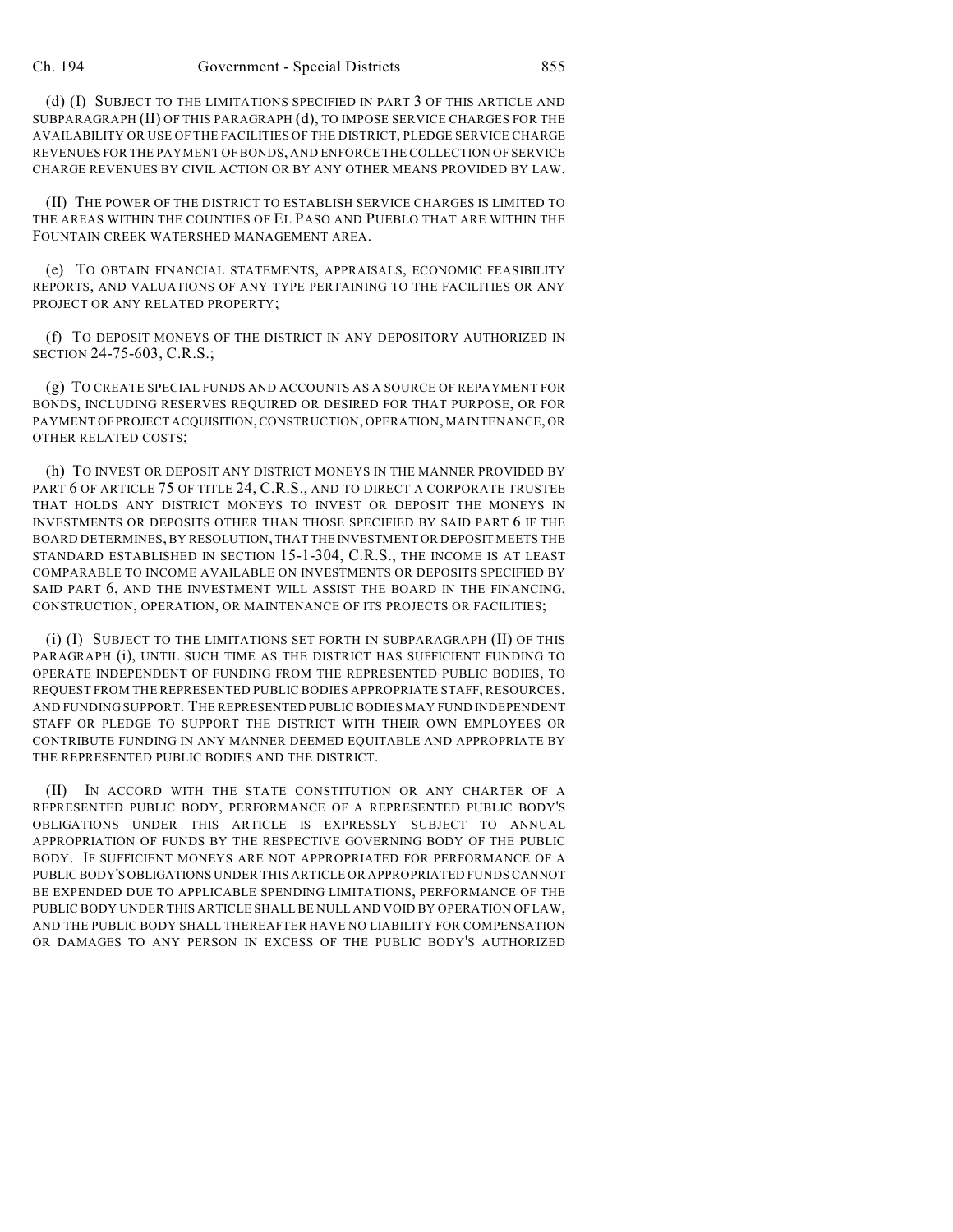APPROPRIATION FOR THE PURPOSES OF THIS ARTICLE OR THE APPLICABLE SPENDING LIMIT, WHICHEVER IS LESS. A REPRESENTED PUBLIC BODY SHALL NOTIFY ALL OTHER REPRESENTED PUBLIC BODIES AND THE DISTRICT AS SOON AS PRACTICABLE IN THE EVENT OF NONAPPROPRIATION OR IN THE EVENT A SPENDING LIMITATION BECOMES APPLICABLE.

(3) THE DISTRICT HAS THE FOLLOWING JURISDICTIONAL AND LAND USE POWERS:

(a) WITHIN THE CORRIDOR, TO EXERCISE FULL LAND USE AUTHORITY; AND

(b) OUTSIDE OF THE CORRIDOR, BUT WITHIN THE WATERSHED MANAGEMENT AREA, TO EXERCISE ADVISORY LAND USE AUTHORITY ONLY; EXCEPT THAT THE DISTRICT SHALL BE ENTITLED TO RECEIVE NOTICE FROM ALL REPRESENTED PUBLIC BODIES AND TO PROVIDE COMMENTS TO SUCH REPRESENTED PUBLIC BODIES REGARDING LAND USE APPLICATIONS FOR PROJECTS LOCATED OUTSIDE THE CORRIDOR, BUT WITHIN THE WATERSHED MANAGEMENT AREA, THAT, IN THE OPINION OF THE APPLICABLE REPRESENTED PUBLIC BODY'S PLANNING DIRECTOR OR PLANNING DIRECTOR'S DESIGNEE, WILL HAVE A DIRECT OR INDIRECT IMPACT ON THE FOUNTAIN CREEK WATERSHED. EACH REPRESENTED PUBLIC BODY SHALL SEND NOTICE TO THE DISTRICT IDENTIFYING ITS PLANNING DIRECTOR OR DESIGNEE. THE DISTRICT MAY REQUEST TO REVIEW LAND USE APPLICATIONS OF ANY REPRESENTED PUBLIC BODY FOR PROJECTS LOCATED OUTSIDE THE CORRIDOR THAT MAY DIRECTLY OR INDIRECTLY IMPACT THE WATERSHED.

(c) THROUGHOUT THE WATERSHED MANAGEMENT AREA, INCLUDING WITHIN THE CORRIDOR, THE DISTRICT HAS THE AUTHORITY TO ACCEPT AND MANAGE FUNDING FOR THE MANAGEMENT AND CONSTRUCTION OF ANY STREAM IMPROVEMENT AUTHORIZED BY THE REPRESENTED PUBLIC BODY OR BODIES WITH JURISDICTION OVER THE AREA IN WHICH THE IMPROVEMENT WILL BE LOCATED.

(4) THE DISTRICT HAS THE FOLLOWING COOPERATIVE AND MISCELLANEOUS POWERS:

(a) TO PROVIDE FOR COMPREHENSIVE PLANNING AND, WHERE POSSIBLE, COORDINATE WITH ALL REGIONAL SPECIAL PURPOSE DISTRICTS, REGIONAL MULTIPURPOSE PLANNING AGENCIES, LOCAL AND REGIONAL PLANNING COMMISSIONS, AND OTHER MULTIJURISDICTIONAL POLITICAL SUBDIVISIONS OPERATING WHOLLY OR PARTLY WITHIN THE DISTRICT;

(b) TO ADOPT A COMPREHENSIVE PROGRAM FOR THE ACQUISITION, CONSTRUCTION, OPERATION, AND MAINTENANCE OF FACILITIES;

(c) TO ESTABLISH, OPERATE, AND MAINTAIN FACILITIES WITHIN THE WATERSHED MANAGEMENT AREA ACROSS OR ALONG ANY PUBLIC STREET, HIGHWAY, BRIDGE, VIADUCT, OR OTHER PUBLIC RIGHT-OF-WAY, OR IN, UPON, UNDER, OR OVER ANY VACANT PUBLIC LANDS THAT ARE OR MAY BECOME THE PROPERTY OF A PUBLIC BODY SUBJECT TO FIRST OBTAINING CONSENT FROM THE PUBLIC BODY HAVING JURISDICTION OVER THE SAME, WHICH CONSENT SHALL NOT BE UNREASONABLY WITHHELD, BUT MAY BE CONTINGENT UPON REASONABLE CONDITIONS BEING MET. THE DISTRICT SHALL COOPERATE WITH ANY PUBLIC BODY HAVING SUCH JURISDICTION, SHALL PROMPTLY RESTORE ANY SUCH STREET, HIGHWAY, BRIDGE,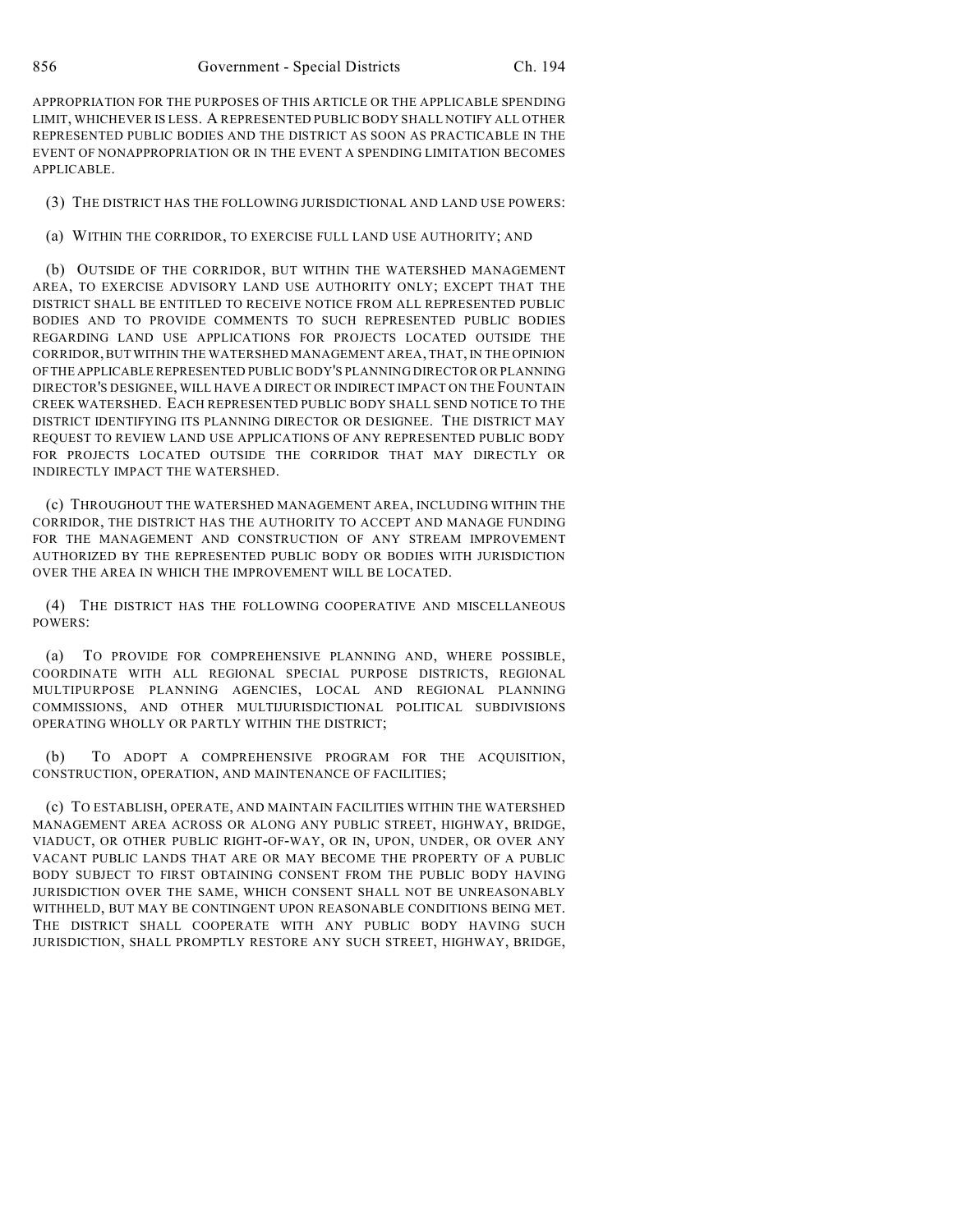VIADUCT, OR OTHER PUBLIC RIGHT-OF-WAY TO ITS FORMER STATE OF USEFULNESS AS NEARLY AS MAY BE, AND SHALL NOT ADVERSELY AFFECT THE USEFULNESS THEREOF.

(d) (I) TO THE EXTENT CONSISTENT WITH THE JURISDICTIONAL AND LAND USE AUTHORITY SET FORTH IN SUBSECTION (3) OF THIS SECTION, TO ADOPT FLOODPLAIN ZONING RESOLUTIONS AND ORDERS PERTAINING TO PROPERTIES WITHIN THE WATERSHED MANAGEMENT AREA THAT AFFECT THE COLLECTION, CHANNELING, IMPOUNDING, OR DISPOSITION OF RAINFALL, OTHER SURFACE AND SUBSURFACE DRAINAGE, OR STORM AND FLOOD WATERS AS IT DEEMS NECESSARY OR CONVENIENT.IF A DISTRICT FLOODPLAIN ZONING RESOLUTION OR ORDER CONFLICTS WITH A FLOODPLAIN ZONING RESOLUTION OR ORDER ADOPTED BY ANY OTHER PUBLIC BODY, THE MORE RESTRICTIVE RESOLUTION OR ORDER SHALL CONTROL.

(II) NO DISTRICT FLOODPLAIN RESOLUTION OR ORDER SHALL BE ADOPTED OR AMENDED EXCEPT BY ACTION OF THE BOARD AFTER A PUBLIC HEARING HELD BY THE BOARD AT WHICH ANY PUBLIC BODY OWNING DRAINAGE AND FLOOD CONTROL INFRASTRUCTURE OR OTHERWISE EXERCISING POWERS AFFECTING DRAINAGE AND FLOOD CONTROL IN THE AFFECTED AREA, WHETHER DIRECTLY OR THROUGH AN ENTERPRISE, AND OTHER INTERESTED PERSONS HAVE AN OPPORTUNITY TO BE HEARD. THE BOARD SHALL PROVIDE MAILED NOTICE OF THE HEARING TO EACH SUCH PUBLIC BODY AND SHALL ALSO PUBLISH NOTICE OF THE HEARING FOR THE BENEFIT OF OTHER INTERESTED PERSONS.

(e) TO ENTER INTO COOPERATIVE OR CONTRACTUAL AGREEMENTS WITH ANY GOVERNMENT, AS DEFINED IN SECTION 29-1-202 (1), C.R.S., AS AUTHORIZED IN SECTION 29-1-203, C.R.S., CONCERNING COMPREHENSIVE PLANNING OR THE PROVISION OF ANY FUNCTION, SERVICE, OR FACILITY AUTHORIZED BY THIS ARTICLE, INCLUDING, BUT NOT LIMITED TO:

(I) JOINT OPERATING OR SERVICE CONTRACTS AND AGREEMENTS; ACQUISITION, IMPROVEMENT, EQUIPMENT, OR DISPOSAL CONTRACTS; PERSONNEL SHARING AGREEMENTS; OR OTHER ARRANGEMENTS CONCERNING PERSONNEL, ANY FACILITIES, PROJECT, OR RELATED PROPERTY OR ANY SIMILAR PROPERTY OR EQUIPMENT OWNED BY THE FEDERAL GOVERNMENT OR A PUBLIC BODY; AND

(II) CONTRACTS AND AGREEMENTS FOR THE PROVISION AND OPERATION BY THE DISTRICT OF ANY DRAINAGE, FLOOD CONTROL, OR RECREATIONAL PROPERTY OR EQUIPMENT RELATED TO FACILITIES OR PROJECTS OF THE DISTRICT IN EXCHANGE FOR COMPENSATION SUFFICIENT TO DEFRAY THE COST TO THE DISTRICT OF PROVIDING, OPERATING, AND MAINTAINING THE PROPERTY OR EQUIPMENT;

(f) TO DO ALL THINGS NECESSARY TO BE QUALIFIED TO ACCEPT AND TO ACCEPT CONTRIBUTIONS OR LOANS FROM THE FEDERAL GOVERNMENT FOR THE PURPOSE OF FINANCING THE PLANNING, ACQUISITION, IMPROVEMENT, EQUIPMENT, MAINTENANCE, AND OPERATION OF ANY PROJECT OR AUTHORIZED ACTIVITY OF THE DISTRICT AND TO ENTER INTO CONTRACTS AND COOPERATE WITH THE FEDERAL GOVERNMENT IN THE FINANCING, PLANNING, ACQUISITION, IMPROVEMENT, EQUIPMENT, MAINTENANCE, AND OPERATION OF ANY SUCH PROJECT OR AUTHORIZED ACTIVITY IN ACCORDANCE WITH ANY APPLICABLE FEDERAL LEGISLATION UNDER WHICH AID, ASSISTANCE, AND COOPERATION MAY BE FURNISHED BY THE FEDERAL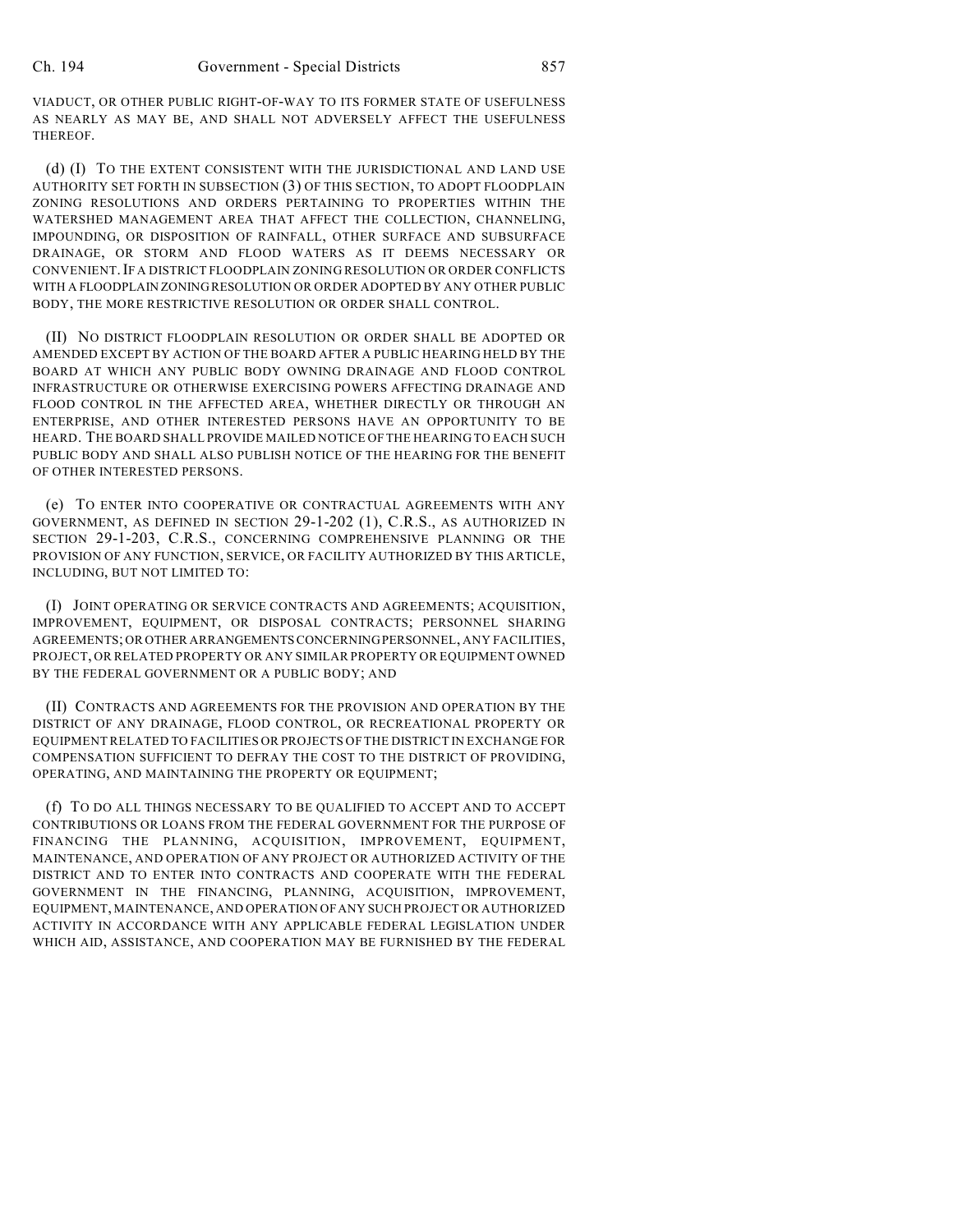#### GOVERNMENT;

(g) SUBJECT TO ANY LIMITATIONS SPECIFIED IN THIS ARTICLE OR ARTICLES 1 TO 7 OF TITLE 38, C.R.S., TO ENTER UPON ANY LAND TO MAKE SURVEYS, BORINGS, SOUNDINGS, AND EXAMINATIONS AND TO LOCATE FACILITIES, PROJECTS, ROADWAYS, AND OTHER RIGHTS-OF-WAY PERTAINING TO FACILITIES AND PROJECTS AS NEEDED TO ACCOMPLISH THE PURPOSES OF THE DISTRICT;

(h) TO MEDIATE ANY DIFFERENCES ARISING AMONG THE REPRESENTED PUBLIC BODIES IN CONNECTION WITH ANY FACILITIES, PROJECT, OR ACTIVITY OF THE DISTRICT; AND

(i) TO HAVE AND EXERCISE ALL RIGHTS AND POWERS NECESSARY OR INCIDENTAL TO OR IMPLIED FROM THE SPECIFIC POWERS GRANTED IN THIS ARTICLE.

**32-11.5-206. Approval of other infrastructure.** (1) SUBJECT TO THE LIMITATIONS SPECIFIED IN SECTION 32-11.5-205 (3), ON AND AFTER THE EFFECTIVE DATE OF THIS SUBSECTION (1), ONLY THE FEDERAL GOVERNMENT MAY ACQUIRE OR IMPROVE WITHIN THE TERRITORIAL LIMITS OF THE WATERSHED MANAGEMENT AREA ANY DRAINAGE AND FLOOD CONTROL OR RECREATIONAL INFRASTRUCTURE, UNLESS A PROPOSAL FOR THE ACQUISITION OR IMPROVEMENT IS REVIEWED BY, AND IN THE CASE OF INFRASTRUCTURE WITHIN THE CORRIDOR APPROVED BY, THE BOARD; EXCEPT THAT A PUBLIC BODY OR OTHER PERSON MAY ACQUIRE OR IMPROVE GUTTERS AND RAINSPOUTS ATTACHED TO BUILDINGS OR OTHER STRUCTURES; CURBS AND GUTTERS APPURTENANT TO STREETS, ALLEYS, HIGHWAYS, AND OTHER RIGHTS-OF-WAY; OR A COLLECTION OR SECONDARY STORM DRAINAGE SYSTEM, AS DEFINED IN THE EL PASO COUNTY DRAINAGE CRITERIA MANUAL OR THE PUEBLO COUNTY DRAINAGE CRITERIA MANUAL, AS APPLICABLE, OR IN ANY SUCCESSOR PUBLICATIONS TO EITHER MANUAL. IF A PUBLIC BODY OR OTHER PERSON OTHER THAN THE FEDERAL GOVERNMENT ACQUIRES OR IMPROVES SUCH INFRASTRUCTURE WITHIN THE CORRIDOR WITHOUT BOARD REVIEW AND APPROVAL, THE BOARD MAY ORDER MODIFICATION OF THE INFRASTRUCTURE TO MEET THE REASONABLE SPECIFICATIONS AND OTHER REQUIREMENTS OF THE DISTRICT.

(2) (a) THE BOARD SHALL NOT APPROVE A PROPOSAL FOR DRAINAGE, FLOOD CONTROL, OR RECREATIONAL INFRASTRUCTURE ACQUISITION OR IMPROVEMENT WITHIN THE WATERSHED MANAGEMENT AREA UNLESS THE INFRASTRUCTURE TO BE ACQUIRED OR IMPROVED APPROPRIATELY COMPLEMENTS OR SUPPLEMENTS FACILITIES, BOTH PROPOSED AND ACQUIRED, AND IS CONSISTENT WITH ANY COMPREHENSIVE PROGRAM FOR THE ACQUISITION AND CONSTRUCTION OF FACILITIES ADOPTED BY THE DISTRICT PURSUANT TO SECTION 32-11.5-205 (4) (b). THE BOARD MAY WITHHOLD ITS APPROVAL OR DISAPPROVE A PROPOSAL FOR DRAINAGE, FLOOD CONTROL, OR RECREATIONAL INFRASTRUCTURE ACQUISITION OR IMPROVEMENT ONLY IF THE INFRASTRUCTURE TO BE ACQUIRED OR APPROVED DOES NOT COMPLEMENT OR SUPPLEMENT FACILITIES OR DOES NOT CONFORM TO ANY COMPREHENSIVE PROGRAM OF THE DISTRICT.

(b) IF A PROPOSAL FOR DRAINAGE, FLOOD CONTROL, OR RECREATIONAL INFRASTRUCTURE ACQUISITION OR IMPROVEMENT WITHIN THE WATERSHED MANAGEMENT AREA DOES NOT SUFFICIENTLY DELINEATE THE INFRASTRUCTURE TO BE ACQUIRED OR IMPROVED FOR THE BOARD TO DETERMINE WHETHER THE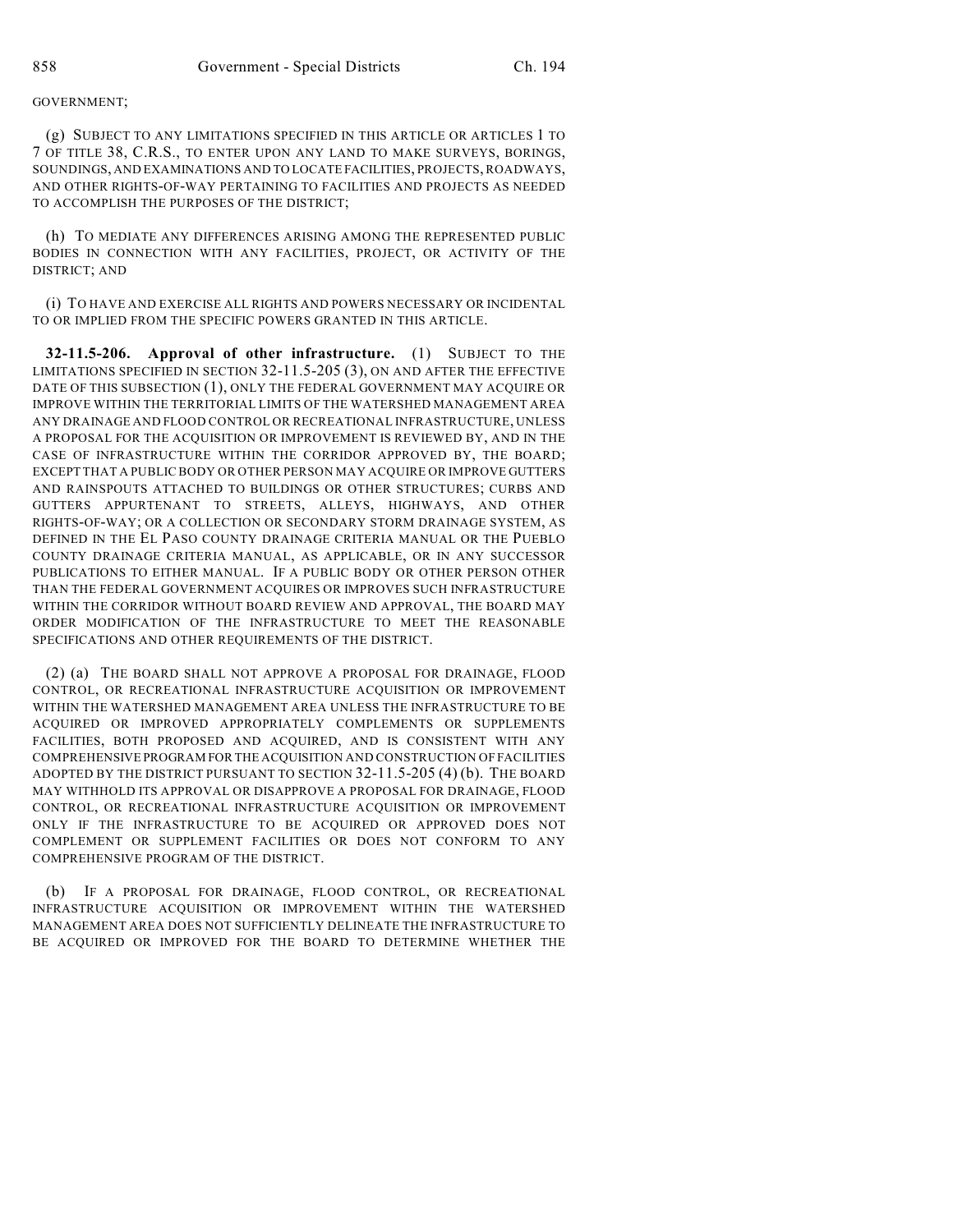INFRASTRUCTURE COMPLEMENTS OR SUPPLEMENTS FACILITIES AND CONFORMS TO ANY COMPREHENSIVE PROGRAM OF THE DISTRICT, THE BOARD MAY DEMAND SUCH ADDITIONAL INFORMATION AS IT DEEMS NECESSARY OR DESIRABLE TO MAKE SUCH A DETERMINATION. THE BOARD MAY DELAY ITS CONSIDERATION OF THE PROPOSAL UNTIL IT RECEIVES ANY ADDITIONAL INFORMATION REQUESTED.

**32-11.5-207. Powers of public bodies.** (1) A PUBLIC BODY, FOR THE PURPOSE OF AIDING AND COOPERATING IN ANY PROJECT AUTHORIZED IN THIS ARTICLE, MAY:

(a) SELL, LEASE, LOAN, DONATE, GRANT, CONVEY, ASSIGN, TRANSFER, AND OTHERWISE DISPOSE TO THE DISTRICT ANY PROJECT-RELATED INFRASTRUCTURE, PROPERTY, OR INTEREST THEREIN;

(b) MAKE AVAILABLE TO THE DISTRICT FOR TEMPORARY USE, OR OTHERWISE DISPOSE OF, ANY MACHINERY, EQUIPMENT, INFRASTRUCTURE, OR OTHER PROPERTY AND ANY AGENTS, EMPLOYEES, PERSONS WITH PROFESSIONAL TRAINING, OR OTHER PERSONS TO EFFECT THE PURPOSES OF THIS ARTICLE. ANY PROPERTY OWNED BY AND PERSONS IN THE EMPLOY OR SERVICE OF A PUBLIC BODY SHALL, WHILE PERFORMING ANY AUTHORIZED SERVICE, ACTIVITY, OR UNDERTAKING FOR THE DISTRICT, HAVE AND RETAIN ALL OF THE POWERS, PRIVILEGES, IMMUNITIES, RIGHTS, AND DUTIES, AND BE DEEMED TO BE ENGAGED IN THE SERVICE AND EMPLOYMENT, OF THE PUBLIC BODY, NOTWITHSTANDING THAT THE SERVICE, ACTIVITY, OR UNDERTAKING IS BEING PERFORMED FOR THE DISTRICT.

(c) ENTER INTO ANY AGREEMENT OR JOINT AGREEMENT BETWEEN OR AMONG THE FEDERAL GOVERNMENT, THE DISTRICT, A PUBLIC BODY, OR ANY COMBINATION THEREOF WITH RESPECT TO ACTION OR PROCEEDINGS PERTAINING TO ANY POWER GRANTED IN THIS ARTICLE AND THE USE OR JOINT USE OF ANY INFRASTRUCTURE, FACILITIES, PROJECT, OR OTHER PROPERTY;

(d) SELL, LEASE, LOAN, DONATE, GRANT, CONVEY, ASSIGN, TRANSFER, OR PAY OVER TO THE DISTRICT INFRASTRUCTURE, PROPERTY, OR MONEYS FOR THE PURPOSE OF ALLOWING THE DISTRICT TO FINANCE, ACQUIRE, IMPROVE, EQUIP, OPERATE, OR MAINTAIN FACILITIES OR PROJECTS;

(e) TRANSFER, GRANT, CONVEY, OR ASSIGN TO THE DISTRICT ANY CONTRACTS AWARDED BY THE PUBLIC BODY FOR THE ACQUISITION, IMPROVEMENT, OR EQUIPMENT OF ANY PROJECT NOT COMMENCED OR NOT COMPLETED; AND

(f) BUDGET AND APPROPRIATE, AS REQUIRED, THE PROCEEDS OF TAXES, SERVICE CHARGES, AND OTHER REVENUES LEGALLY AVAILABLE TO PAY ALL BONDS AND OTHER OBLIGATIONS ARISING FROM THE EXERCISE OF ANY POWERS GRANTED IN THIS ARTICLE AS PAYMENTS FOR THE BONDS OR OTHER OBLIGATIONS BECOME DUE.

#### PART 3 SERVICE CHARGES

**32-11.5-301. Service charges.** (1) (a) THE DISTRICT MAY IMPOSE AND COLLECT SERVICE CHARGES, OR SPECIAL FEES AS DEFINED BY COLORADO LAW, FOR DIRECT OR INDIRECT CONNECTION WITH, OR THE USE OR SERVICES OF, FACILITIES, INCLUDING, BUT NOT LIMITED TO, MINIMUM CHARGES AND CHARGES FOR THE AVAILABILITY OF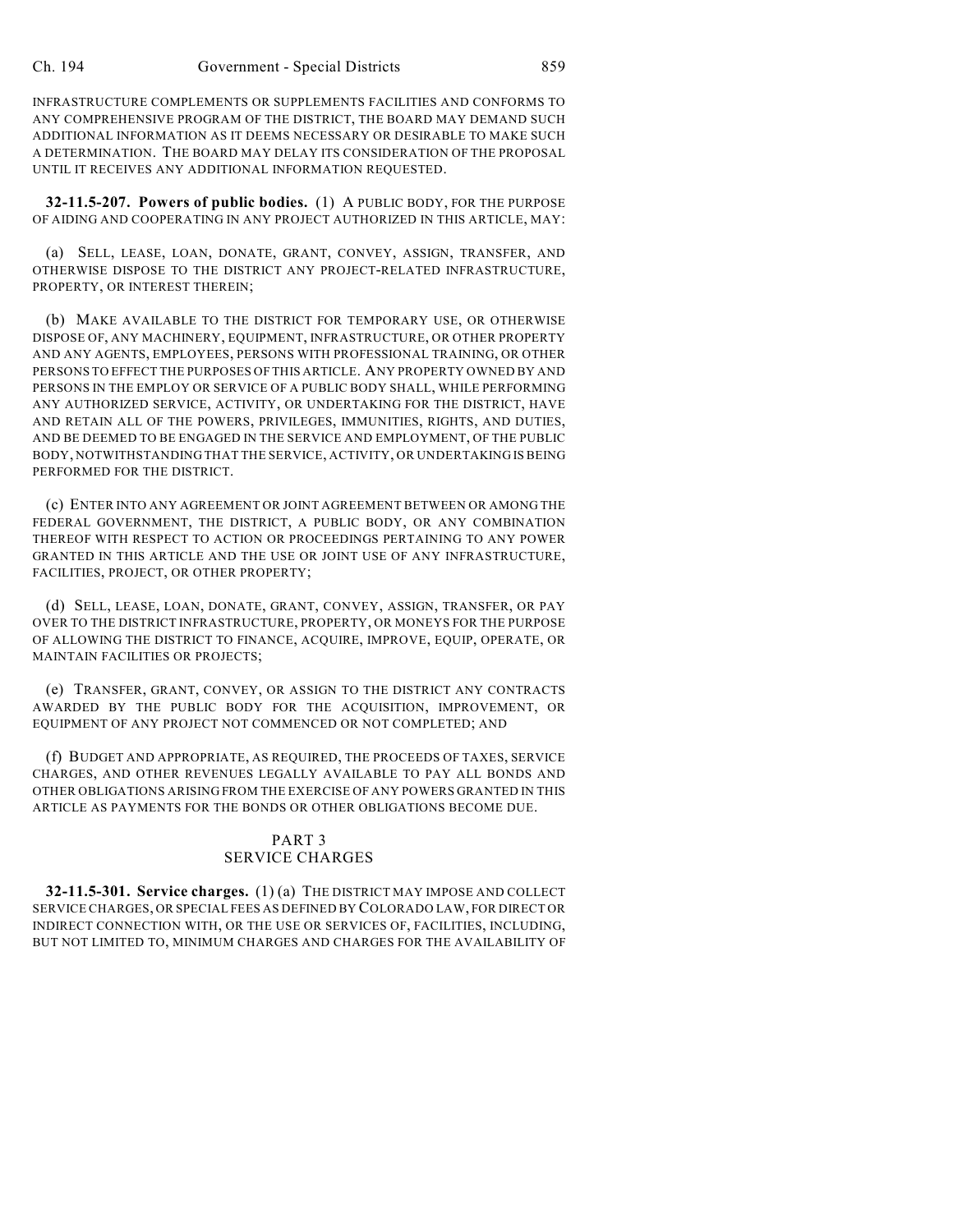FACILITIES OR RELATED SERVICES. SUCH SERVICE CHARGES MAY ONLY BE CHARGED WITHIN THE WATERSHED MANAGEMENT AREA.

(b) SERVICE CHARGES MAY BE CHARGED TO AND COLLECTED IN ADVANCE OR OTHERWISE BY THE DISTRICT AT ANY TIME FROM ANY OWNER OR OCCUPANT OF REAL PROPERTY WITHIN THE WATERSHED MANAGEMENT AREA THAT DIRECTLY OR INDIRECTLY IS, HAS BEEN, OR WILL BE CONNECTED WITH FACILITIES OR FROM WHICH OR ON WHICH ORIGINATES OR HAS ORIGINATED RAINFALL, OTHER SURFACE AND SUBSURFACE DRAINAGE, OR STORM AND FLOOD WATERS THAT HAVE ENTERED OR WILL ENTER FACILITIES, AND THE OWNER OR OCCUPANT OF ANY SUCH REAL PROPERTY SHALL BE LIABLE FOR AND SHALL PAY THE SERVICE CHARGES TO THE DISTRICT WHEN DUE AND PAYABLE.

(c) SERVICE CHARGES OF THE DISTRICT SHALL ACCRUE FROM THE DATE ON WHICH THE BOARD ESTIMATES, IN ANY RESOLUTION AUTHORIZING THE ISSUANCE OF ANY BONDS TO BE PAID FROM SERVICE CHARGE REVENUES OR IN ANY CONTRACT WITH ANY PERSON, THAT THE FACILITIES FOR WHICH THE SERVICE CHARGE IS IMPOSED WILL BE AVAILABLE FOR SERVICE OR USE.

(2) (a) SERVICE CHARGES:

(I) SHALL BE IMPOSED AT RATES REASONABLY CALCULATED TO DEFRAY ONLY THE COSTS OF THE FACILITIES FOR WHICH THEY ARE IMPOSED THAT ARE NOT DEFRAYED BY OTHER DISTRICT REVENUES;

(II) SHALL, AS NEARLY AS THE DISTRICT DEEMS PRACTICABLE AND EQUITABLE, BE UNIFORM THROUGHOUT THE WATERSHED MANAGEMENT AREA FOR THE SAME TYPE, CLASS, AND AMOUNT OF USE OF FACILITIES OR RELATED SERVICES;

(III) MAY BE BASED OR COMPUTED:

(A) ON MEASUREMENTS OF DRAINAGE FLOW DEVICES DULY PROVIDED AND MAINTAINED BY THE DISTRICT OR BY ANY USER AS APPROVED BY THE DISTRICT;

(B) ON THE CONSUMPTION OF WATER IN, ON, OR IN CONNECTION WITH THE REAL PROPERTY ON WHICH THE SERVICE CHARGE IS IMPOSED, MAKING DUE ALLOWANCE FOR COMMERCIAL AND OTHER USE OF WATER DISCHARGED INTO ANY SANITARY SEWER SYSTEM AND FOR ANY INFILTRATION OF GROUND WATER AND DISCHARGE OF SURFACE RUNOFF INTO THE SEWER SYSTEM;

(C) ON THE CAPACITY OF THE CAPITAL IMPROVEMENTS IN, ON, OR CONNECTED WITH THE REAL PROPERTY ON WHICH THE SERVICE CHARGE IS IMPOSED;

(D) ON THE AVAILABILITY OF SERVICE OF FACILITIES;

(E) ON ANY OTHER FACTORS DETERMINING THE TYPE, CLASS, AND AMOUNT OF USE OR SERVICE OF FACILITIES; OR

(F) ON ANY COMBINATION OF THE FACTORS SPECIFIED IN SUB-SUBPARAGRAPHS (A) TO (E) OF THIS SUBPARAGRAPH (III).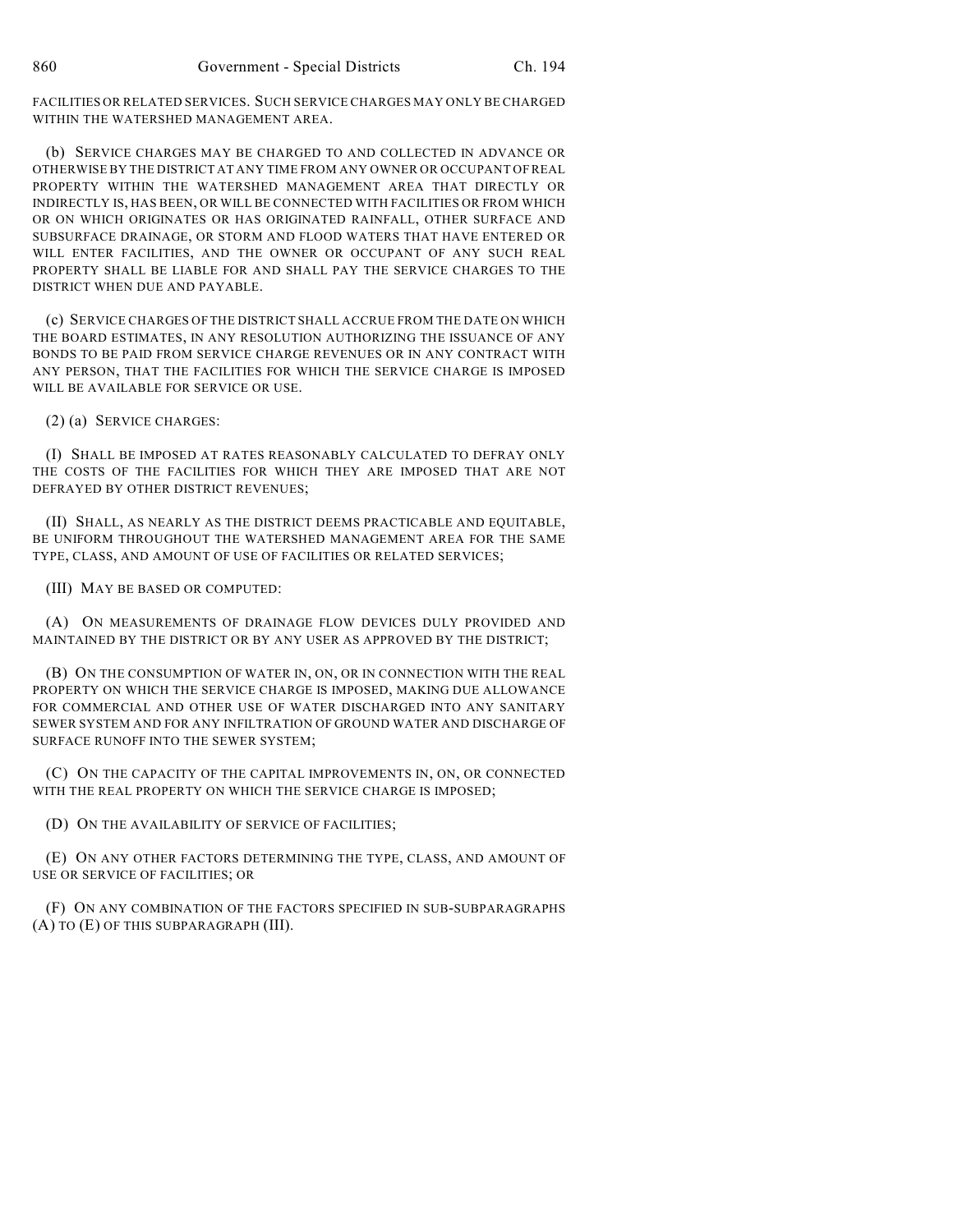(b) FOR PURPOSES OF DETERMINING SERVICE CHARGES, THE DISTRICT MAY GIVE WEIGHT TO THE SPECIFIC CHARACTERISTICS OF ANY REAL PROPERTY, INCLUDING, BUT NOT LIMITED TO, LOCATION WITHIN THE WATERSHED, THE CHARACTERISTICS OF CAPITAL IMPROVEMENTS, BOTH PROPOSED AND EXISTING, IN ANY SUBDIVISION OR OTHER AREA IN THE WATERSHED MANAGEMENT AREA OR ANY OTHER SPECIAL MATTER AFFECTING THE RUNOFF OF RAINFALL, OTHER SURFACE AND SUBSURFACE DRAINAGE, OR STORM AND FLOOD WATERS FROM THE REAL PROPERTY DIRECTLY OR INDIRECTLY INTO THE DISTRICT'S FACILITIES.

(c) THE DISTRICT MAY SET REASONABLE PENALTIES FOR ANY DELINQUENCIES IN THE PAYMENT OF SERVICE CHARGES, INCLUDING WITHOUT LIMITATION INTEREST ON DELINQUENT SERVICE CHARGES FROM ANY DATE DUE AT A RATE NOT EXCEEDING ONE PERCENT PER MONTH, OR FRACTION OF A MONTH, REASONABLE ATTORNEY FEES, AND OTHER COSTS OF COLLECTION.

(3) THE DISTRICT SHALL PRESCRIBE AND REVISE A SCHEDULE OF ANY SERVICE CHARGES IT IMPOSES OR COLLECTS.THE SCHEDULE SHALL COMPLY WITH THE TERMS OF ANY CONTRACT OF THE DISTRICT AND SHALL ENSURE THAT THE SERVICE CHARGES OF THE DISTRICT ARE ADEQUATE, TAKING INTO ACCOUNT OTHER AVAILABLE DISTRICT REVENUES AND ANTICIPATED SERVICE CHARGE DELINQUENCIES, TO:

(a) PAY ALL FACILITIES OPERATION AND MAINTENANCE EXPENSES;

(b) PAY PUNCTUALLY THE PRINCIPAL OF AND INTEREST ON ANY BONDS PAYABLE FROM REVENUES OF FACILITIES;

(c) MAINTAIN REQUIRED RESERVES OR SINKING FUNDS; AND

(d) PAY ALL EXPENSES INCIDENTAL TO FACILITIES OR PROJECTS, INCLUDING, BUT NOT LIMITED TO, CONTINGENCIES AND ACQUISITION, IMPROVEMENT, AND EQUIPMENT COSTS, REQUIRED BY THE TERMS OF ANY CONTRACT OR OTHERWISE DEEMED NECESSARY OR DESIRABLE BY THE DISTRICT.

(4) THE DISTRICT SHALL KEEP A COPY OF ANY SCHEDULE OF SERVICE CHARGES IN EFFECT ON FILE AT ITS PRINCIPAL OFFICE AND SHALL ALLOW INSPECTION OF THE SCHEDULE WHENEVER THE OFFICE IS OPEN FOR BUSINESS.

(5) EXCEPT AS OTHERWISE PROVIDED IN A CONTRACT OR AGREEMENT ENTERED INTO BY THE DISTRICT AS AUTHORIZED BY SECTION 32-11.5-205 (4) (e), ONLY THE BOARD MAY PRESCRIBE, SUPERVISE, OR REGULATE THE PERFORMANCE OF SERVICES PERTAINING TO FACILITIES OR SET OR ALTER SERVICE CHARGES.

### PART 4 TAXES AND BONDS

**32-11.5-401. Taxes.** SUBJECT TO THE ELECTION REQUIREMENTS SPECIFIED IN SECTION 32-11.5-205 (2) (c) (II) AND THE LIMITATIONS SPECIFIED IN PART 3 OF ARTICLE 1 OF TITLE 29 C.R.S., THE DISTRICT MAY LEVY AND COLLECT AD VALOREM TAXES, LEVIED AT A RATE OF NO MORE THAN FIVE MILLS, ON AND AGAINST ALL TAXABLE PROPERTY WITHIN THE DISTRICT. THE PROCEEDS OF AD VALOREM TAXES MAY BE USED FOR ANY AUTHORIZED PURPOSE OF THE DISTRICT INCLUDING, BUT NOT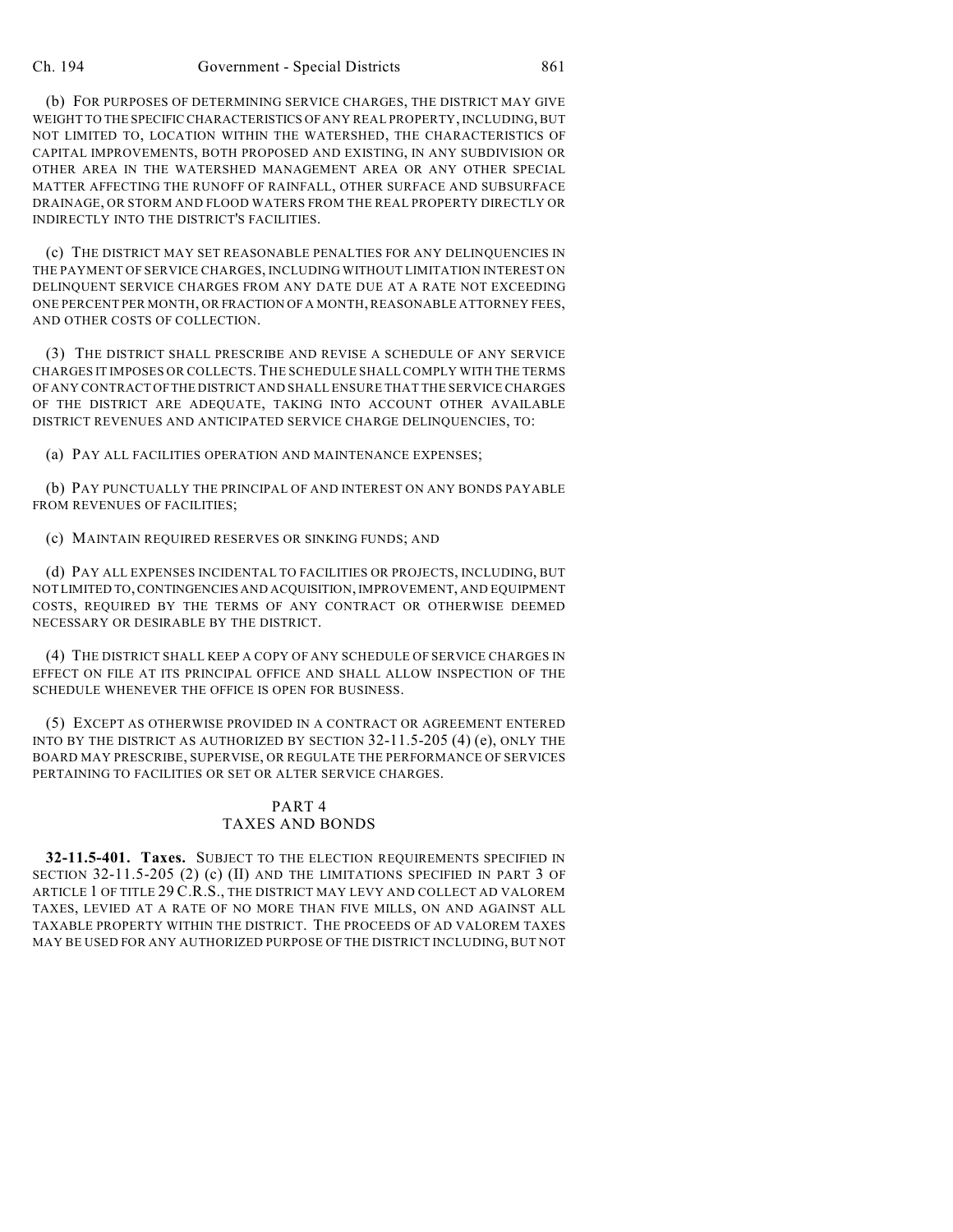LIMITED TO, THE FUNDING OF RESERVE FUNDS TO BE USED TO REPAY BONDS ISSUED PURSUANT TO SECTION 32-11.5-402, DEFRAY MAINTENANCE, OPERATION, AND DEPRECIATION COSTS OF FACILITIES, AND IMPROVE FACILITIES.

**32-11.5-402. Bonds.** (1) SUBJECT TO THE ELECTION REQUIREMENTS SPECIFIED IN SECTION 32-11.5-205 (2) (c) (II), THE DISTRICT MAY, FROM TIME TO TIME, ISSUE BONDS FOR ANY OF ITS CORPORATE PURPOSES. THE BONDS SHALL BE ISSUED PURSUANT TO A RESOLUTION OF THE BOARD OR A TRUST INDENTURE, SHALL NOT BE SECURED BY AN ENCUMBRANCE, MORTGAGE, OR OTHER PLEDGE OF REAL OR PERSONAL PROPERTY OF THE DISTRICT, AND SHALL BE PAYABLE FROM ANY DISTRICT REVENUES UNLESS THE BOND RESOLUTION OR TRUST INDENTURE SPECIFICALLY LIMITS THE SOURCE OF DISTRICT REVENUES FROM WHICH THE BONDS ARE PAYABLE.

(2) BONDS MAY BE EXECUTED AND DELIVERED BY THE DISTRICT AT SUCH TIMES, MAY BE IN SUCH FORM AND DENOMINATIONS AND INCLUDE SUCH TERMS AND MATURITIES, MAY BE SUBJECT TO OPTIONAL OR MANDATORY REDEMPTION PRIOR TO MATURITY WITH OR WITHOUT A PREMIUM, MAY BE IN FULLY REGISTERED FORM OR BEARER FORM REGISTRABLE AS TO PRINCIPAL OR INTEREST OR BOTH, MAY BEAR SUCH CONVERSION PRIVILEGES, MAY BE PAYABLE IN SUCH INSTALLMENTS AND AT SUCH TIMES NOT EXCEEDING FORTY YEARS FROM THE DATE THEREOF, MAY BE PAYABLE AT SUCH PLACE OR PLACES WHETHER WITHIN OR WITHOUT THE STATE, MAY BEAR INTEREST AT SUCH RATE OR RATES PER ANNUM, WHICH MAY BE FIXED OR VARY ACCORDING TO INDEX, PROCEDURE, OR FORMULA OR AS DETERMINED BY THE DISTRICT OR ITS AGENTS, WITHOUT REGARD TO ANY INTEREST RATE LIMITATION APPEARING IN ANY OTHER LAW OF THE STATE, MAY BE SUBJECT TO PURCHASE AT THE OPTION OF THE HOLDER OR THE DISTRICT, MAY BE EVIDENCED IN SUCH MANNER, MAY BE EXECUTED BY SUCH OFFICERS OF THE DISTRICT, INCLUDING THE USE OF ONE OR MORE FACSIMILE SIGNATURES SO LONG AS AT LEAST ONE MANUAL SIGNATURE APPEARS ON THE BONDS, WHICH MAY BE EITHER OF AN OFFICER OF THE DISTRICT OR OF AN AGENT AUTHENTICATING THE SAME, MAY BE IN THE FORM OF COUPON BONDS THAT HAVE ATTACHED INTEREST COUPONS BEARING A MANUAL OR FACSIMILE SIGNATURE OF AN OFFICER OF THE DISTRICT, AND MAY CONTAIN SUCH PROVISIONS NOT INCONSISTENT WITH THIS ARTICLE, ALL AS PROVIDED IN THE RESOLUTION OF THE DISTRICT UNDER WHICH THE BONDS ARE AUTHORIZED TO BE ISSUED OR AS PROVIDED IN A TRUST INDENTURE BETWEEN THE DISTRICT AND ANY BANK OR TRUST COMPANY HAVING FULL TRUST POWERS.

(3) BONDS MAY BE SOLD AT PUBLIC OR PRIVATE SALE AT SUCH PRICE OR PRICES, IN SUCH MANNER, AND AT SUCH TIMES AS DETERMINED BY THE BOARD, AND THE BOARD MAY PAY ALL FEES, EXPENSES, AND COMMISSIONS THAT IT DEEMS NECESSARY OR ADVANTAGEOUS IN CONNECTION WITH THE SALE OF THE BONDS. THE POWER TO FIX THE DATE OF SALE OF THE BONDS, TO RECEIVE BIDS OR PROPOSALS, TO AWARD AND SELL BONDS, TO FIX INTEREST RATES, AND TO TAKE ALL OTHER ACTION NECESSARY TO SELL AND DELIVER THE BONDS MAY BE DELEGATED TO AN OFFICER OR AGENT OF THE DISTRICT. ANY OUTSTANDING BONDS MAY BE REFUNDED BY THE DISTRICT PURSUANT TO ARTICLE 56 OF TITLE 11, C.R.S. ALL BONDS AND ANY INTEREST COUPONS APPLICABLE THERETO ARE DECLARED TO BE NEGOTIABLE INSTRUMENTS.

(4) THE RESOLUTION OR A TRUST INDENTURE AUTHORIZING THE ISSUANCE OF THE BONDS MAY PLEDGE ALL OR A PORTION OF THE SPECIAL FUND, MAY CONTAIN SUCH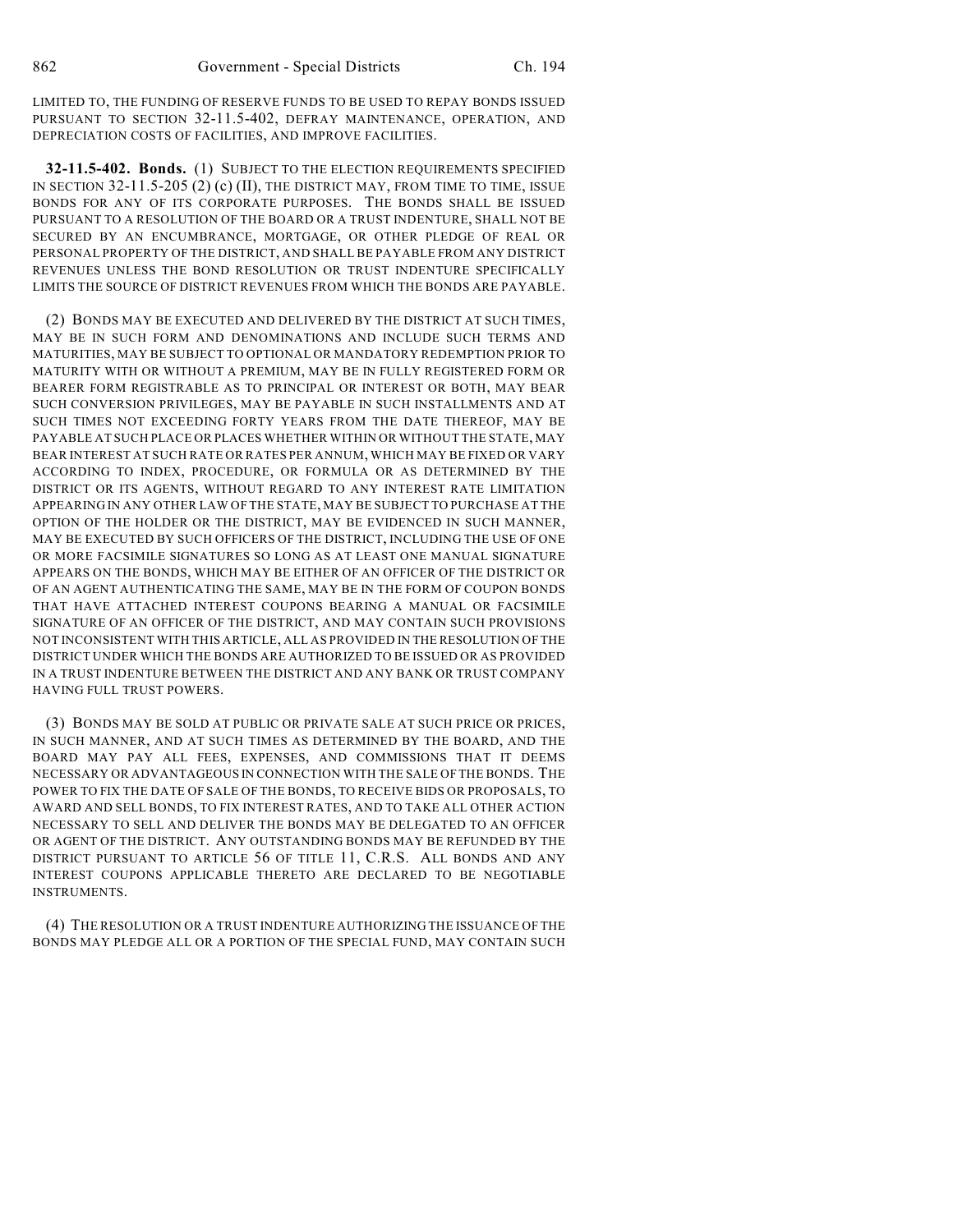PROVISIONS FOR PROTECTING AND ENFORCING THE RIGHTS AND REMEDIES OF HOLDERS OF ANY OF THE BONDS AS THE DISTRICT DEEMS APPROPRIATE, MAY SET FORTH THE RIGHTS AND REMEDIES OF THE HOLDERS OF ANY OF THE BONDS, AND MAY CONTAIN PROVISIONS THAT THE DISTRICT DEEMS APPROPRIATE FOR THE SECURITY OF THE HOLDERS OF THE BONDS, INCLUDING, BUT NOT LIMITED TO, PROVISIONS FOR LETTERS OF CREDIT, INSURANCE, STANDBY CREDIT AGREEMENTS, OR OTHER FORMS OFCREDIT ENSURING TIMELY PAYMENT OF THE BONDS, INCLUDING THE REDEMPTION PRICE OR THE PURCHASE PRICE.

(5) ANY LAWFUL PLEDGE OF MONEYS OR OTHER PROPERTY MADE BY THE DISTRICT OR BY ANY PERSON OR GOVERNMENTAL UNIT WITH WHICH THE DISTRICT CONTRACTS SHALL BE VALID AND BINDING FROM THE TIME THE PLEDGE IS MADE. THE SPECIAL FUND OR OTHER PROPERTY SO PLEDGED SHALL IMMEDIATELY BE SUBJECT TO THE LIEN OF THE PLEDGE WITHOUT ANY PHYSICAL DELIVERY OR FURTHER ACT, AND THE LIEN OF THE PLEDGE SHALL BE VALID AND BINDING AGAINST ALL PARTIES HAVING CLAIMS OF ANY KIND IN TORT, CONTRACT, OR OTHERWISE AGAINST THE PLEDGING PARTY REGARDLESS OF WHETHER THE CLAIMING PARTY HAS NOTICE OF THE LIEN. THE INSTRUMENT BY WHICH THE PLEDGE IS CREATED NEED NOT BE RECORDED OR FILED.

(6) NEITHER THE MEMBERS OF THE BOARD, EMPLOYEES OF THE DISTRICT, NOR ANY PERSON EXECUTING THE BONDS SHALL BE LIABLE PERSONALLY ON THE BONDS OR SUBJECT TO ANY PERSONAL LIABILITY OR ACCOUNTABILITY BY REASON OF THE ISSUANCE THEREOF.

(7) THE DISTRICT MAY PURCHASE ITS BONDS OUT OF ANY AVAILABLE MONEYS AND MAY HOLD, PLEDGE, CANCEL, OR RESELL SUCH BONDS SUBJECT TO AND IN ACCORDANCE WITH AGREEMENTS WITH THE HOLDERS THEREOF.

(8) THE STATE HEREBY PLEDGES AND AGREES WITH THE HOLDERS OF ANY BONDS AND WITH THOSE PARTIES WHO ENTER INTO CONTRACTS WITH THE DISTRICT PURSUANT TO THIS ARTICLE THAT THE STATE WILL NOT LIMIT, ALTER, RESTRICT, OR IMPAIR THE RIGHTS VESTED IN THE DISTRICT OR THE RIGHTS OR OBLIGATIONS OF ANY PERSON WITH WHICH IT CONTRACTS TO FULFILL THE TERMS OF ANY AGREEMENTS MADE PURSUANT TO THIS ARTICLE. THE STATE FURTHER AGREES THAT IT WILL NOT IN ANY WAY IMPAIR THE RIGHTS OR REMEDIES OF THE HOLDERS OF BONDS UNTIL THE BONDS HAVE BEEN PAID OR UNTIL ADEQUATE PROVISION FOR PAYMENT HAS BEEN MADE. THE DISTRICT MAY INCLUDE THIS PROVISION AND UNDERTAKING FOR THE STATE IN ITS BONDS.

(9) ALL BANKS, TRUST COMPANIES, SAVINGS AND LOAN ASSOCIATIONS, INSURANCE COMPANIES, EXECUTORS, ADMINISTRATORS, GUARDIANS, TRUSTEES, AND OTHER FIDUCIARIES MAY LEGALLY INVEST ANY MONEYS WITHIN THEIR CONTROL IN ANY BONDS ISSUED UNDER THIS ARTICLE. PUBLIC ENTITIES, AS DEFINED IN SECTION 24-75-601 (1), C.R.S., MAY INVEST PUBLIC FUNDS IN BONDS ONLY IF THE BONDS SATISFY THE INVESTMENT REQUIREMENTS ESTABLISHED IN PART 6 OF ARTICLE 75 OF TITLE 24, C.R.S.

(10) THE INCOME OR OTHER REVENUES OF THE DISTRICT, ALL PROPERTIES AT ANY TIME OWNED BY THE DISTRICT, BONDS, AND THE TRANSFER OF AND THE INCOME FROM BONDS SHALL BE EXEMPT FROM ALL TAXATION AND ASSESSMENTS IN THE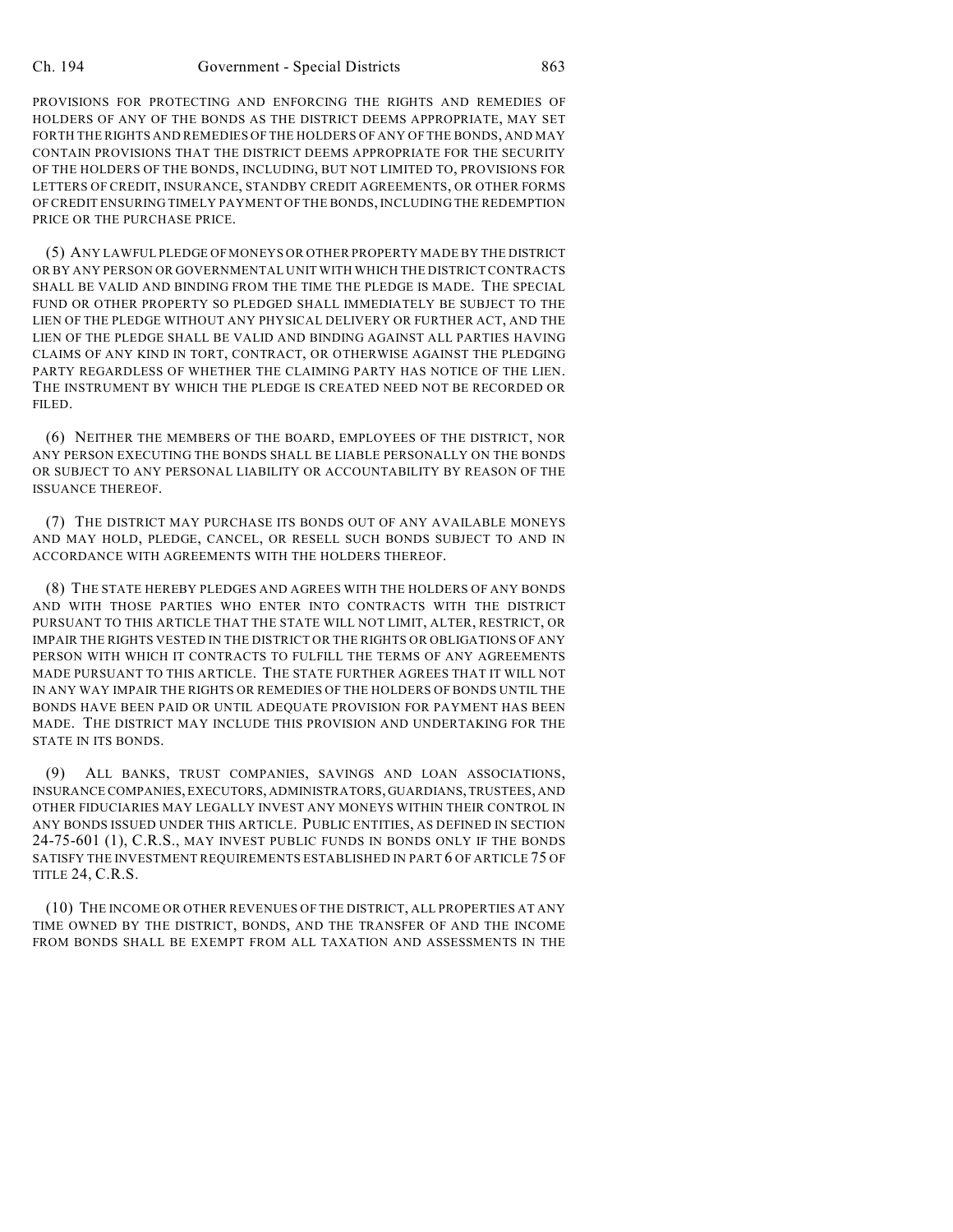STATE. IN THE RESOLUTION OR INDENTURE AUTHORIZING BONDS, THE DISTRICT MAY WAIVE THE EXEMPTION FROM FEDERAL INCOME TAXATION FOR INTEREST ON THE BONDS. BONDS SHALLBE EXEMPT FROM THE PROVISIONS OF ARTICLE 51 OF TITLE 11, C.R.S.

#### PART 5 IMPROVEMENT DISTRICTS AND SPECIAL ASSESSMENTS

**32-11.5-501. Improvement districts, special assessments, and bonds - general authority of district.** SUBJECT TO THE ELECTION REQUIREMENTS SPECIFIED IN SECTION 32-11.5-205 (2) (c) (II) AND THE PROCEDURAL AND OTHER REQUIREMENTS OF THIS PART 5, THE DISTRICT MAY CREATE ONE OR MORE IMPROVEMENT DISTRICTS, LEVY SPECIAL ASSESSMENTS AGAINST ALL OF THE ASSESSABLE PROPERTY IN AN IMPROVEMENT DISTRICT, AND CAUSE THE ASSESSMENTS TO BE COLLECTED TO DEFRAY WHOLLY OR IN PART THE COST OF ACQUIRING, CONSTRUCTING, OR IMPROVING ONE OR MORE PROJECTS. SUBJECT TO THE ELECTION REQUIREMENTS SPECIFIED IN SECTION 32-11.5-205 (2) (c) (II), THE DISTRICT MAY ALSO ISSUE BONDS TO BE REPAID FROM THE REVENUES GENERATED BY SPECIAL ASSESSMENTS AND, IF APPLICABLE, ANY OTHER MONEYS PLEDGED TO SECURE THE PAYMENT OF THE BONDS.

**32-11.5-502. Initiating procedure.** (1) THE PROCEDURE FOR ACQUIRING, CONSTRUCTING, OR IMPROVING ANY PROJECT TO BE FUNDED IN WHOLE OR IN PART WITH REVENUES GENERATED BY SPECIAL ASSESSMENTS CAN BE INITIATED BY THE PROVISIONAL ORDER METHOD DESCRIBED IN SUBSECTION (2) OF THIS SECTION OR THE PETITION METHOD DESCRIBED IN SUBSECTION (3) OF THIS SECTION.

(2) (a) WHENEVER THE BOARD DETERMINES THAT THE INTEREST OF THE DISTRICT REQUIRES ANY PROJECT TO BE FUNDED IN WHOLE OR IN PART WITH REVENUES GENERATED BY SPECIAL ASSESSMENTS, THE BOARD, BY RESOLUTION APPROVED BY A SUPERMAJORITY VOTE AS SPECIFIED IN SECTION 32-11.5-204 (1) (b) (II), SHALL DIRECT THE ENGINEER TO PREPARE:

(I) PRELIMINARY PLANS SHOWING:

(A) A TYPICAL SECTION OF THE CONTEMPLATED PROJECT; AND

(B) THE TYPES OF MATERIAL, APPROXIMATE THICKNESS, AND WIDTH;

(II) A PRELIMINARY ESTIMATE OF THE TOTAL COST OF THE PROJECT; AND

(III) AN ASSESSMENT PLAT SHOWING:

(A) THE AREA TO BE ASSESSED; AND

(B) THE AMOUNT OF MAXIMUM BENEFITS ESTIMATED TO BE ASSESSED AGAINST EACH TRACT.

(b) THE RESOLUTION OF THE BOARD SHALL DESCRIBE THE PROJECT IN GENERAL TERMS BUT MAY PROVIDE FOR ONE OR MORE TYPES OF CONSTRUCTION, AND THE ENGINEER SHALL SEPARATELY ESTIMATE THE COST OF EACH TYPE OF CONSTRUCTION. THE ESTIMATE MAY BE MADE IN A LUMP SUM OR BY UNIT PROCESS, AS DEEMED MOST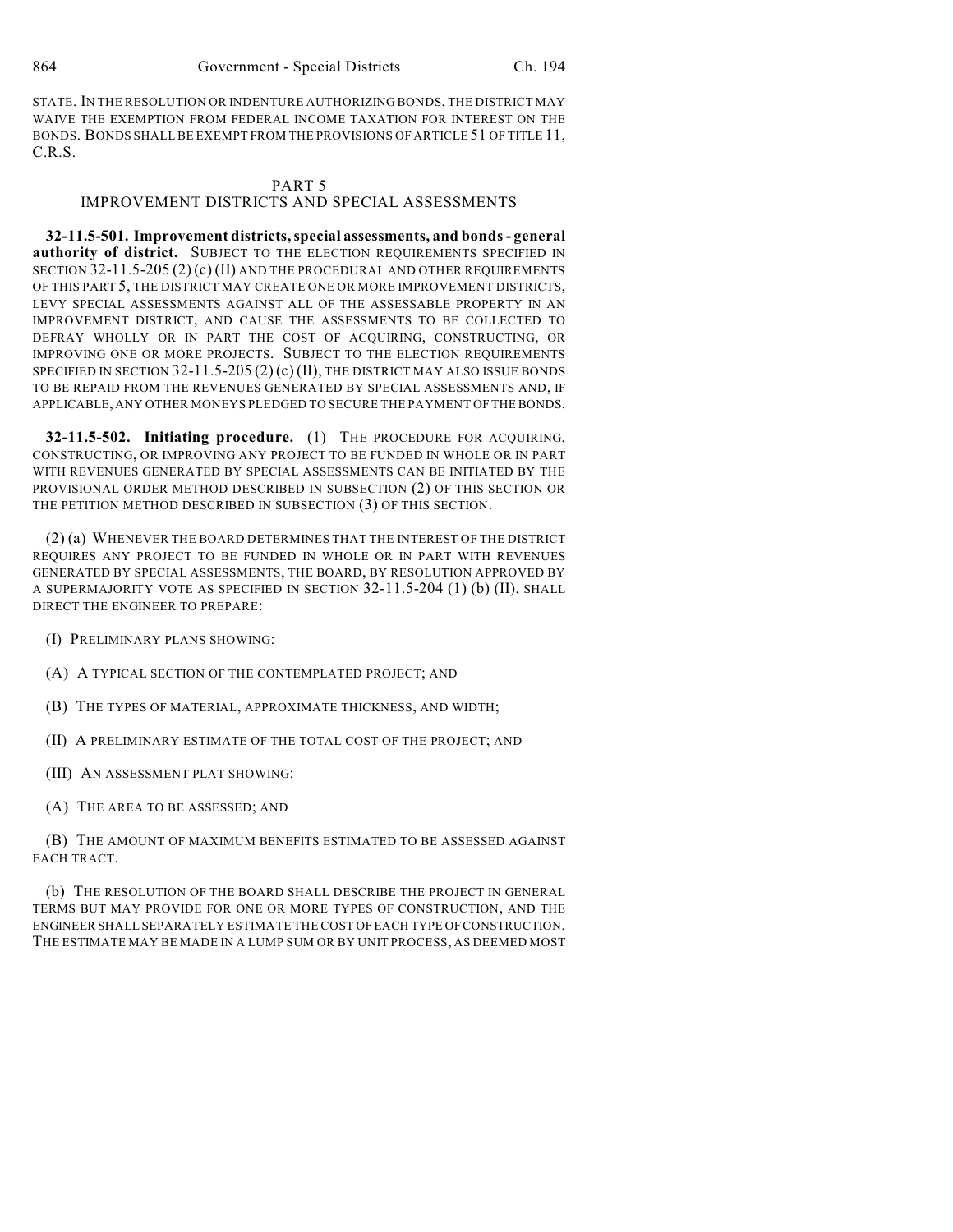APPROPRIATE BY THE ENGINEER FOR THE COMPLETED FACILITIES.

(c) THE RESOLUTION OF THE BOARD SHALL STATE:

(I) WHAT PART OR PORTION OF THE EXPENSE OF THE DESCRIBED PROJECT IS OF SPECIAL BENEFIT AND IS TO BE PAID FOR WITH REVENUES GENERATED BY SPECIAL ASSESSMENTS;

(II) WHAT PART OF THE PROJECT, IF ANY, HAS BEEN OR IS PROPOSED TO BE FUNDED WITH REVENUES GENERATED FROM SOURCES OTHER THAN SPECIAL ASSESSMENTS; AND

(III) THE BASIS BY WHICH THE COST OF THE PROJECT WILL BE APPORTIONED AND SPECIAL ASSESSMENTS WILL BE LEVIED.

(d) IN CASE A SPECIAL ASSESSMENT IS NOT TO BE MADE ACCORDING TO FRONT FEET, THE RESOLUTION OF THE BOARD SHALL:

(I) BY APT DESCRIPTION DESIGNATE THE IMPROVEMENT DISTRICT, INCLUDING THE TRACTS TO BE ASSESSED;

(II) DESCRIBE DEFINITELY THE LOCATION OF THE PROJECT; AND

(III) STATE THAT THE SPECIAL ASSESSMENT IS TO BE MADE UPON ALL THE TRACTS BENEFITED BY THE PROJECT PROPORTIONATELY TO THE BENEFITS RECEIVED.

(e) IN CASE A SPECIAL ASSESSMENT IS TO BE UPON THE ABUTTING PROPERTY ON A FRONTAGE BASIS, IT SHALL BE SUFFICIENT FOR THE RESOLUTION SO TO STATE AND TO DEFINE THE LOCATION OF THE PROJECT TO BE MADE.

(f) THE RESOLUTION OF THE BOARD NEED NOT DESCRIBE IN DETAIL EACH PARTICULAR TRACT TO BE ASSESSED BUT MAY SIMPLY DESIGNATE THE PROPERTY, IMPROVEMENT DISTRICT, OR LOCATION SO THAT THE VARIOUS TRACTS TO BE ASSESSED CAN BE DETERMINED TO BE WITHIN THE PROPOSED IMPROVEMENT DISTRICT.

(g) THE ENGINEER SHALL FORTHWITH PREPARE AND FILE WITH THE DISTRICT:

(I) THE PRELIMINARY PLANS;

(II) THE PRELIMINARY ESTIMATE OF COST; AND

(III) THE ASSESSMENT PLAT.

(h) UPON THE FILING OF THE PLANS, PRELIMINARY ESTIMATE OF COST, AND PLAT, THE BOARD SHALL EXAMINE THE SAME. IF THE BOARD FINDS THE PLANS, ESTIMATE, AND PLAT TO BE SATISFACTORY, IT SHALL MAKE A PROVISIONAL ORDER BY RESOLUTION TO THE EFFECT THAT THE PROJECT SHALL BE ACQUIRED, CONSTRUCTED, OR IMPROVED.

(3) (a) THE OWNER OR OWNERS OF TRACTS TO BE ASSESSED IN A PROPOSED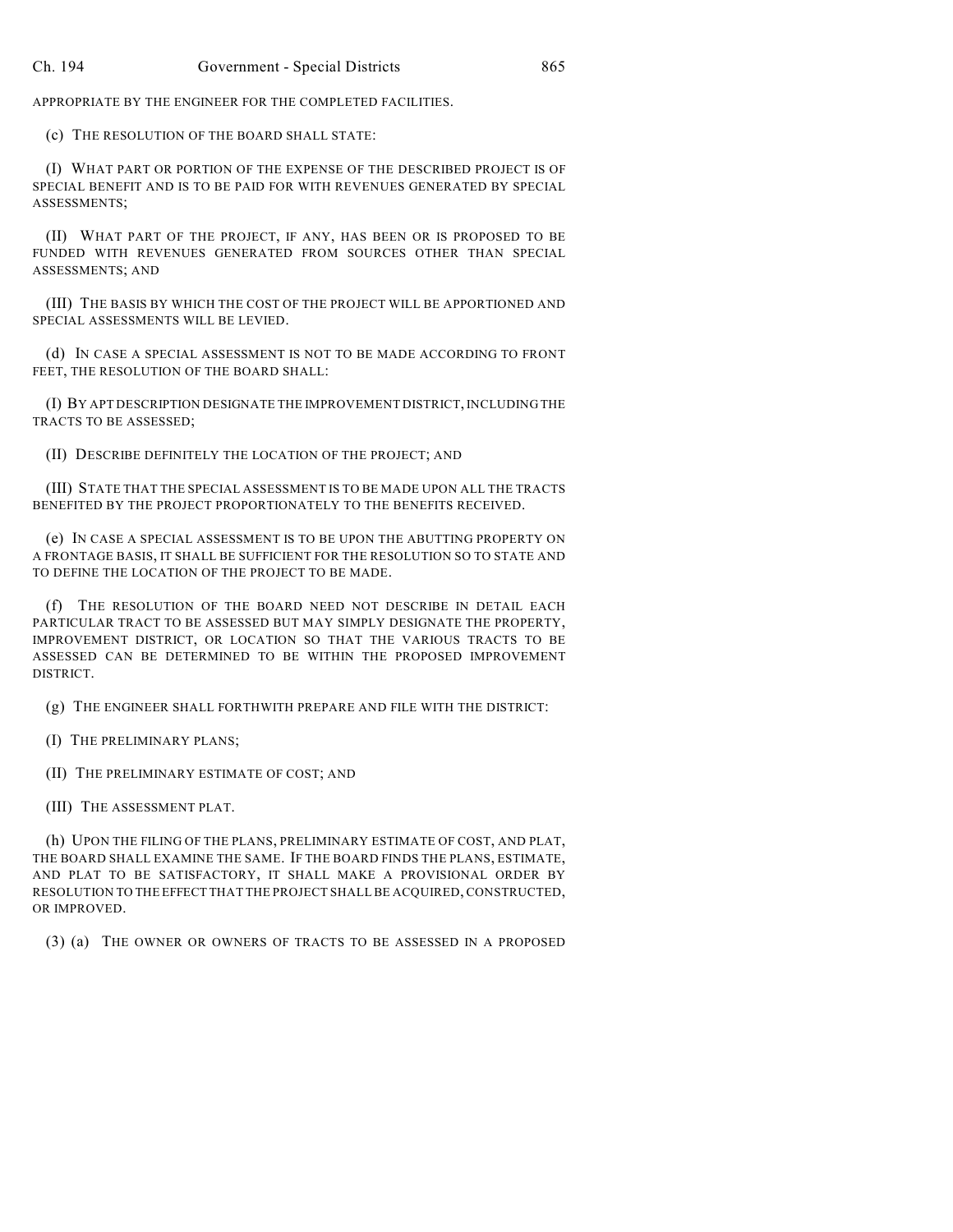IMPROVEMENT DISTRICT FOR NOT LESS THAN NINETY-FIVE PERCENT OF THE ENTIRE COST OF A PROJECT, COMPRISING MORE THAN FIFTY PERCENT OF THE AREA OF THE PROPOSED IMPROVEMENT DISTRICT AND ALSO COMPRISING A MAJORITY OF THE LANDOWNERS RESIDING IN THE PROPOSED IMPROVEMENT DISTRICT, MAY, BY WRITTEN PETITION, INITIATE THE ACQUISITION, CONSTRUCTION, OR IMPROVEMENT OF ANY ASSESSMENT PROJECT THAT THE BOARD IS AUTHORIZED TO INITIATE SUBJECT TO THE FOLLOWING LIMITATIONS:

(I) THE BOARD MAY INCORPORATE THE PROJECT IN ONE OR MORE EXISTING OR ALTERNATIVE PROPOSED IMPROVEMENT DISTRICTS;

(II) THE BOARD IS NOT REQUIRED TO PROCEED WITH THE CONSTRUCTION, ACQUISITION, OR IMPROVEMENT OF THE PROJECT OR ANY PART THEREOF IF, AFTER HOLDING A PROVISIONAL ORDER HEARING PURSUANT TO SECTION 32-11.5-507, THE BOARD DETERMINES THAT IT IS NOT IN THE PUBLIC INTEREST FOR THE PROPOSED PROJECT OR PART THEREOF TO GO FORWARD; AND

(III) A PARTICULAR KIND OF PROJECT, MATERIAL THEREFOR, OR A PART THEREOF NEED NOT BE CONSTRUCTED, ACQUIRED, IMPROVED, OR LOCATED AS PROVIDED IN THE PETITION IF THE BOARD DETERMINES THAT IT IS NOT IN THE PUBLIC INTEREST.

(b) THE BOARD IS NOT REQUIRED TO TAKE ANY FURTHER ACTION REGARDING A PETITION IF THE BOARD DETERMINES BY RESOLUTION THAT THE CONSTRUCTION, ACQUISITION, OR IMPROVEMENT OF THE PROPOSED PROJECT IS PROBABLY NOT FEASIBLE, THE RESOLUTION REQUIRES A CASH DEPOSIT OR A PLEDGE OF PROPERTY IN AT LEAST AN AMOUNT DESIGNATED BY THE BOARD PROBABLY TO BE SUFFICIENT TO DEFRAY THE COSTS LIKELY TO BE INCURRED BY THE BOARD BEFORE AND DURING THE ATTEMPTED ACQUISITION, CONSTRUCTION, OR IMPROVEMENT OF THE PROJECT DESIGNATED IN THE PETITION, AND THE DEPOSIT OR PLEDGE IS NOT PROVIDED TO THE BOARD WITHIN TWENTY DAYS AFTER MAILED NOTICE IS GIVEN TO THE PERSON PRESENTING THE PETITION OR AFTER ONE PUBLICATION IN A NEWSPAPER OF GENERAL CIRCULATION IN THE DISTRICT OF A NOTICE OF THE RESOLUTION'S ADOPTION AND OF ITS CONTENT IN SUMMARY FORM. THE BOARD MAY SUBSEQUENTLY, AS IT DEEMS NECESSARY, REQUIRE ONE OR MORE ADDITIONAL DEPOSITS OR PLEDGES AS A CONDITION PRECEDENT TO THE CONTINUATION OF ACTION BY THE DISTRICT.

(c) WHENEVER A DEPOSIT OR PLEDGE IS MADE AND THEREAFTER THE BOARD DETERMINES THAT ACQUISITION, CONSTRUCTION, OR IMPROVEMENT OF A PROJECT PROPOSED BY PETITION IS NOT FEASIBLE WITHIN A REASONABLE PERIOD, THE BOARD MAY REQUIRE THAT ALL OR ANY PORTION OF THE COSTS INCURRED BY THE DISTRICT IN CONNECTION WITH THE PETITION OR PROJECT BE DEFRAYED FROM THE DEPOSIT OR PROCEEDS OF THE PLEDGED PROPERTY UNLESS THE PETITIONERS OR OTHER INTERESTED PERSONS DEFRAY THE COSTS WITHIN TWENTY DAYS AFTER THE BOARD DETERMINES THE AMOUNT TO BE DEFRAYED BY RESOLUTION.

(d) ANY SURPLUS MONEYS REMAINING FROM A DEPOSIT OR PLEDGE SHALL BE RETURNED BY THE DISTRICT TO THE PERSON MAKING THE SAME.

(4) EXCEPT AS OTHERWISE PROVIDED IN SUBSECTION (3) OF THIS SECTION, UPON THE FILING OF A PETITION PURSUANT TO SAID SUBSECTION (3), THE BOARD SHALL PROCEED IN THE SAME MANNER AS PROVIDED IN SUBSECTION (2) OF THIS SECTION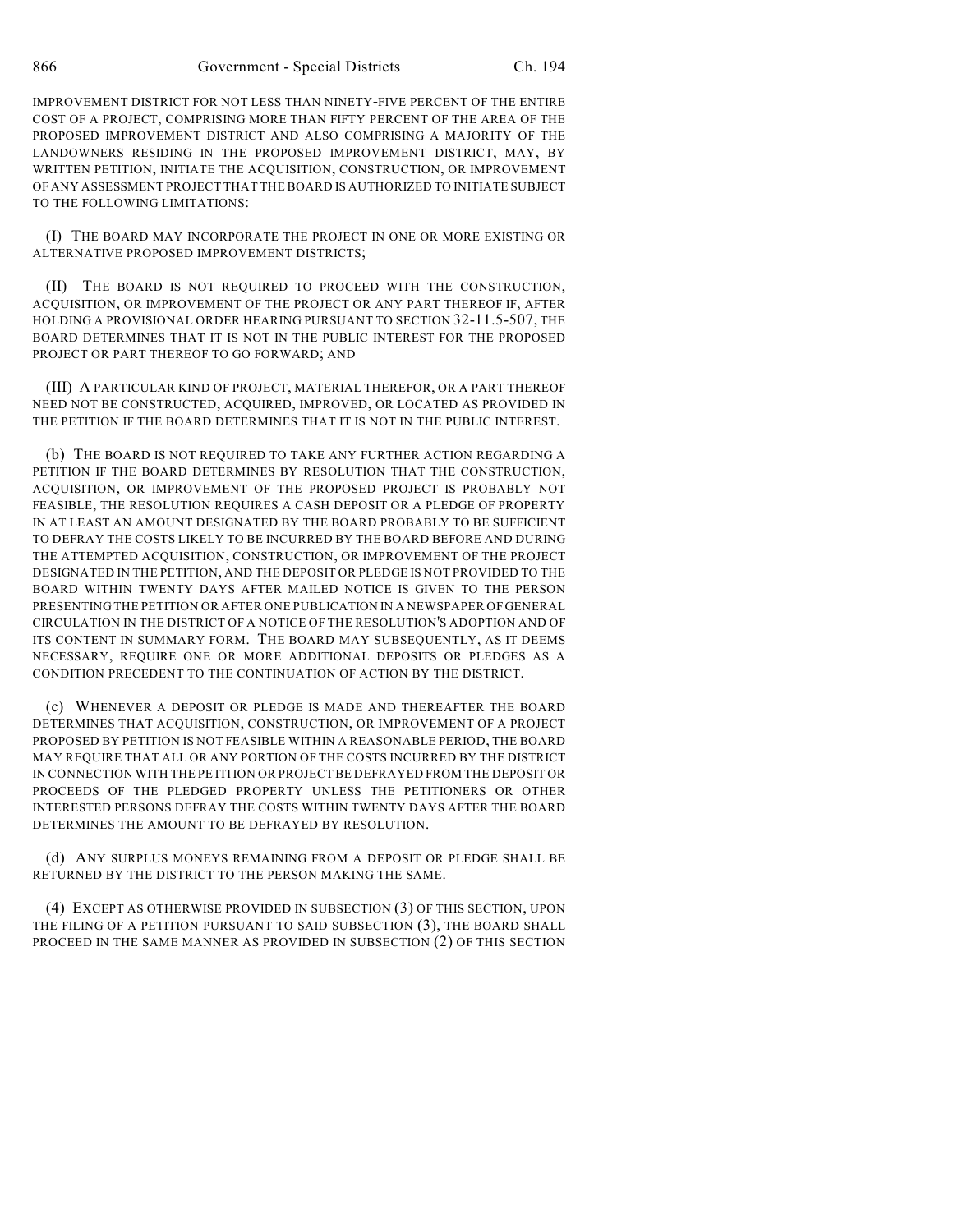FOR PROCEEDINGS INITIATED BY THE BOARD.

**32-11.5-503. Combination of projects.** (1) MORE THAN ONE PROJECT MAY BE COMBINED IN AN IMPROVEMENT DISTRICT IF THE BOARD DETERMINES THAT THE COMBINATION WILL BE EFFICIENT AND ECONOMICAL.

(2) IF PROJECTS COMBINED IN ONE IMPROVEMENT DISTRICT ARE SEPARATE AND DISTINCT DUE TO SUBSTANTIAL DIFFERENCES IN THEIR CHARACTER OR LOCATION OR OTHER SUBSTANTIAL DIFFERENCES, EACH PROJECT SHALL BE CONSIDERED AS A SEPARATE ASSESSMENT UNIT OR QUASI-IMPROVEMENT DISTRICT FOR THE PURPOSE OF PETITION, REMONSTRANCE, AND ASSESSMENT.

(3) IF PROJECTS ARE COMBINED, THE BOARD SHALL DESIGNATE THE PROJECT AND THE AREA CONSTITUTING EACH ASSESSMENT UNIT, AND, IN THE ABSENCE OF ARBITRARY AND CAPRICIOUS ACTION OR ABUSE OF DISCRETION, ITS DETERMINATION THAT THERE IS OR IS NOT SUCH A COMBINATION AND ITS DETERMINATION OF THE PROJECT AND THE AREA CONSTITUTING THE ASSESSMENT UNIT SHALL BE FINAL AND CONCLUSIVE.

(4) THE COSTS OF ACQUIRING, CONSTRUCTING, OR IMPROVING EACH PROJECT SHALL BE SEGREGATED FOR THE LEVY OF ASSESSMENTS, AND AN EQUITABLE SHARE OF THE INCIDENTAL COSTS SHALL BE ALLOCATED TO EACH ASSESSMENT UNIT.

**32-11.5-504. Effect of estimates.** (1) UNLESS OTHERWISE SPECIFICALLY PROVIDED IN THIS ARTICLE, NO ESTIMATE OF THE COST OF A PROJECT REQUIRED OR AUTHORIZED IN THIS PART 5 SHALL CONSTITUTE A LIMIT ON THE COST OR A LIMIT ON THE POWERS OF THE BOARD OR OF ANY OFFICERS, AGENTS, OR EMPLOYEES OF THE DISTRICT.

(2) NO ASSESSMENT SHALL EXCEED THE AMOUNT OF THE ESTIMATE OF MAXIMUM SPECIAL BENEFITS FROM THE PROJECT TO ANY TRACT ASSESSED.

**32-11.5-505. Fixing hearing and notice.** (1) IN A RESOLUTION CONSTITUTING A PROVISIONAL ORDER PURSUANT TO SECTION 32-11.5-502 (2), THE BOARD SHALL SET A TIME AT LEAST TWENTY DAYS AFTER THE DATE OF THE RESOLUTION AND A PLACE AT WHICH THE OWNERS OF THE TRACTS TO BE ASSESSED OR ANY OTHER INTERESTED PERSONS MAY APPEAR BEFORE THE BOARD AND BE HEARD AS TO THE PROPRIETY AND ADVISABILITY OF ACQUIRING, CONSTRUCTING, OR IMPROVING THE PROVISIONALLY ORDERED PROJECT.

(2) NOTICE OF THE MEETING REQUIRED BY SUBSECTION (1) OF THIS SECTION SHALL BE GIVEN BY PUBLICATION AND BY MAIL TO ALL OWNERS OF RECORD OF THE TRACTS TO BE ASSESSED.

(3) THE NOTICE REQUIRED BY SUBSECTION (2) OF THIS SECTION SHALL INCLUDE THE FOLLOWING INFORMATION:

(a) THE KIND OF PROJECT PROPOSED;

(b) THE ESTIMATED COST OF THE PROJECT AND THE PORTION, IF ANY, TO BE PAID FROM SOURCES OTHER THAN SPECIAL ASSESSMENTS;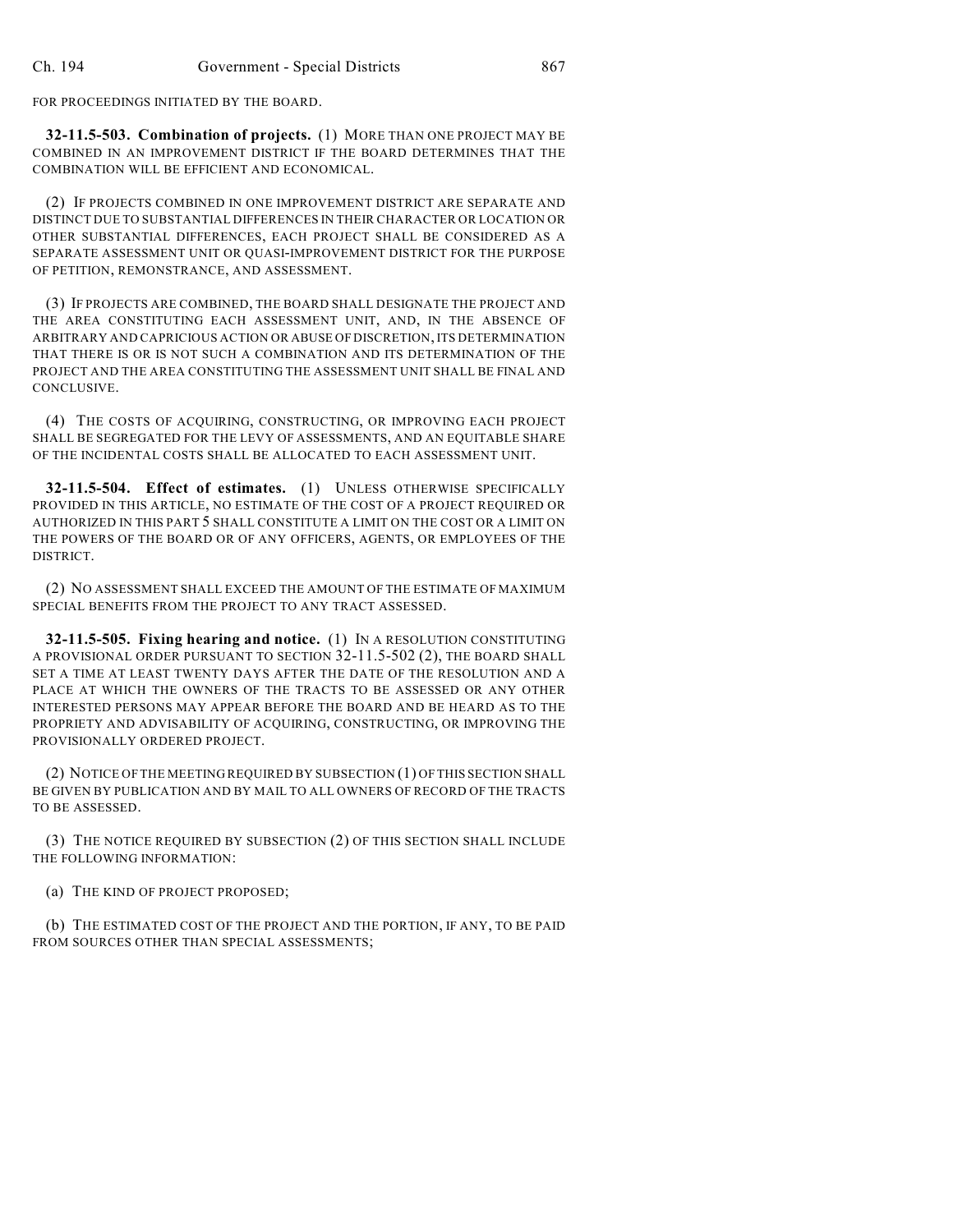(c) THE BASIS FOR APPORTIONING THE SPECIAL ASSESSMENTS, WHICH SHALL BE IN PROPORTION TO THE SPECIAL BENEFITS DERIVED TO EACH OF THE SEVERAL TRACTS COMPRISING THE ASSESSABLE PROPERTY AND ON A FRONT-FOOT, AREA, ZONE, OR OTHER EQUITABLE BASIS;

(d) THE NUMBER OF INSTALLMENTS AND THE TIME IN WHICH THE SPECIAL ASSESSMENTS ARE PAYABLE;

(e) THE MAXIMUM RATE OF INTEREST ON UNPAID INSTALLMENTS OF SPECIAL ASSESSMENTS;

(f) THE AREA OF THE IMPROVEMENT DISTRICT TO BE ASSESSED;

(g) THE TIME AND PLACE AT WHICH THE BOARD WILL CONSIDER THE ORDERING OF THE PROPOSED PROJECT AND HEAR ALL COMPLAINTS, PROTESTS, AND OBJECTIONS THAT MAY BE MADE IN WRITING AND FILED WITH THE DISTRICT AT LEAST THREE DAYS IN ADVANCE OR MAY BE MADE VERBALLY AT THE HEARING BY THE OWNER OF ANY TRACT TO BE ASSESSED OR BY ANY OTHER INTERESTED PERSON;

(h) THE FACT THAT THE DESCRIPTION OF THE TRACTS TO BE ASSESSED, THE MAXIMUM AMOUNT OF BENEFITS ESTIMATED TO BE CONFERRED ON EACH TRACT, AND ALL RELATED PROCEEDINGS ARE ON FILE AND MAY BE EXAMINED AT MAIN OFFICES OF THE DISTRICT DURING BUSINESS HOURS BY ANY INTERESTED PERSON; AND

(i) A STATEMENT THAT REGARDLESS OF THE BASIS USED FOR APPORTIONING ASSESSMENTS, IN CASES OF WEDGE-SHAPED, V-SHAPED, OR ANY OTHER IRREGULAR-SHAPED TRACTS, AN AMOUNT APPORTIONED THERETO SHALL BE IN PROPORTION TO THE SPECIAL BENEFITS THEREBY DERIVED.

(4) THE DISTRICT SHALL MAINTAIN PROOF OF PUBLICATION AND PROOF OF MAILING OF THE NOTICE REQUIRED BY SUBSECTIONS (1) AND (2) OF THIS SECTION AND DESCRIBED IN SUBSECTION (3) OF THIS SECTION IN THE RECORDS OF THE DISTRICT UNTIL ANY SPECIAL ASSESSMENTS IMPOSED TO FUND THE PROJECT THAT IS THE SUBJECT OF THE PROVISIONAL ORDER HAVE BEEN PAID IN FULL.

**32-11.5-506. Subsequent modifications.** (1) EXCEPT AS OTHERWISE PROVIDED IN SUBSECTION (2) OF THIS SECTION, THE BOARD MAY MODIFY OR RESCIND BY RESOLUTION ANY BOARD ACTION RELATING TO THE CREATION OF AN IMPROVEMENT DISTRICT OR THE IMPOSITION OF SPECIAL ASSESSMENTS AT ANY TIME BEFORE ADOPTING A RESOLUTION CREATING THE IMPROVEMENT DISTRICT PURSUANT TO SECTION 32-11.5-509 AND AUTHORIZING A PROJECT TO BE FUNDED IN WHOLE OR IN PART WITH REVENUES GENERATED BY SPECIAL ASSESSMENTS.

(2) NO SUBSTANTIAL CHANGE IN A PROPOSED IMPROVEMENT DISTRICT, DETAILS, PRELIMINARY PLANS, SPECIFICATIONS, OR ESTIMATES SHALL BE MADE AFTER THE FIRST PUBLICATION OR MAILING OF NOTICE TO PROPERTY OWNERS, WHICHEVER OCCURS FIRST; EXCEPT THAT THE BOARD MAY DELETE A PORTION OF A PROJECT OR ANY TRACT FROM THE PROPOSED IMPROVEMENT DISTRICT OR FROM ANY ASSESSMENT UNIT, AND THE ENGINEER MAY MAKE MINOR CHANGES IN TIME, PLANS, AND MATERIALS FOR A PROJECT AT ANY TIME BEFORE ITS COMPLETION.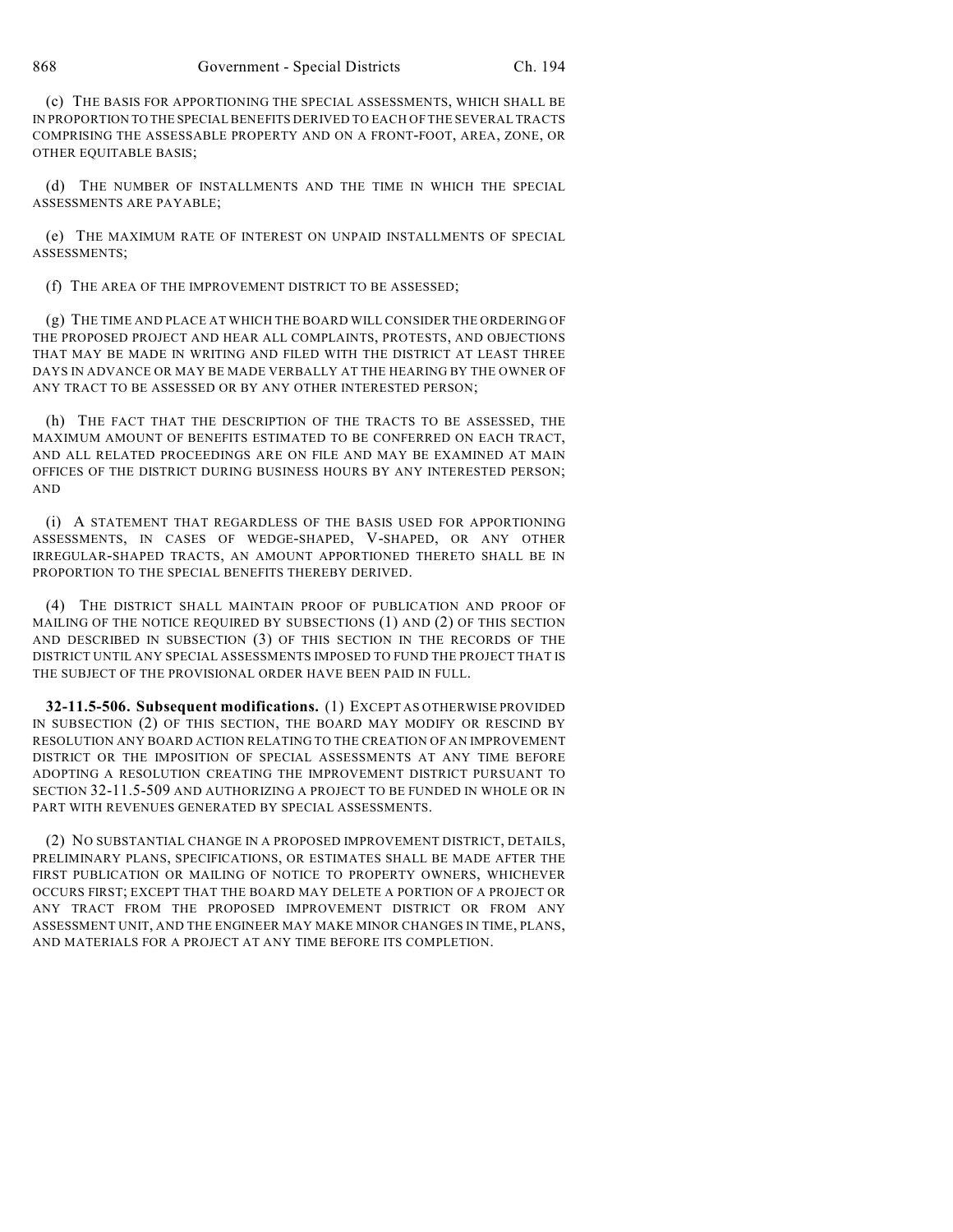**32-11.5-507. Provisional order hearing.** (1) AT THE PROVISIONAL ORDER HEARING, ANY PROPERTY OWNERS INTERESTED IN A PROPOSED PROJECT TO BE FUNDED IN WHOLE OR IN PART WITH REVENUES GENERATED BY SPECIAL ASSESSMENTS MAY PRESENT THEIR VIEWS TO THE BOARD. THE BOARD MAY ADJOURN THE HEARING FROM TIME TO TIME.

(2) IF THE BOARD DETERMINES, AFTER CONSIDERING ALL VIEWS PRESENTED AT THE PROVISIONAL ORDER HEARING, THAT IT IS NOT IN THE PUBLIC INTEREST THAT THE PROPOSED PROJECT OR A PORTION OFTHE PROPOSED PROJECT GO FORWARD, THE BOARD SHALL ORDER BY RESOLUTION THAT THE PROCEEDING FOR THE REJECTED PROJECT OR PORTION SHALL STOP. THE REJECTED PROJECT OR PORTION MAY ONLY RESUME IF THE BOARD ADOPTS A NEW RESOLUTION.

**32-11.5-508. Post-hearing procedure.** (1) AFTER THE PROVISIONAL ORDER HEARING, THE BOARD SHALL DETERMINE WHETHER TO FORM THE PROPOSED IMPROVEMENT DISTRICT AND ANY ASSESSMENT UNIT WITHIN THE PROPOSED IMPROVEMENT DISTRICT.

(2) IF THE BOARD DESIRES TO FORM THE PROPOSED IMPROVEMENT DISTRICT BUT ALSO DESIRES TO MODIFY THE DISTRICT, THE BOARD SHALL DIRECT THE ENGINEER TO PREPARE AND PRESENT TO THE BOARD:

(a) A REVISED AND DETAILED ESTIMATE OF THE TOTAL COST, INCLUDING WITHOUT LIMITATION THE COST OF ACQUIRING, CONSTRUCTING, OR IMPROVING EACH PROPOSED PROJECT. UNLESS OTHERWISE SPECIFICALLY PROVIDED IN THIS ARTICLE, THE REVISED ESTIMATE SHALL NOT CONSTITUTE A LIMITATION FOR ANY PURPOSE.

(b) FULL AND DETAILED PLANS AND SPECIFICATIONS FOR EACH PROPOSED PROJECT DESIGNED TO PERMIT AND TO ENCOURAGE COMPETITION AMONG THE BIDDERS IF ANY PROJECTS ARE TO BE ACQUIRED, CONSTRUCTED, OR IMPROVED BY CONSTRUCTION CONTRACT; AND

(c) A REVISED MAP AND ASSESSMENT PLAT SHOWING THE LOCATION OF EACH PROPOSED PROJECT AND THE TRACTS TO BE ASSESSED THEREFOR.

(3) THE BOARD, IN THE RESOLUTION CREATING THE IMPROVEMENT DISTRICT OR IN A SEPARATE RESOLUTION, MAY COMBINE OR DIVIDE THE PROPOSED PROJECTS INTO SUITABLE CONSTRUCTION UNITS FOR THE PURPOSE OF LETTING SEPARATE AND INDEPENDENT CONTRACTS, REGARDLESS OF THE EXTENT OF ANY PROJECT CONSTITUTING AN ASSESSMENT UNIT AND REGARDLESS OF WHETHER OR NOT A PORTION OF THE COST OF ANY PROJECT IS TO BE DEFRAYED WITH REVENUES OTHER THAN REVENUES GENERATED BY SPECIAL ASSESSMENTS.

(4) NOTHING IN THIS PART 5 SHALL BE CONSTRUED AS NOT REQUIRING THE SEGREGATION OF COSTS OF UNRELATED IMPROVEMENT PROGRAMS FOR ASSESSMENT PURPOSES.

**32-11.5-509. Creation of improvement district.** (1) WHEN AN ACCURATE ESTIMATE OF COST, FULL AND DETAILED PLANS AND SPECIFICATIONS, AND THE MAP AND ASSESSMENT PLAT ARE PREPARED, PRESENTED, AND ARE SATISFACTORY TO THE BOARD, REGARDLESS OF WHETHER THE PRELIMINARY ESTIMATE OF COST, PLANS AND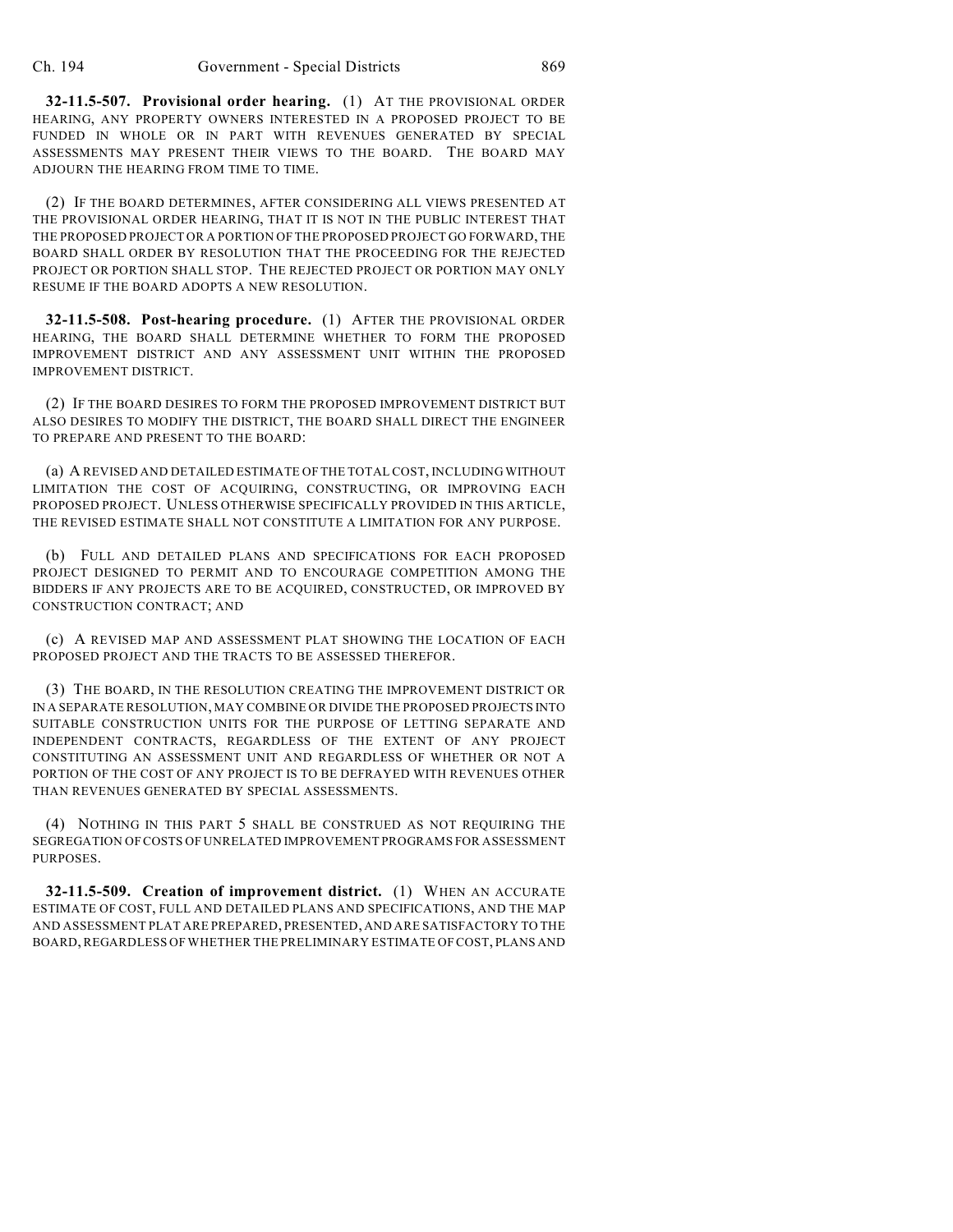SPECIFICATIONS, AND MAP AND ASSESSMENT PLAT ARE MODIFIED PURSUANT TO SECTION 32-11.5-508 AND ANY REQUIRED ELECTION HAS BEEN HELD, THE BOARD SHALL BY RESOLUTION CREATE THE IMPROVEMENT DISTRICT AND ORDER THE PROPOSED PROJECT TO BE ACQUIRED, CONSTRUCTED, OR IMPROVED.

(2) THE RESOLUTION SHALL PRESCRIBE:

(a) THE EXTENT OF THE IMPROVEMENT DISTRICT AND OF ANY ASSESSMENT WITHIN THE IMPROVEMENT DISTRICT BY BOUNDARIES OR BY OTHER BRIEF DESCRIPTION;

(b) THE KIND AND LOCATION OF EACH PROPOSED PROJECT;

(c) THE AMOUNT OR THE PROPORTION OF THE TOTAL COST TO BE DEFRAYED BY SPECIAL ASSESSMENTS, THE METHOD OF LEVYING SPECIAL ASSESSMENTS, THE NUMBER OF INSTALLMENTS, AND THE TIMES AT WHICH SPECIAL ASSESSMENTS WILL BE PAYABLE; AND

(d) THE CHARACTER AND THE EXTENT OF ANY CONSTRUCTION UNITS PURSUANT TO SECTION 32-11.5-508 (3).

(3) THE ENGINEER MAY FURTHER REVISE THE COST, PLANS AND SPECIFICATIONS, AND THE MAP AND ASSESSMENT PLAT FOR ALL OR ANY PART OF A PROJECT, AND THE BOARD MAY AMEND THE RESOLUTION CREATING THE IMPROVEMENT DISTRICT ACCORDINGLY PRIOR TO LETTING ANY CONSTRUCTION CONTRACT AND PRIOR TO ANY PROPERTY BEING ACQUIRED OR ANY WORK BEING DONE OTHER THAN BY INDEPENDENT CONTRACT LET BY THE DISTRICT.

**32-11.5-510. Construction contracts.** NO CONTRACT FOR CONSTRUCTION WORK TO ACQUIRE OR IMPROVE THE PROJECT CONTEMPLATED SHALL BE MADE OR AWARDED NOR SHALL THE BOARD INCUR ANY EXPENSE OR ANY LIABILITY IN RELATION THERETO, EXCEPT FOR MAPS, PLATS, DIAGRAMS, ESTIMATES, PLANS, SPECIFICATIONS, AND NOTICES, UNTIL AFTER THE PROVISIONAL ORDER HEARING AND NOTICE PROVIDED FOR IN THIS PART 5 HAVE BEEN HAD AND GIVEN.

**32-11.5-511. Division of tract.** IF A TRACT IS DIVIDED AFTER A SPECIAL ASSESSMENT HAS BEEN LEVIED AND DIVIDED INTO INSTALLMENTS AND BEFORE THE COLLECTION OF ALL THE INSTALLMENTS, THE BOARD MAY REQUIRE THE COUNTY ASSESSOR TO APPORTION THE UNCOLLECTED AMOUNTS UPON THE SEVERAL PARTS OF THE TRACT SO DIVIDED PROPORTIONALLY BASED UPON THEIR VALUATION FOR ASSESSMENT FOR TAXES. THE APPORTIONMENT SHALL BE CONCLUSIVE ON ALL PARTIES, AND ALL SUBSEQUENT ASSESSMENTS SHALL BE ACCORDING TO THE APPORTIONMENT.

## PART 6 ANNEXATION

**32-11.5-601. Annexation of lands to watershed management area.** (1) THE TERRITORIAL LIMITS OF THE WATERSHED MANAGEMENT AREA MAY BE ENLARGED BY THE ANNEXATION OF ADDITIONAL REAL PROPERTY THERETO:

(a) BY PETITION AND CONSENT OF THE FEE OWNER PURSUANT TO SECTIONS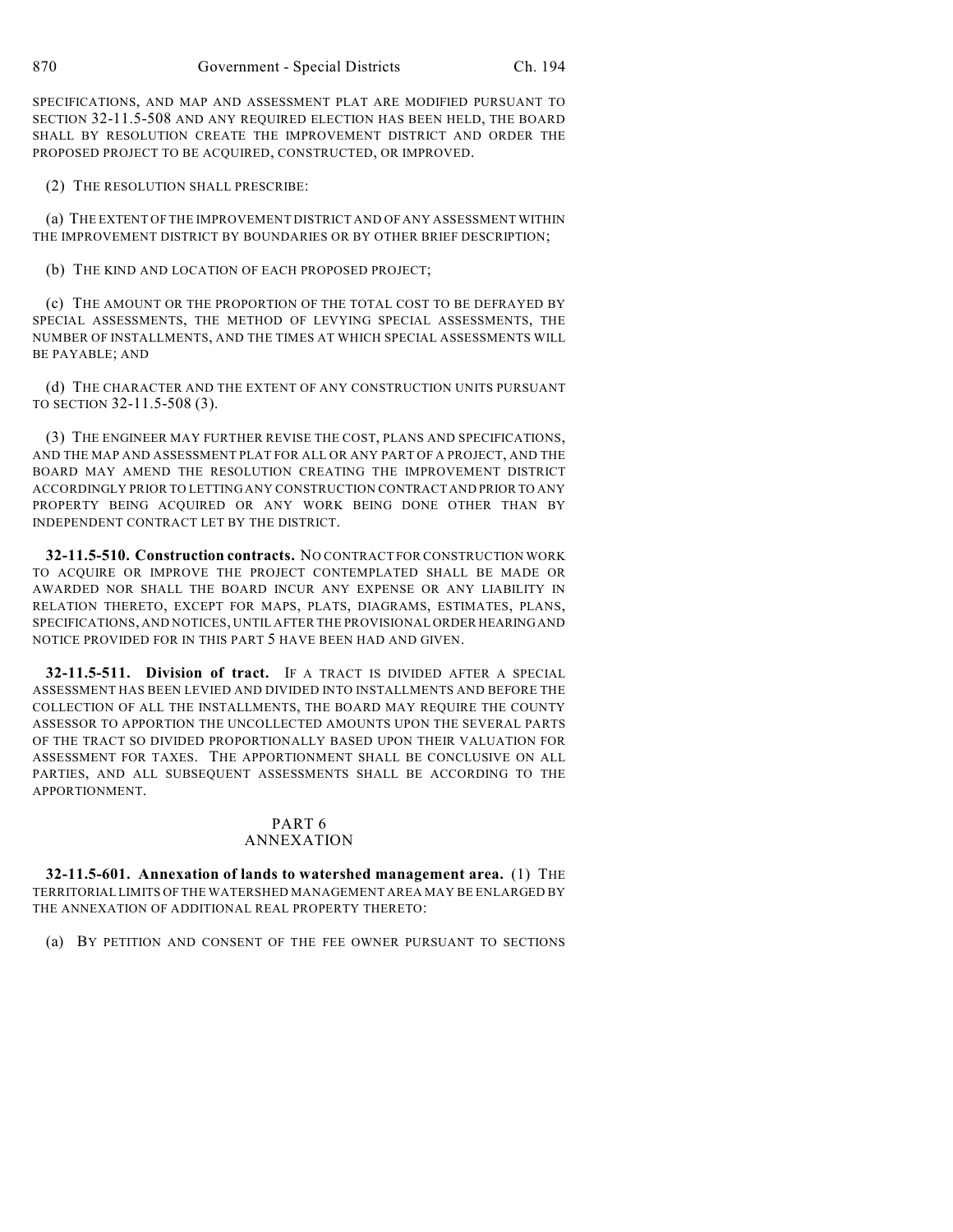32-11.5-602 AND 32-11.5-606;

(b) BY PETITION OF THE ELIGIBLE ELECTORS PURSUANT TO SECTIONS 32-11.5-603, 32-11.5-604, AND 32-11.5-606;

(c) BY ACTION INITIATED BY THE DISTRICT PURSUANT TO SECTIONS 32-11.5-605 AND 32-11.5-606 WITH THE CONSENT OFTHE GOVERNING BODY OF EACH COUNTY OR MUNICIPALITY THAT INCLUDES ANY OF THE REAL PROPERTY TO BE ANNEXED; OR

(d) BY PETITION BY THE GOVERNING BODY OF EACH COUNTY OR MUNICIPALITY THAT INCLUDES ANY OF THE REAL PROPERTY TO BE ANNEXED.

**32-11.5-602. Petition of fee owners.** (1) THE FEE OWNER OF ANY REAL PROPERTY CONTIGUOUS TO THE TERRITORIAL LIMITS OF THE WATERSHED MANAGEMENT AREA AND CAPABLE OF BEING SERVED WITH FACILITIES OF THE DISTRICT MAY FILE WITH THE BOARD A PETITION IN WRITING SEEKING THE INCLUSION OF THE PROPERTY IN THE WATERSHED MANAGEMENT AREA.

(2) THE PETITION AUTHORIZED IN SUBSECTION (1) OF THIS SECTION SHALL:

(a) SET FORTH AN ACCURATE LEGAL DESCRIPTION OF THE PROPERTY OWNED BY THE PETITIONERS;

(b) STATE THAT ASSENT TO THE ANNEXATION OF THE PROPERTY IS GIVEN BY THE SIGNERS THERETO, CONSTITUTING ALL THE FEE OWNERS OF THE PROPERTY; AND

(c) BE ACKNOWLEDGED IN THE SAME MANNER REQUIRED FOR CONVEYANCE OF LAND.

(3) A FEE OWNER MAY NOT WITHDRAW A PETITION AFTER CONSIDERATION BY THE BOARD OR FILE FURTHER OBJECTIONS EXCEPT IN THE CASE OF FRAUD OR MISREPRESENTATION.

(4) THE BOARD SHALL HEAR A PETITION FILED PURSUANT TO SUBSECTION (1) OF THIS SECTION AT AN OPEN MEETING AFTER PUBLISHING NOTICE OF THE FILING OF THE PETITION, THE PLACE, TIME, AND DATE OF THE MEETING, AND THE NAMES AND ADDRESSES OF THE PETITIONERS IN A NEWSPAPER OF GENERAL CIRCULATION IN THE COUNTY OR COUNTIES IN WHICH THE REAL PROPERTY PROPOSED TO BE ANNEXED IS LOCATED.

(5) THE BOARD SHALL GRANT A PETITION BY RESOLUTION IF IT DETERMINES THAT THE PROPOSED ANNEXATION IS FEASIBLE AND IN THE BEST INTERESTS OF THE DISTRICT. THE BOARD MAY DETERMINE THAT ANNEXATION OF ONLY A PORTION OF THE PROPERTY PROPOSED TO BE ANNEXED IS APPROPRIATE.

**32-11.5-603. Petition of eligible electors.** (1) NOT LESS THAN TEN PERCENT OR ONE HUNDRED, WHICHEVER NUMBER IS SMALLER, OF THE ELIGIBLE ELECTORS OF ANY REAL PROPERTY THAT IS CONTIGUOUS TO THE WATERSHED MANAGEMENT AREA AND CONTAINS TWENTY-FIVE THOUSAND OR MORE SQUARE FEET OF LAND MAY FILE A PETITION WITH THE BOARD IN WRITING SEEKING THE ANNEXATION OF THE PROPERTY TO THE WATERSHED MANAGEMENT AREA; EXCEPT THAT NO SINGLE TRACT OR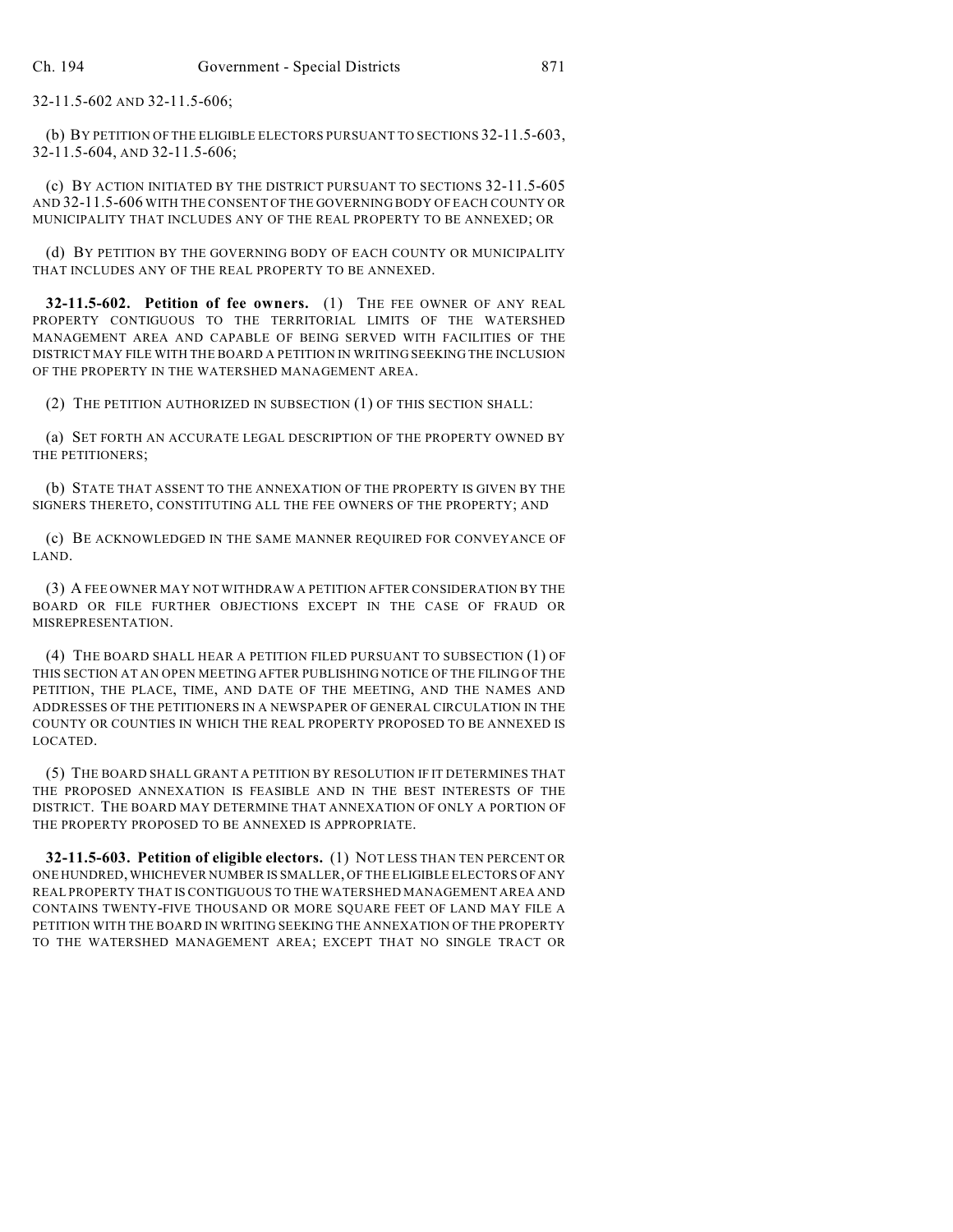PARCEL OR PROPERTY CONTAINING TEN ACRES OR MORE MAY BE INCLUDED IN THE WATERSHED MANAGEMENT AREA WITHOUT THE CONSENT OF THE OWNER.

(2) A PETITION SHALL DESCRIBE THE AREA TO BE ANNEXED AND SHALL BE ACKNOWLEDGED IN THE SAME MANNER REQUIRED FOR CONVEYANCES OF LAND.

(3) THE BOARD SHALL CAUSE NOTICE OF THE FILING OF A PETITION TO BE PUBLISHED IN A NEWSPAPER OF GENERAL CIRCULATION IN THE COUNTY OR COUNTIES IN WHICH THE PROPERTY PROPOSED TO BE ANNEXED IS LOCATED, AND THE NOTICE SHALL STATE:

(a) THAT A PETITION HAS BEEN FILED;

(b) THE NAMES OF THE PETITIONERS;

(c) A DESCRIPTION OF THE AREA PROPOSED TO BE ANNEXED;

(d) THE PLACE, TIME, AND DATE OF A BOARD HEARING ON THE PROPOSED ANNEXATION AT WHICH THE BOARD WILL CONSIDER THE PETITION AND ALL WRITTEN OBJECTIONS TO THE PETITION; AND

(e) A STATEMENT THAT ALL INTERESTED PERSONS MAY APPEAR AT THE BOARD HEARING AND SHOW CAUSE IN WRITING WHY THE PETITION SHOULD NOT BE GRANTED.

(4) THE ELIGIBLE ELECTORS MAY NOT WITHDRAW A PETITION AFTER CONSIDERATION BY THE BOARD OR FILE FURTHER OBJECTIONS EXCEPT IN THE CASE OF FRAUD OR MISREPRESENTATION.

(5) THE BOARD SHALL GRANT A PETITION BY RESOLUTION IF IT DETERMINES THAT THE PROPOSED ANNEXATION IS FEASIBLE AND IN THE BEST INTERESTS OF THE DISTRICT.

**32-11.5-604. Annexation election.** (1) IF A PETITION IS PROVISIONALLY GRANTED PURSUANT TO SECTION 32-11.5-602 OR 32-11.5-603, THE BOARD BY RESOLUTION SHALL:

(a) MAKE AN ORDER TO THAT EFFECT;

(b) DIRECT THAT THE QUESTION OF INCLUSION OF THE REAL PROPERTY PROPOSED TO BE ANNEXED WITHIN THE WATERSHED MANAGEMENT AREA BE SUBMITTED TO THE ELIGIBLE ELECTORS OF THE AREA THAT INCLUDES THE REAL PROPERTY ONLY; AND

(c) DESIGNATE THE SECRETARY OF THE BOARD AS THE DESIGNATED ELECTION OFFICIAL TO GIVE NOTICE AND CONDUCT THE ELECTION ACCORDING TO THE PROVISIONS OF ARTICLES 1 TO 13 OF TITLE 1, C.R.S.

(2) IF A MAJORITY OF THE VOTES CAST ON THE QUESTION AT THE ELECTION FAVOR INCLUSION, THE BOARD SHALL BY RESOLUTION ENTER AN ORDER MAKING THE REAL PROPERTY A PART OF THE WATERSHED MANAGEMENT AREA.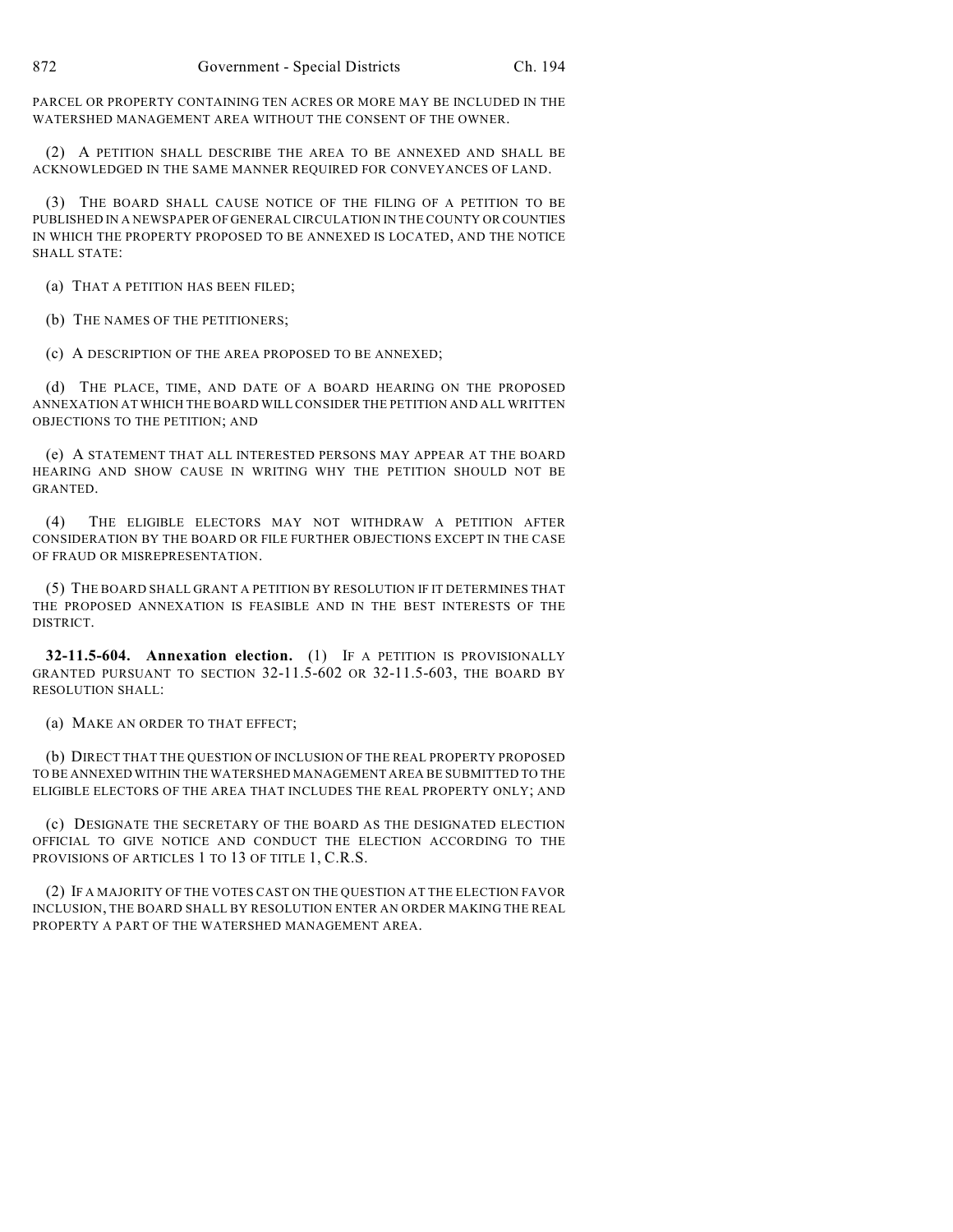**32-11.5-605. Annexation initiated by the board.** (1) (a) AT ANY TIME AND AS A CONDITION TO AN ANNEXATION INITIATED BY THE BOARD, THE BOARD MAY ADOPT A RESOLUTION DETERMINING THAT REAL PROPERTY PROPOSED FOR ANNEXATION:

(I) IS CONTIGUOUS TO THE TERRITORIAL LIMITS OF THE WATERSHED MANAGEMENT AREA;

(II) CONTAINS SIX HUNDRED FORTY OR MORE ACRES OF LAND;

(III) HAS BECOME URBANIZED BY HAVING A POPULATION OF AT LEAST ONE THOUSAND PERSONS PER SQUARE MILE AND HAVING AT LEAST FIVE HUNDRED DWELLING UNITS PER SQUARE MILE; AND

(IV) IS CAPABLE OF BEING SERVED BY THE FACILITIES OF THE DISTRICT.

(b) A RESOLUTION ADOPTED PURSUANT TO PARAGRAPH (a) OF THIS SUBSECTION (1) SHALL PROVISIONALLY ORDER THE ANNEXATION OF THE REAL PROPERTY PROPOSED TO BE ANNEXED.

(2) THE BOARD SHALL CAUSE NOTICE OF THE ADOPTION OF A RESOLUTION PURSUANT TO SUBSECTION (1) OF THIS SECTION TO BE GIVEN BY PUBLICATION IN A NEWSPAPER OF GENERAL CIRCULATION IN THE COUNTY OR COUNTIES IN WHICH THE PROPERTY PROPOSED TO BE ANNEXED IS LOCATED, AND THE NOTICE SHALL STATE:

(a) THAT THE RESOLUTION HAS BEEN ADOPTED;

(b) THE DESCRIPTION OF THE AREA PROPOSED TO BE ANNEXED;

(c) THE PLACE, TIME, AND DATE OF A BOARD HEARING ON THE PROPOSED ANNEXATION AT WHICH THE BOARD WILL CONSIDER ALL WRITTEN OBJECTIONS TO THE FINALIZATION OF THE ANNEXATION; AND

(d) THAT ALL INTERESTED PERSONS MAY APPEAR AT THE BOARD HEARING AND SHOW CAUSE IN WRITING WHY THE ANNEXATION SHOULD NOT BE MADE FINAL.

(3) PRIOR TO THE BOARD HEARING, THE BOARD SHALL OBTAIN WRITTEN CONSENT TO ANNEX THE PROPERTY FROM THE GOVERNING BODY OF EACH COUNTY OR MUNICIPALITY THAT INCLUDES ANY OF THE REAL PROPERTY PROPOSED TO BE ANNEXED.

(4) IF, AFTER THE BOARD HEARING, THE BOARD DETERMINES BY RESOLUTION THAT THE PROPOSED ANNEXATION IS FEASIBLE AND IN THE BEST INTEREST OF THE DISTRICT, THE BOARD SHALL FURNISH BY MAIL TO THE DIRECTOR OF THE DIVISION OF LOCAL GOVERNMENT WITHIN THE DEPARTMENT OF LOCAL AFFAIRS COPIES OF BOTH THE RESOLUTION ADOPTED PURSUANT TO SUBSECTION (1) OF THIS SECTION AND THE POST-HEARING RESOLUTION AND SHALL REQUEST THAT THE DIRECTOR APPROVE THE ANNEXATION.

(5) IF THE DIRECTOR APPROVES THE ANNEXATION IN WRITING, THE BOARD, UPON THE RECEIPT OF SUCH APPROVAL, SHALL BY RESOLUTION ENTER A FINAL ORDER ANNEXING THE REAL PROPERTY TO THE DISTRICT.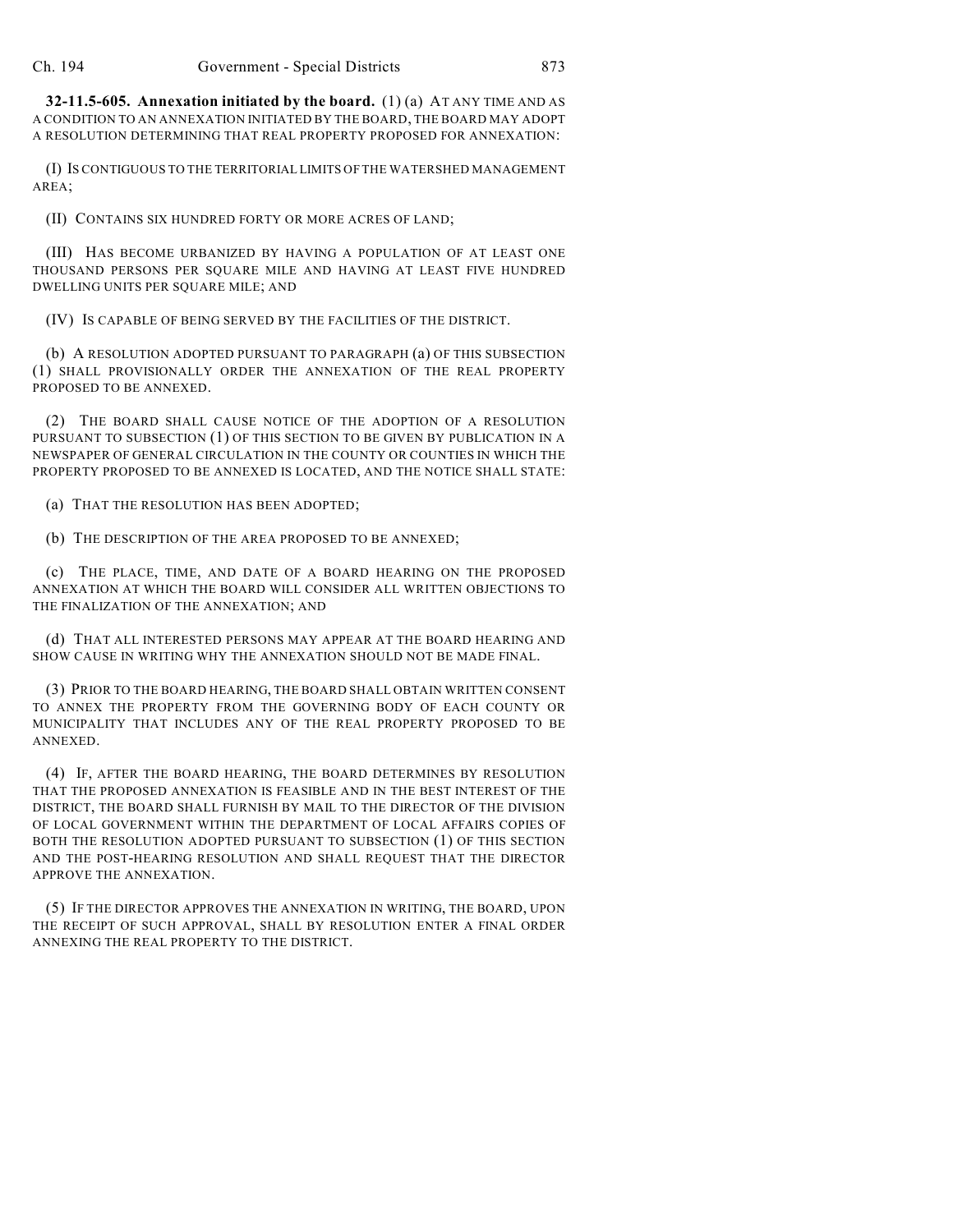**32-11.5-606. General annexation provisions.** (1) THE FAILURE OF ANY PERSON IN THE WATERSHED MANAGEMENT AREA OR IN AN AREA PROPOSED TO BE ANNEXED TO THE WATERSHED MANAGEMENT AREA TO FILE A WRITTEN OBJECTION TO A PROPOSED ANNEXATION IN A PROPERLY NOTICED HEARING OF THE BOARD THEREON CONSTITUTES THE ASSENT OF THE PERSON TO THE INCLUSION IN THE WATERSHED MANAGEMENT AREA OF THE AREA DESCRIBED IN THE NOTICE OF THE HEARING FOR ANNEXATION.

(2) A DETERMINATION BY THE BOARD THAT A PROPOSED ANNEXATION IS FEASIBLE AND IN THE BEST INTERESTS OF THE DISTRICT SHALL BE FINAL, CONCLUSIVE, AND NOT SUBJECT TO REVIEW.

(3) WHENEVER THE BOARD BY RESOLUTION ENTERS AN ORDER ANNEXING REAL PROPERTY TO THE WATERSHED MANAGEMENT AREA, THE BOARD SHALL FILE THE RESOLUTION WITH:

(a) THE SECRETARY OF STATE;

- (b) THE STATE ATTORNEY GENERAL;
- (c) THE DIVISION OF LOCAL GOVERNMENT; AND

(d) THE COUNTY CLERK AND RECORDER, COUNTY ASSESSOR, AND COUNTY TREASURER OF EACH COUNTY IN WHICH THE ANNEXED REAL PROPERTY IS LOCATED.

(4) A BOARD RESOLUTION ANNEXING REAL PROPERTY TO THE WATERSHED MANAGEMENT AREA IS A FINAL ORDER AND SHALL FINALLY AND CONCLUSIVELY ESTABLISH THE ANNEXATION OF THE REAL PROPERTY TO THE WATERSHED MANAGEMENT AREA AGAINST ALL PERSONS; EXCEPT THAT THE ATTORNEY GENERAL, ON BEHALF OF THE STATE, WITHIN THIRTY DAYS OF THE FILING OF THE RESOLUTION WITH THE ATTORNEY GENERAL AS REQUIRED BY PARAGRAPH (b) OF SUBSECTION (3) OF THIS SECTION, MAY FILE A PROCEEDING IN THE NATURE OF QUO WARRANTO AGAINST THE ANNEXATION. AN ANNEXATION SHALL NOT BE DIRECTLY OR COLLATERALLY QUESTIONED IN ANY SUIT, ACTION, OR PROCEEDING EXCEPT AS EXPRESSLY AUTHORIZED IN THIS SUBSECTION (4).

(5) AFTER THE DATE OF THE FINAL ANNEXATION OF REAL PROPERTY TO THE WATERSHED MANAGEMENT AREA BY RESOLUTION OF THE BOARD, THE ANNEXED REAL PROPERTY SHALL BE LIABLE FOR ITS PROPORTIONATE SHARE OF EXISTING BONDED INDEBTEDNESS OF THE DISTRICT BUT SHALL NOT BE LIABLE FOR ANY TAXES OR SERVICE CHARGES LEVIED OR ASSESSED PRIOR TO ITS ANNEXATION TO THE WATERSHED MANAGEMENT AREA. THE ANNEXATION OF THE REAL PROPERTY TO THE WATERSHED MANAGEMENT AREA SHALL NOT BE MADE SUBJECT TO OR CONTINGENT UPON THE PAYMENT OR ASSUMPTION OF ANY PENALTY, TOLL, OR CHARGE, OTHER THAN THE TAXES AND SERVICE CHARGES THAT ARE UNIFORMLY MADE, ASSESSED, OR LEVIED WITHIN THE WATERSHED MANAGEMENT AREA EXCEPT AS OTHERWISE EXPRESSLY PROVIDED IN THIS ARTICLE.

(6) THE DISTRICT AND THE OWNER OF ANY REAL PROPERTY SOUGHT TO BE ANNEXED TO THE WATERSHED MANAGEMENT AREA MAY ENTER INTO AN AGREEMENT WITH RESPECT TO THE TERMS AND CONDITIONS ON WHICH THE PROPERTY MAY BE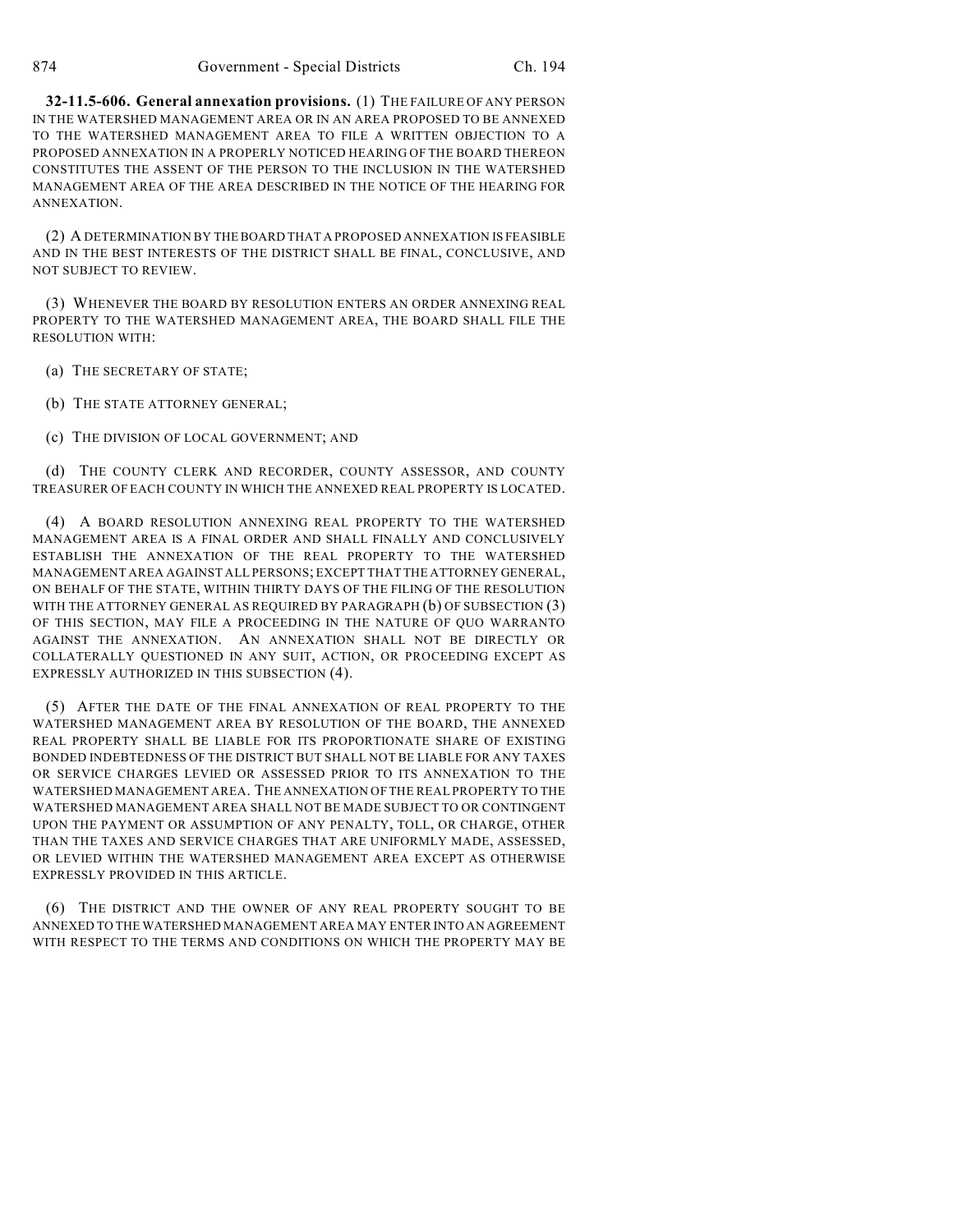ANNEXED.

#### PART 7 MISCELLANEOUS

**32-11.5-701. Budgets, accounts, audits, and construction contracting.** (1) THE DISTRICT SHALL ADOPT A BUDGET FOR EACH FISCAL YEAR, SHALL MAINTAIN ACCOUNTS, AND SHALL CAUSE AUDITS TO BE MADE PERTAINING TO THE FINANCIAL AFFAIRS OF THE DISTRICT AS RESPECTIVELY PROVIDED IN THE "LOCAL GOVERNMENT BUDGET LAW OF COLORADO", PART 1 OF ARTICLE 1 OF TITLE 29, C.R.S., THE "COLORADO LOCAL GOVERNMENT UNIFORM ACCOUNTING LAW", PART 5 OF ARTICLE 1 OF TITLE 29, C.R.S., AND THE "COLORADO LOCAL GOVERNMENT AUDIT LAW", PART 6 OF ARTICLE 1 OF TITLE 29, C.R.S.

(2) THE DISTRICT SHALL BE SUBJECT TO THE PROVISIONS OF ARTICLE 91 OF TITLE 24, C.R.S., REGARDING CONSTRUCTION CONTRACTING. IN ACCORDANCE WITH SECTION 24-101-105 (2), C.R.S., THE DISTRICT MAY ADOPT ALL OR ANY PART OF THE "PROCUREMENT CODE", ARTICLES 101 TO 112 OF TITLE 24, C.R.S. THE DISTRICT MAY ALSO AWARD CONTRACTS USING AN INTEGRATED PROJECT DELIVERY METHOD PURSUANT TO THE "INTEGRATED DELIVERY METHOD FOR SPECIAL DISTRICT PUBLIC IMPROVEMENTS ACT", PART 18 OF ARTICLE 1 OF THIS TITLE.

**32-11.5-702. No action maintainable.** AN ACTION OR PROCEEDING AT LAW OR IN EQUITY TO REVIEW ANY ACTS OR PROCEEDINGS OR TO QUESTION THE VALIDITY OR ENJOIN THE PERFORMANCE OF ANY ACT OR PROCEEDINGS OR THE ISSUANCE OF ANY BONDS OR FOR ANY OTHER RELIEF AGAINST OR FROM ANY ACTS OR PROCEEDINGS DONE UNDER THIS ARTICLE, WHETHER BASED UPON IRREGULARITIES OR JURISDICTIONAL DEFECTS, SHALL NOT BE MAINTAINED UNLESS COMMENCED WITHIN THIRTY DAYS AFTER THE PERFORMANCE OF THE ACT OR PROCEEDINGS AND IS THEREAFTER PERPETUALLY BARRED.

**32-11.5-703. Early hearings.** ANY CIVIL ACTION IN WHICH THERE MAY ARISE A QUESTION REGARDING THE VALIDITY OF ANY POWER GRANTED IN THIS ARTICLE OR OF ANY OTHER PROVISION OF THIS ARTICLE SHALL BE ADVANCED AS A MATTER OF IMMEDIATE PUBLIC INTEREST AND CONCERN AND SHALL BE HEARD AT THE EARLIEST PRACTICABLE MOMENT.

**32-11.5-704. Freedom from judicial process.** (1) EXECUTION OR OTHER JUDICIAL PROCESS SHALL NOT ISSUE AGAINST ANY PROPERTY OF THE DISTRICT AUTHORIZED IN THIS ARTICLE, NOR SHALL ANY JUDGMENT AGAINST THE DISTRICT BE A CHARGE OR LIEN UPON ITS PROPERTY.

(2) SUBSECTION (1) OF THIS SECTION DOES NOT APPLY TO OR LIMIT THE RIGHT OF ANY BONDHOLDER, TRUSTEE, OR ASSIGNEE OF A BONDHOLDER, THE FEDERAL GOVERNMENT WHEN IT IS A PARTY TO ANY CONTRACT WITH THE DISTRICT, OR ANY OTHER OBLIGEE UNDER THIS ARTICLE TO FORECLOSE, OTHERWISE TO ENFORCE, AND TO PURSUE ANY REMEDIES FOR THE ENFORCEMENT OF ANY PLEDGE OR LIEN GIVEN BY THE DISTRICT ON THE PROCEEDS OF ANY TAXES, ASSESSMENTS, REVENUES, OR ANY OTHER MONEYS OF THE DISTRICT.

**SECTION 2.** 38-1-202 (1) (f), Colorado Revised Statutes, is amended BY THE